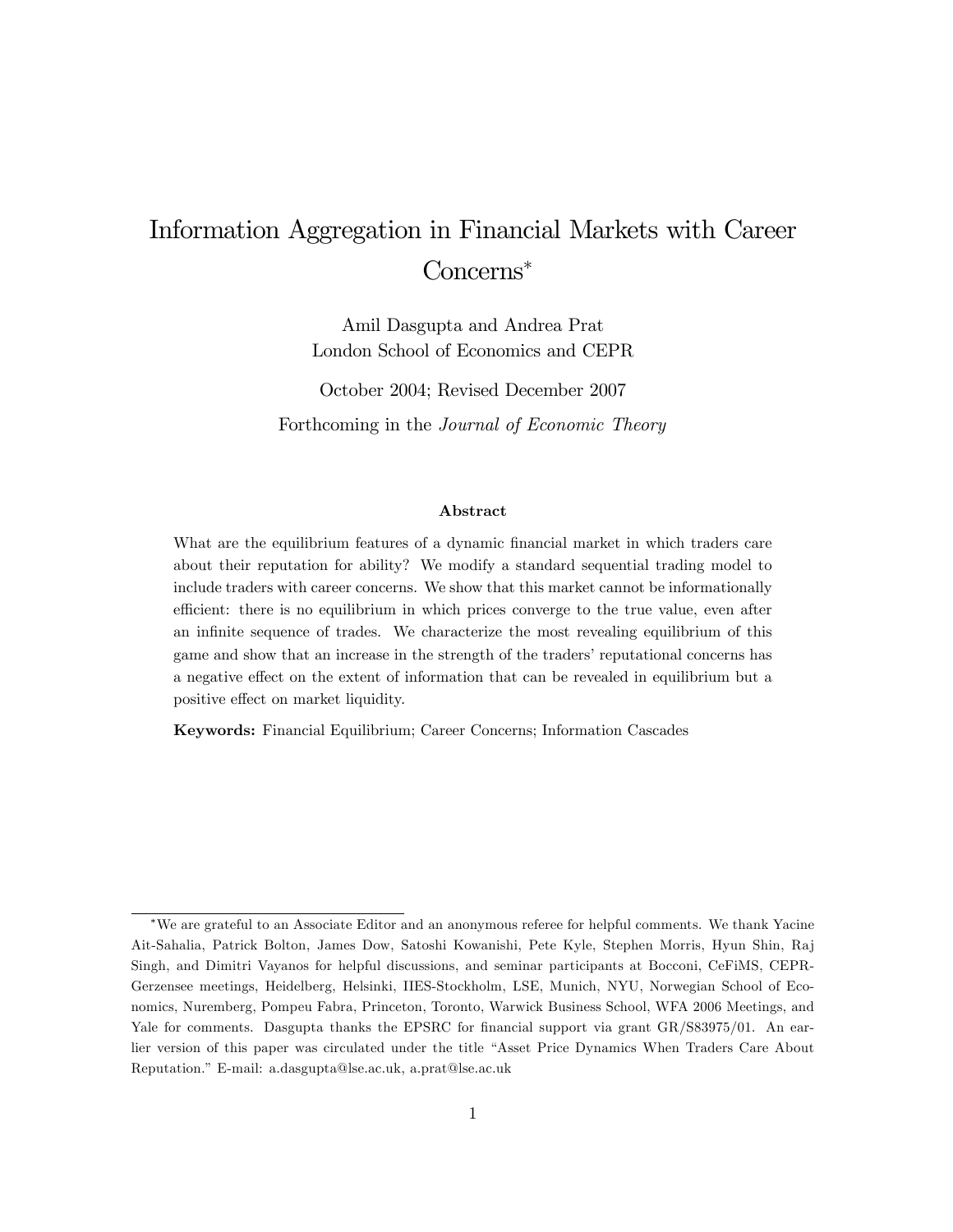# 1 Introduction

The substantial increase in the institutional ownership of corporate equity around the world in recent decades has underscored the importance of studying the effects of institutional trade on asset prices.<sup>1</sup> Institutions, and their employees, may be guided by incentives not fully captured by standard models in finance. For example, consider the case of US mutual funds which make up a significant proportion of institutional investors in US equity markets. An important body of empirical work highlights the fact that mutual funds (e.g. Chevalier and Ellison [8]) and their employees (Chevalier and Ellison [9]) both face career concerns: they are interested in enhancing their reputation with their respective principals and sometimes indulge in perverse actions (e.g. excessive risk taking) in order to achieve this. Given the importance of institutions in equity markets, it is plausible to expect that such behavior may affect equilibrium quantities in these markets. What are the equilibrium features of a market in which a large proportion of traders care about their reputation?

While a growing body of literature examines the effects of agency conflicts on asset pricing, the explicit modeling of reputation in financial markets is in its infancy.<sup>2</sup> Dasgupta and Prat [11] present a two-period micro-founded model of career concerns in financial markets to examine the effect of reputation in enhancing trading volume. However, that analysis is done for a static market: each asset is traded only once.

In this paper, in contrast, we study a multi-period sequential trade market in which some traders care about their reputations. We show that the equilibrium properties of this market are very different from those of standard markets. In particular, we show that the presence of career concerned traders limits the extent to which equilibrium prices can aggregate the private information of market participants. The endogenous limits on the informativeness of trades and prices that we derive have important implications for the liquidity and volatility of assets traded by institutions. We delineate these implications and relate them to the strength of institutional career concerns. This paper, therefore, provides a foundation for linking the incentives of delegated Önancial traders and the equilibrium properties of markets in which they trade over time.

 $1$ On the New York Stock Exchange the percentage of outstanding corporate equity held by institutional investors increased from 7.2% in 1950 to 49.8% in 2002 (NYSE Factbook 2003). Allen [1] presents persuasive arguments for the importance of financial institutions to asset pricing.

<sup>2</sup>For example, Allen and Gorton [2], Dow and Gorton [15], and He and Krishnamurthy [17] examine the asset pricing implications of non-reputational agency conflicts. Reputational concerns are implicit in the contractual forms assumed in the general equilibrium models of Cuoco and Kaniel [10] and Vayanos [30].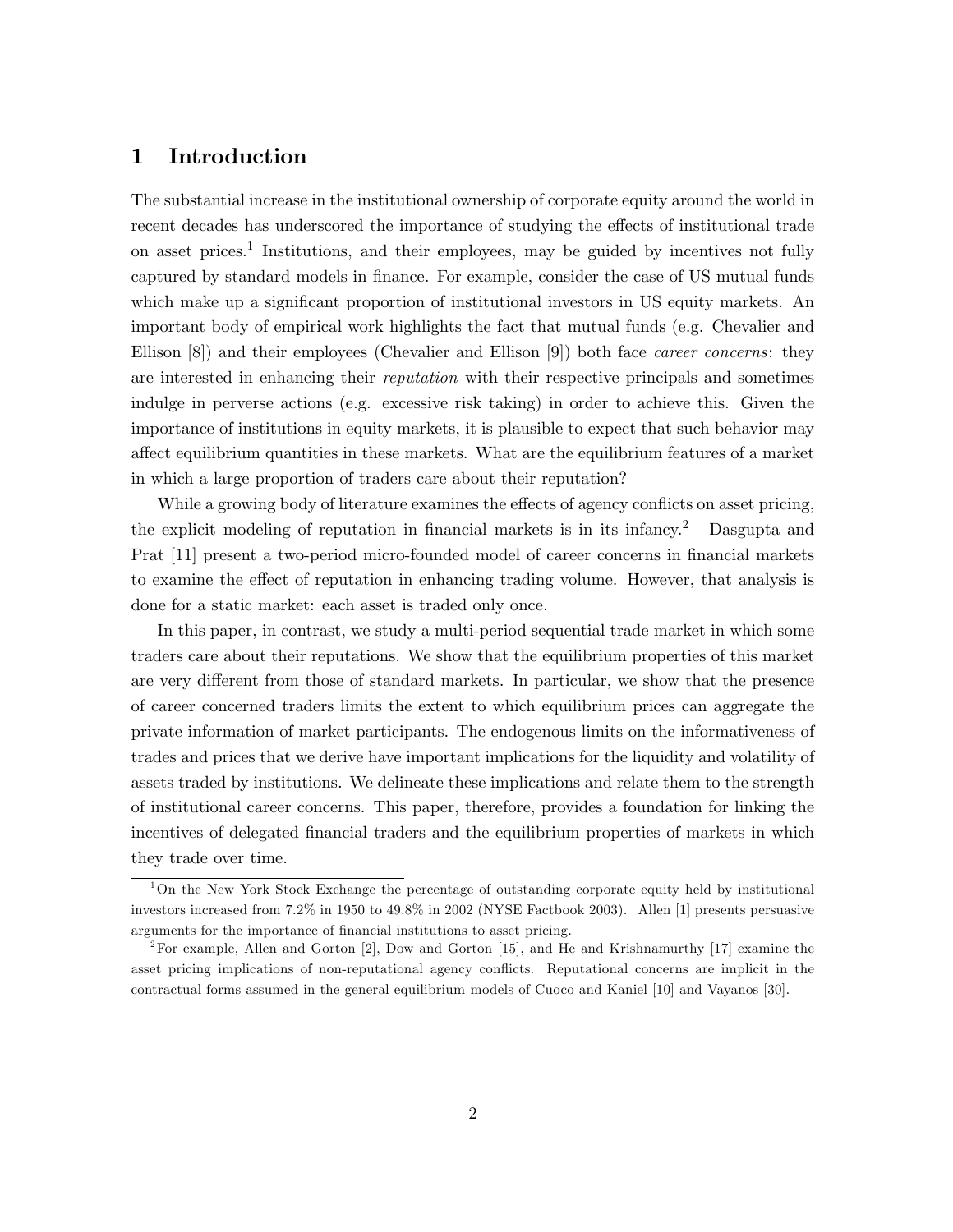#### 1.1 Summary of Results

We present the most parsimonious model that captures the essence of our arguments. Much of our model is standard. We present a  $T$ -period sequential trade market for a single (Arrow) asset where all transactions occur via uninformed market makers who are risk neutral and competitive (following Glosten and Milgrom [16] and Kyle [18]) and quote bid and ask prices to reflect the informational content of order flow. In addition there is a large group of liquiditydriven *noise traders* who trade for exogenous reasons that are unrelated to the liquidation value of the asset.

Our only innovation is that we introduce a large group of reputationally-concerned traders (whom we call fund managers), who trade on behalf of other (inactive) investors. These traders receive a payoff that depends both on the direct profits they produce and on the reputation that they earn with their principals.<sup>3</sup> Their reputation is determined endogenously by Bayesian investors, in a way that will be described shortly.

The fund managers can be of two types (smart or dumb) and receive informative signals about the asset liquidation value, where the precision depends on their (unknown) type. In each trading round either a randomly selected fund manager or a noise trader interact with the market maker. The asset payoff is realized at time  $T$  and all payments are made.

At time  $T$ , every fund manager is evaluated on the basis of all available information, with the exception of the agent's private signal. This implies that each investor can observe the liquidation of the asset and the portfolio choice of his own agent.<sup>4</sup> This assumption is plausible for relatively sophisticated investors, such as corporate pension plans, investment banks, insurance companies, and hedge fund clients. It may instead be an unrealistic requirement for retail mutual fund investors, who typically have limited knowledge of their fund's portfolio composition.<sup>5</sup>

We present the following results.

1. We begin with an impossibility result. We show that, in this market of career-concerned traders, prices never converge to true liquidation value, even after an infinite sequence of trades. If fund managers trade according to their private signal, the price evolves to incorporate such private information. Over time, the price should converge to the true liquidation value. However, as the uncertainty over the liquidation value is resolved,

<sup>&</sup>lt;sup>3</sup>The principals may be line managers at mutual fund companies with oversight over the particular fund manager's activities, or, directly, the investors who have placed their funds with the company.

<sup>4</sup>For all our core results, it is irrelevant whether the investor observes the portfolio choice of other fund manager besides his.

<sup>&</sup>lt;sup>5</sup>See Prat [23] for a discussion of the role of portfolio disclosure in delegated portfolio management with career concerns.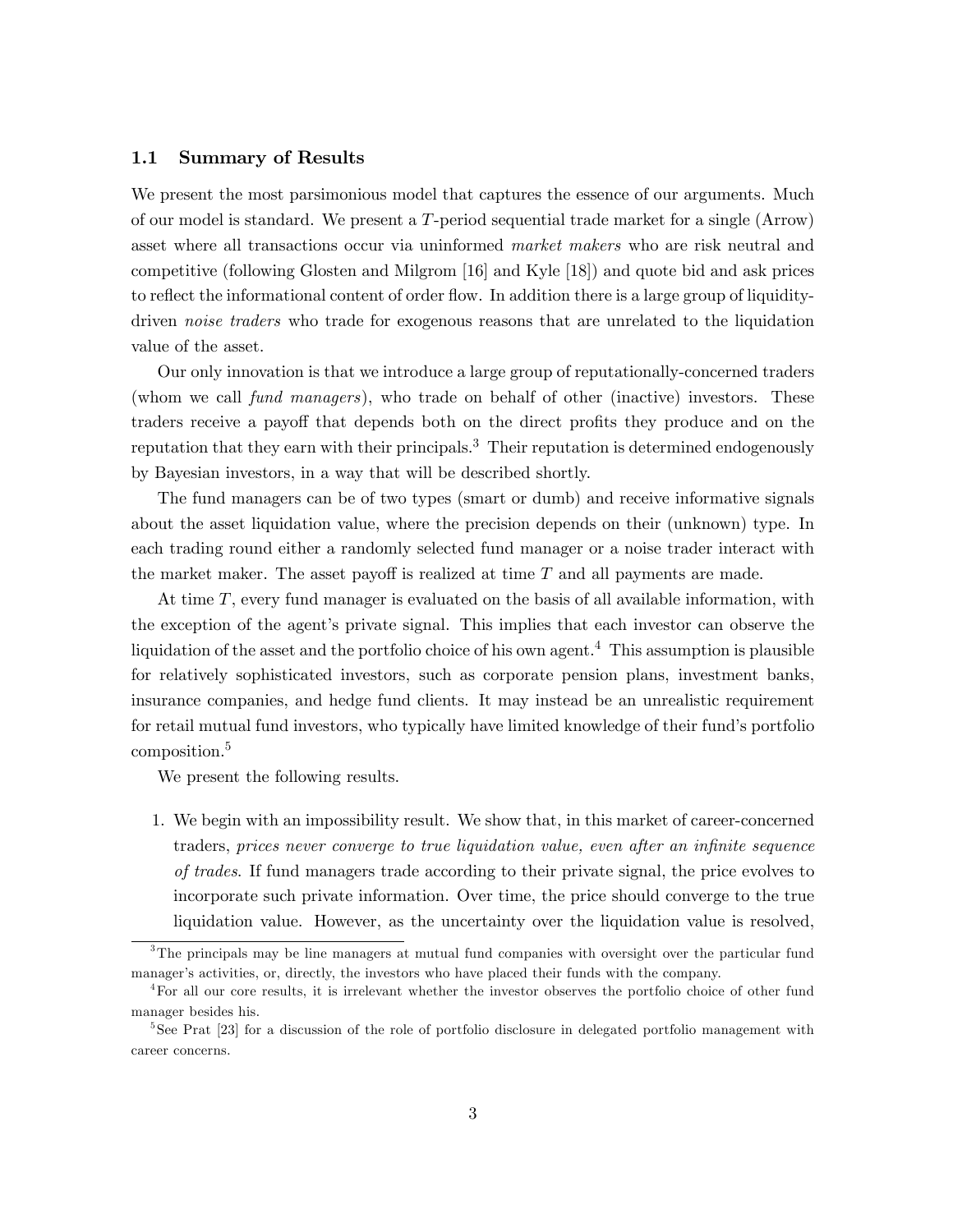two things happen. First, the fund managers have less opportunity to make trading profits because the price is close to the liquidation value. The expected profit for a fund manager who trades according to his signal is always positive, but it tends to zero as the price becomes more precise. Second, taking a "contrarian" position (e.g. selling when the price has been going up) starts to carry an endogenous reputational cost: with high probability, the trade will turn out to be incorrect and the fund manager will ìlook dumbî in the eyes of (rational) principals. Because of the combination of these two effects, if the price becomes sufficiently precise fund managers begin to behave in a conformist way: their trade stops reflecting their private information. From then on, there is no information aggregation whatsoever and the price stays constant.

2. We then investigate how much private information can be revealed by equilibrium trades despite the presence of career concerns. We do this by characterizing the most revealing trading strategies that can be sustained in equilibrium. We show that, as long as the price leaves sufficient uncertainty about liquidation values, sincere trade can be supported in equilibrium. Thus, each manager's signal can be fully revealed via his trade. However, as uncertainty is resolved, equilibrium trade becomes partially or completely uninformative.

We show a number of monotonicity results, which relate the strength of career concerns with the extent of information revelation. For every price level, the amount of information revealed in equilibrium is decreasing in the importance of career concerns. We also consider the maximal and minimal ranges of equilibrium prices that can support completely sincere and fully conformist trading respectively, and characterize how such price ranges evolve with the importance of career concerns.

- 3. We consider the impact of career concerns on other core financial market variables: market liquidity and price volatility. We show that increasing career concerns increases liquidity and decreases volatility. Thus, increased institutional presence in a market decreases price informativeness, but has potentially beneficial impacts via liquidity and volatility. Our analysis provides theoretical underpinnings for a number of recent papers on herding in financial markets, which are discussed in the conclusion.
- 4. Finally, we examine a number of natural extensions of the model. The baseline model is presented with a binary asset liquidation value. We show that our impossibility result extends to richer payoff spaces. Further, in our baseline model we assumed that fund managers were unaware of their type. We extend the model to demonstrate that as long as self-knowledge is not too accurate, our main conclusion remains valid.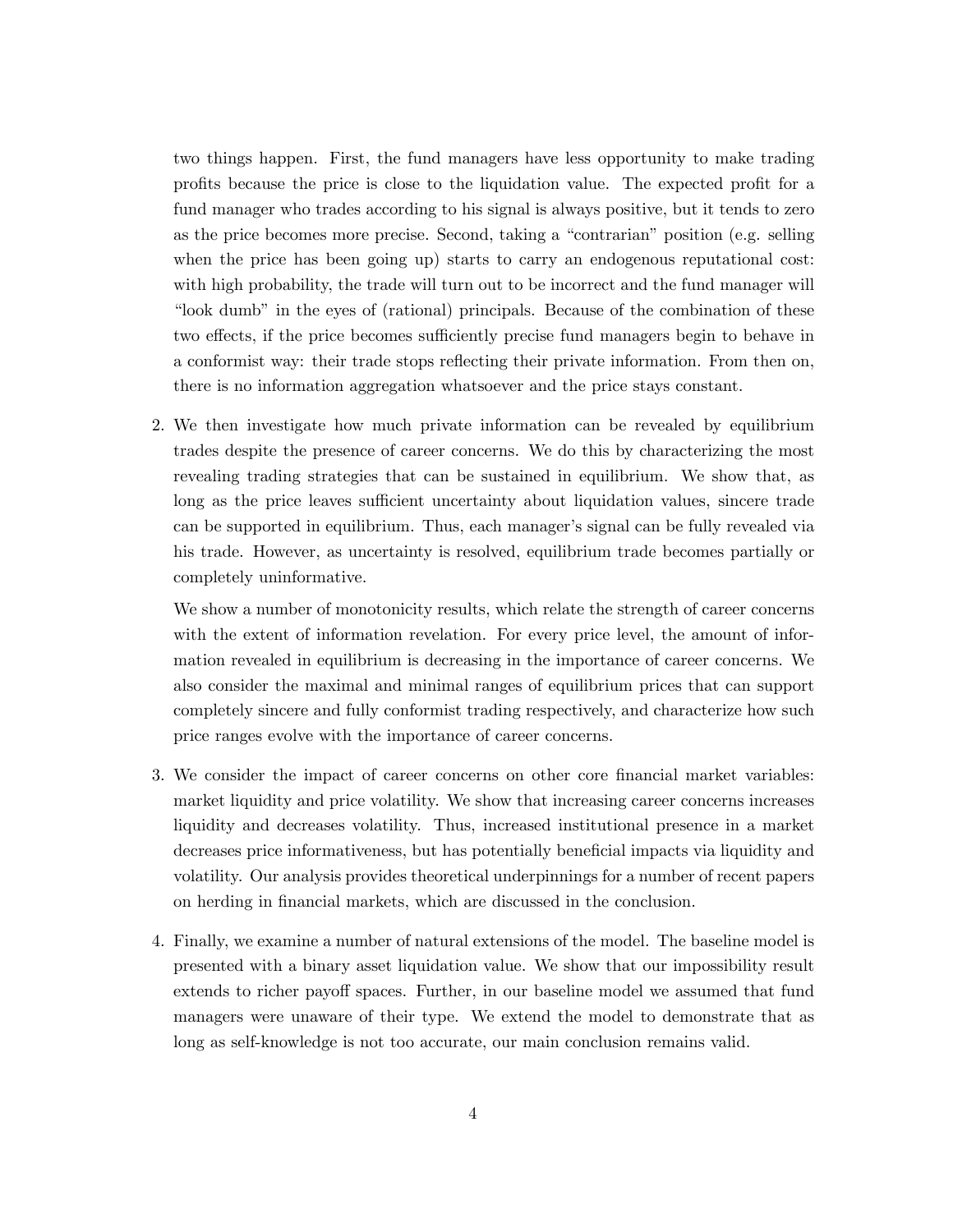#### 1.2 Related Literature

This paper brings together two influential strands of the literature. The first strand concerns the theory of dynamic Önancial markets with asymmetrically informed traders (Glosten and Milgrom [16] and Kyle [18]). The second strand focusses on the analysis of career concerns in sequential investment decision-making (Scharfstein and Stein [24]). Models in the first strand consider a full-fledged financial market with endogenously determined prices but do not allow traders to have career concerns. Models in the second strand do the exact opposite: they analyze the role of reputational concerns in a partial equilibrium setting, where prices are exogenously fixed.

In the first strand, Glosten and Milgrom [16] have shown that in dynamic financial markets the price must tend to the true liquidation value in the long term. More recently, Avery and Zemsky  $[4]$  have shown that statistical information cascades à la Banerjee [5] and Bikhchandani, Hirshleifer, and Welch  $[6]$  are impossible in such a market.<sup>6</sup> After every investment decision, the price adjusts to reflect the expected value of the asset based on information revealed by past trades. Thus, traders with private information stand to make a profit by trading according to their signals. But by doing so, they release additional private information into the public domain. In the long run, the market achieves informational efficiency.

In the second strand, Scharfstein and Stein [24] have shown that managers who care about their reputation for ability may choose to ignore relevant private information and instead mimic past investment decisions of other managers.<sup>7</sup> This is because a manager who possesses ìcontrarianî information (for instance he observes a negative signal for an asset that has experienced price growth) jeopardizes his reputation if he decides to trade according to his signal. Scharfstein and Steinís analysis is carried out in partial equilibrium: prices play no informational role in such an analysis. For a general analysis of this class of partial equilibrium models see Ottaviani and Sorensen [21].

<sup>7</sup>Other more recent papers in this strand include, for example, Avery and Chevalier [3] and Trueman [29].

 $6A$  word of caution is in order here. There is almost universal agreement in the literature on the meaning of a *cascade*, which is the definition we have used above (an equilibrium event in which information gets trapped, and agentsí actions no longer reveal any of their valuable private information). However, there is little agreement on the definition of the term herds (for example, substantively different definitions are used by Avery and Zemsky [4], Smith and Sorensen [28], and Chari and Kehoe [7]). In the interest of clarity, throughout this paper we shall restrict attention to cascades only.

Under additional assumptions, Avery and Zemsky [4] show that a form of herd behaviour may occur in the presence of prices. However, in all versions of their model cascades are absent and prices always converge to true liquidation value (Avery and Zemsky Proposition 2). Recently, Park and Sabourian [22] have explored generalizations of the necessary conditions for herds in Avery and Zemskyís model. As in Avery and Zemsky, however, cascades cannot arise in their model.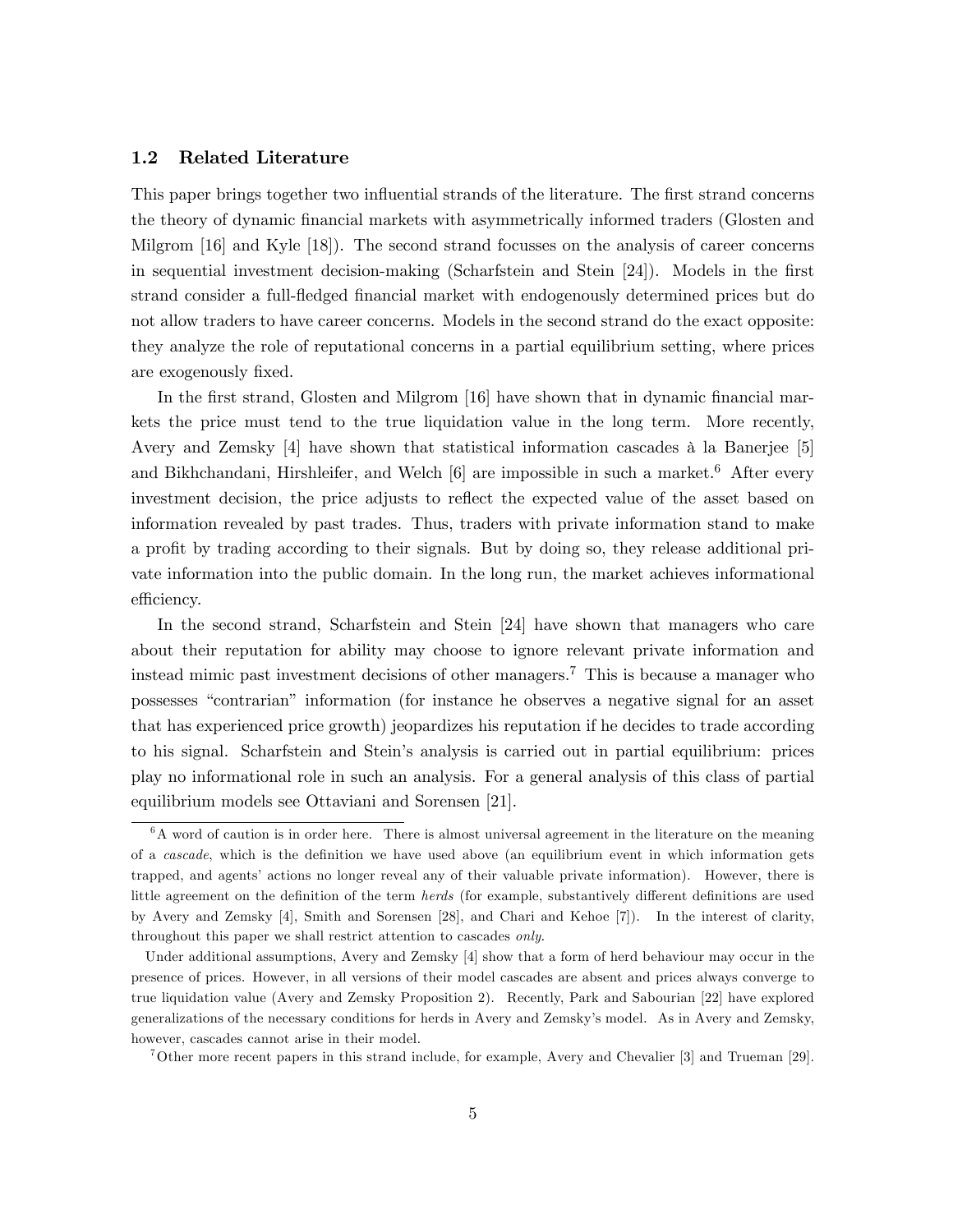Our results provide a clean theoretical link between the two types of economies represented in these two strands of the literature. On the one hand, in "Glosten-Milgrom type" economies, prices play an informational role and agents are motivated purely by trading profits. In such economies, agents always utilize their information and prices always converge to true liquidation value in the long run. On the other hand, in "Scharfstein-Stein type" economies prices are assumed to play no informational role and agents care only about ex post reputation for ability. In such economies, agents engage in conformist behavior in order to enhance their reputation. Our central observation is that if traders care even slightly about reputation in a Glosten-Milgrom type economy, then prices can play only a limited informational role. In order to converge to true value, prices must get close enough to true value. But when this happens, profits become unimportant, and reputational concerns become predominant. Then, the Glosten-Milgrom economy metamorphoses into a Scharfstein-Stein economy. But in the latter, conformism arises, and thus prices cannot incorporate further information.

In addition, by studying career concerns in financial equilibrium, we are able to study the effects of micro-founded reputation-driven conformism on financial market quantities (prices, informational efficiency, trade patterns, liquidity, and volatility), which leads to relevant predictions on observable market variables, as discussed above.

Other authors (Lee [19] and Chari and Kehoe [7]) have argued that information cascades can occur when prices are endogenous. However, their arguments hinge on a market breakdown: trade stops altogether.<sup>8</sup> Instead, in our model cascades occur in a functioning financial market with trade.

The rest of the paper is organized as follows. In the next section we present the model. Section 3 demonstrates the impossibility of full information aggregation. Section 4 characterizes the relationship between the importance of career concerns and the extent of equilibrium information aggregation. Extensions are examined in section 5. Section 6 concludes.

## 2 The Model

The economy lasts T discrete periods:  $1, 2, \ldots T$ . Trade can occur in periods  $1, 2 \ldots T - 1$ . The market trades an Arrow security, which has equiprobable liquidation value  $v = 0$  or 1, which is revealed at time T.

In practice, the asset could be a bond with maturity date  $T$  with a serious possibility of default. It could also be the common stock of a company which is expected to make an

<sup>&</sup>lt;sup>8</sup>In Lee's [19] model the existence of a transaction cost to trading can prevent traders with relatively inaccurate signals from trading, thus trapping private information in an illiquid market. In Chari and Kehoe [7], traders have the option of exiting the market (by making an outside investment) and may in equilibrium find it optimal to exit before further information arrives, thus, again, trapping private information.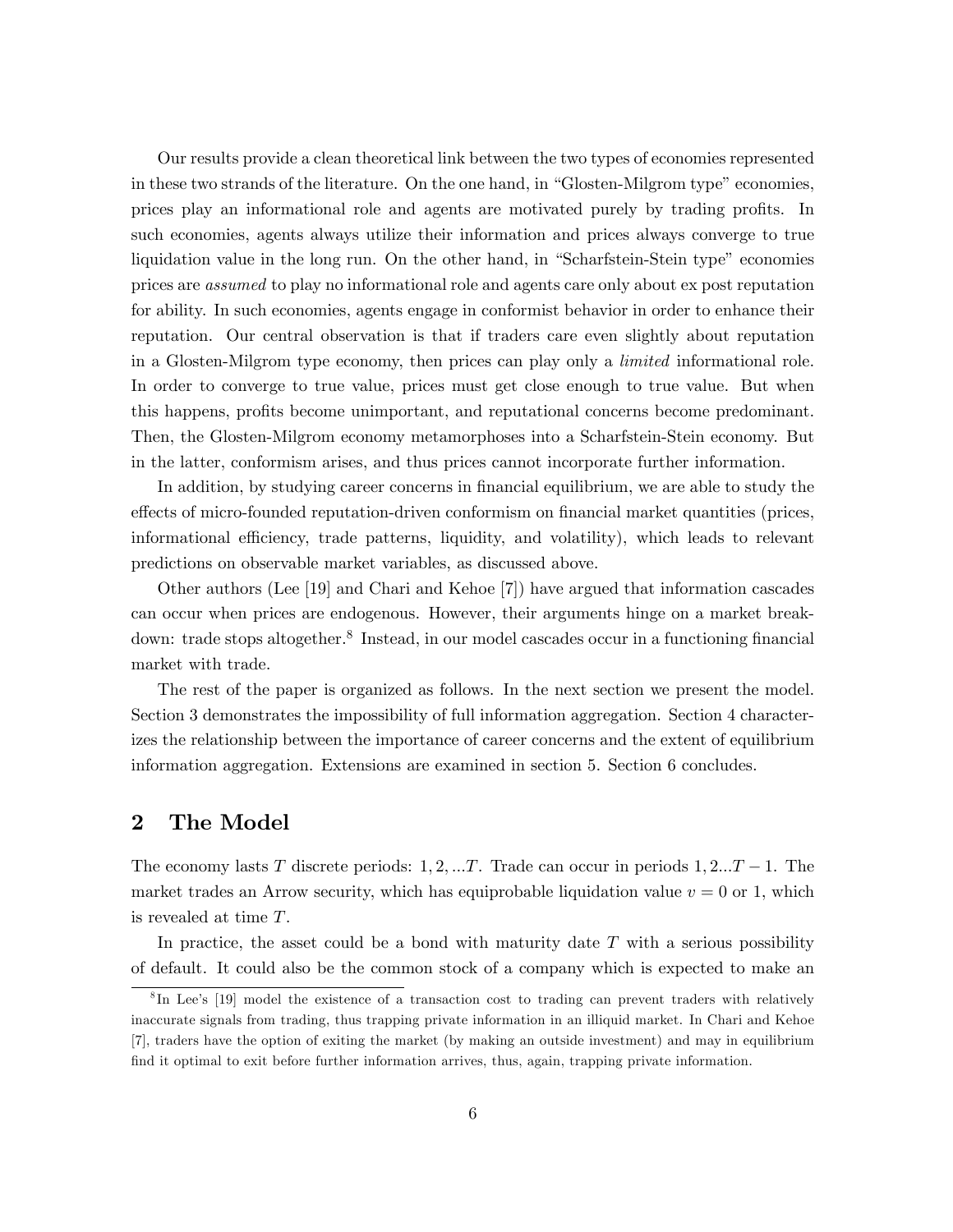announcement of great importance (earnings, merger, etc.) at time T: all traders know that the announcement will occur but they may have different information on the content of the announcement.

There are a large number of fund managers and noise traders. At each period  $t \in$  $\{1, 2, ..., T - 1\}$  either a fund manager or a noise trader enters the market with probabilities  $1 - \delta$  and  $\delta \in (0, 1)$  respectively. The traders interact with a market maker, and can issue market orders  $(a_t)$  to buy  $(a_t = 1)$  one unit or sell  $(a_t = 0)$  one unit of the asset. The market maker posts ask  $(p_t^a)$  and bid  $(p_t^b)$  prices at which he will sell or buy one unit of the asset respectively. As is standard in the literature (Glosten and Milgrom [16], Kyle [18]), we assume that the market maker is risk-neutral competitive, and thus the quoted prices will be equal to expected value of v conditional on the order history.

Denote the history of observed orders at the beginning of period  $t$  (not including the order at time t) by  $h_t$ . Let  $p_t = E(v|h_t)$ ,  $p_t^a = E(v|h_t, \text{buy})$ ,  $p_t^b = E(v|h_t, \text{sell})$ . Note that at any time  $t$ ,  $p_t$  plays a dual role: on the one hand it is the most recent transaction price; on the other, it represents the *public belief* about  $v$  at the beginning of period  $t$ . We shall, therefore, refer to  $p_t$  below interchangeably as the "price" or the "public belief", depending on the context.

The fund manager can be of two types:  $\theta \in \{b, g\}$  with  $\Pr(\theta = g) = \gamma \in (0, 1)$ . The type is independent of v. If at time t a fund manager appears, he receives a signal  $s_t \in \{0, 1\}$  with distribution

$$
\Pr\left(s_t = v | v, \theta\right) = \sigma_{\theta},
$$

where

$$
\frac{1}{2}\leq \sigma_b<\sigma_g\leq 1.
$$

Fund managers do not know their type. Noise traders buy or sell a unit with equal probability independent of v.

The profit obtained by the trader at time  $t$  is defined by:

$$
\pi_t\left(a_t, p_t^a, p_t^b, v\right) = \begin{cases} v - p_t^a & \text{if } a_t = 1\\ p_t^b - v & \text{if } a_t = 0 \end{cases}
$$

If a fund manager traded at time t, his actions are observed at time  $T$ . Principals (e.g., line managers in the fund management firm) form a posterior belief about the manager's type based upon all observables, namely the whole history of trades and prices  $(h_T)$  and the realized liquidation value  $(v)$ . We call this the manager's reputation and define it to be:

$$
r_t(h_T, v) = \Pr(\theta_t = g | h_T, v).
$$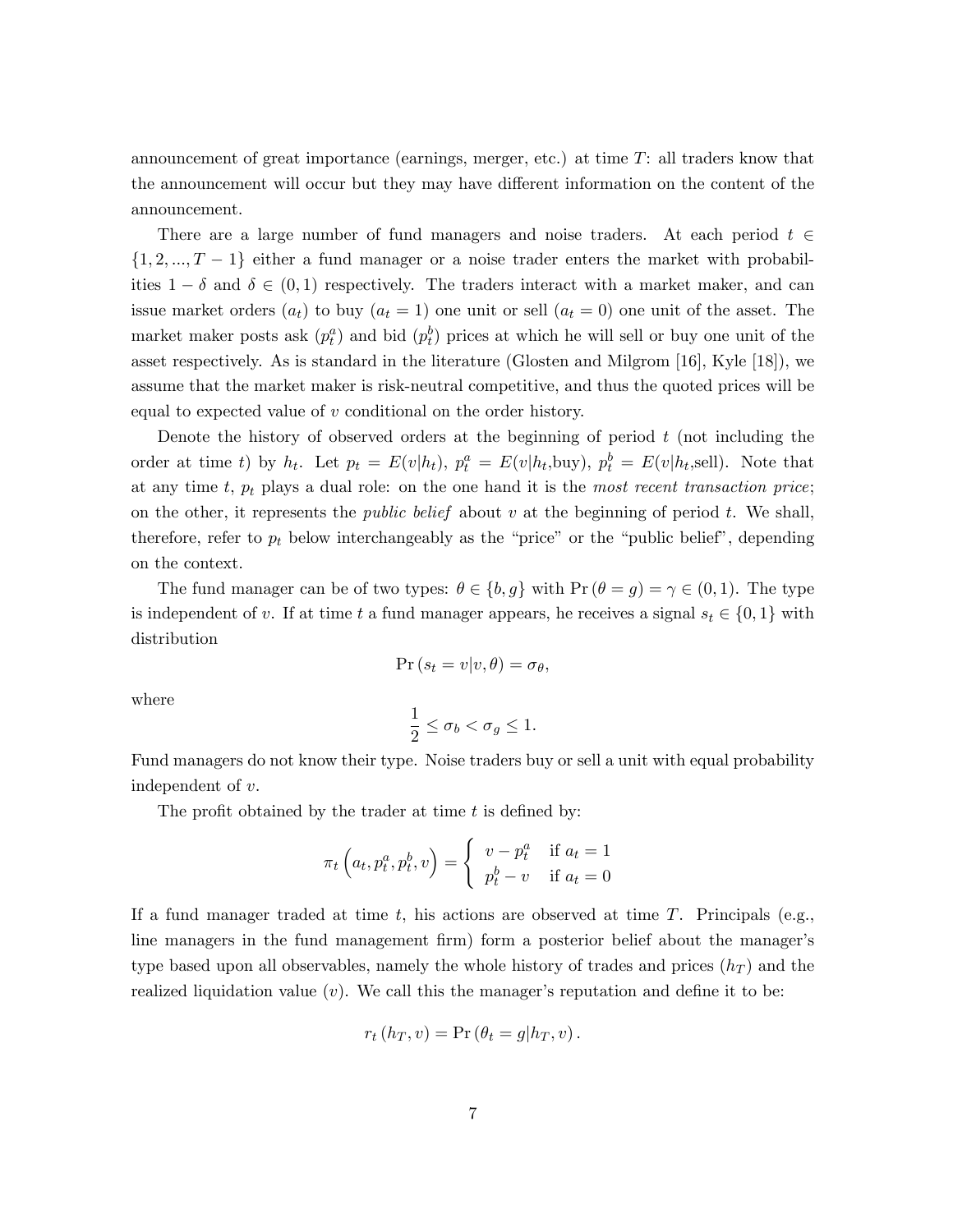The fund manager at time t receives utility

$$
u_t = \beta \pi_t + (1 - \beta) r_t,
$$

where  $1 - \beta \in (0, 1)$  measures the importance of career concerns.<sup>9</sup> A game  $\Gamma$  is defined by the values of five parameters  $(\beta, \sigma_b, \sigma_g, \gamma, \delta)$ .

Let  $\alpha_{s_t}^t(h_t)$  be the probability that the manager plays  $a_t = 1$  given history  $h_t$  and signal realization  $s_t$ . A perfect Bayesian equilibrium of the game is a collection  $\{\alpha_{s_t}^t(h_t)\}_{t=1}^{T-1}$  for every possible history  $h_t$  and signal realization  $s_t$ , satisfying the standard definition.

Finally, in a given PBE of the game, at a given time  $t$ , and for a given history  $h_t$ , we denote by  $\Delta \pi_{s_t}^t$  the expected excess profit for the manager who has observed signal  $s_t$  from buying rather than selling. Similarly, denote the expected excess reputation by  $\Delta r_{s_t}^t$  and the expected excess overall utility by  $\Delta u_{s_t}^t$ . Also, denote the private expectation of the manager about v after observing history  $h_t$  and his signal  $s_t$  by  $v_{s_t}^t$ . In our subsequent discussion, we will often hold time and history constant, and denote these simply by  $\Delta \pi_s$ ,  $\Delta v_s$ ,  $\Delta u_s$  and  $v_s$ respectively.

Our model departs from Glosten and Milgrom's [16] only in that our informed traders – the fund managers – care about reputation as well as profit. If we set  $\beta = 1$ , our model becomes a special case of Glosten-Milgrom, and all their results apply as stated.

# 3 The Impossibility of Full Revelation

If there are no career concerns  $(\beta = 1)$ , equilibrium behavior is *sincere* (Glosten and Milgrom [16], Avery and Zemsky [4]): for any  $t, h_t, \alpha_1^t(h_t) = 1$  and  $\alpha_0^t(h_t) = 0$ . The presence of noise traders ensures that  $p_t^a < v_t^1$  and  $p_t^b > v_t^0$ , which makes it optimal for the purely profitmotivated trader to buy if  $s_t = 1$  and to sell if  $s_t = 0$ . Thus, each trader trades according to his information  $(a_t = s_t)$ .<sup>10</sup> This means that prices impound information and  $p_t \to v$  as  $t \to \infty$ . However, equilibrium behavior is very different when  $\beta < 1$ . We can now state our main result:

**Proposition 1** For any game  $\Gamma$  with  $\beta < 1$ , there exists  $\underline{p} \in (0, \frac{1}{2})$  $\frac{1}{2}$ ) such that in any equilibrium of the game, at all times,  $p_t \in (\underline{p}, 1 - \underline{p})$ .

<sup>&</sup>lt;sup>9</sup>Our qualitative results hold for a much larger class of payoff functions:  $u_t = \beta \chi(\pi_t) + (1-\beta)R(r_t)$  where  $\chi$ and  $R$  are increasing and piecewise continuous functions. Such an extension increases algebra without adding to intuition. See Dasgupta and Prat [12] for details.

 $10$  See Park and Sabourian [22] for a general characterization of necessary and sufficient conditions for nonherding in sequential trade models without career concerns.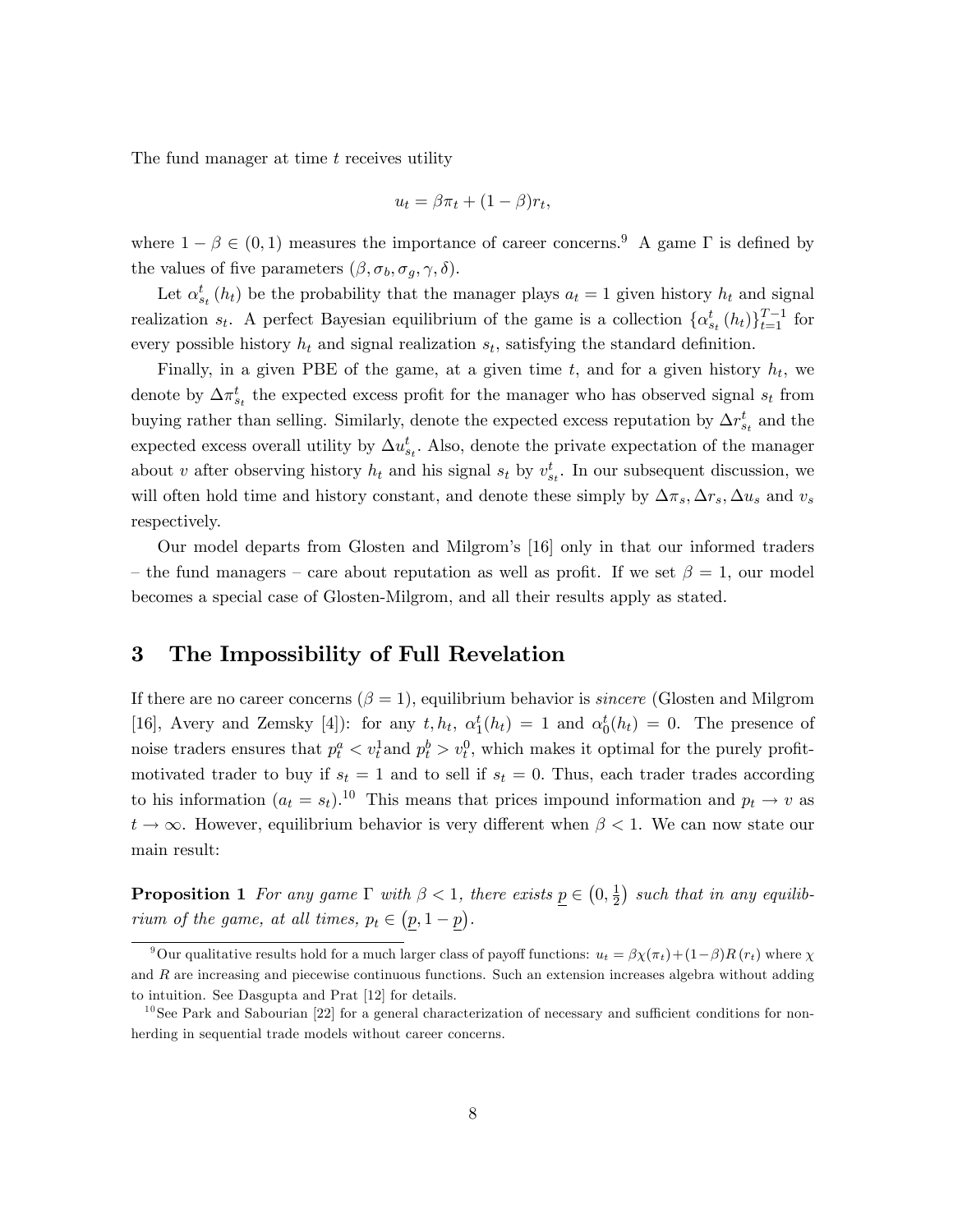For an equilibrium to be informative, the actions of traders who receive signal  $s = 1$ must differ at least probabilistically from the actions of traders who receive signal  $s = 0$ , i.e.,  $\alpha_1$  must be different from  $\alpha_0$ . Following a given history  $(h_t)$ , and a corresponding price  $(p_t)$ , informative equilibrium strategies at t must, therefore, satisfy either  $\alpha_1^t(h_t) > \alpha_0^t(h_t)$ or  $\alpha_1^t(h_t) < \alpha_0^t(h_t)$ . Our proof shows that, when prices are sufficiently extreme, neither of these is possible. The proof of the result (as well as those of all subsequent results) is in the appendix. Here, we provide some intuition for why the result is true. In the discussion that follows, we fix an arbitrary time  $(t)$  and history  $(h_t)$ , and thus suppress the time and history dependence of  $\alpha_1$  and  $\alpha_0$ .

There are three crucial (endogenous) properties of our financial market that drive our results. The first property is that profit motives always encourage traders to trade sincerely. Private information is valuable, and in the presence of noise, prices reflect only part of this information. It always enhances the profits of traders to follow their private information. The second property is that when transaction prices, and therefore public beliefs, indicate that some liquidation value (say,  $v = x$ ) of the asset is sufficiently more likely than the other, the reputational incentives of a career-concerned fund manager encourage him to act in a manner that will make the principal believe that the manager received the signal that is more likely to arise when  $v = x$ . This enhances the manager's reputation, because types are differentiated by their relative information precision. Finally, the third property is that when prices become sufficiently extreme, and thus sufficiently precise, trading profits become small because the beliefs of informed and uninformed traders converge.

We shall now argue that a combination of two or more of these ingredients rule out equilibria where, when prices are high or low enough, it is possible to have either  $\alpha_1 > \alpha_0$  or  $\alpha_1 < \alpha_0$ .

First, consider the case in which  $\alpha_1 > \alpha_0$ . It is easy to see that the combination of the second and third properties rule out informative equilibria of this type for high enough or low enough prices. In an equilibrium with  $\alpha_1 > \alpha_0$ , when the principal sees a manager buy, he attaches high probability to the manager having received signal 1. This enhances the reputation of the manager, if, ex post, the liquidation value turns out to be 1. If instead the liquidation value turns out to be 0, the manager's reputation suffers. Consider a manager who has received signal 1 and suppose that transaction prices  $p$  get very small (we loosely write " $p \to 0$ "). The third property implies trading profit becomes small  $(\Delta \pi_1 \to 0)$  and has a small impact on trading decisions. However, if  $p \to 0$  in an informative equilibrium. it becomes very likely that  $v = 0$ . Thus, the second property implies that the manager's reputational incentives will encourage him to take the action that will make the principal believe that he has received signal 0. Thus, from a reputational perspective, this manager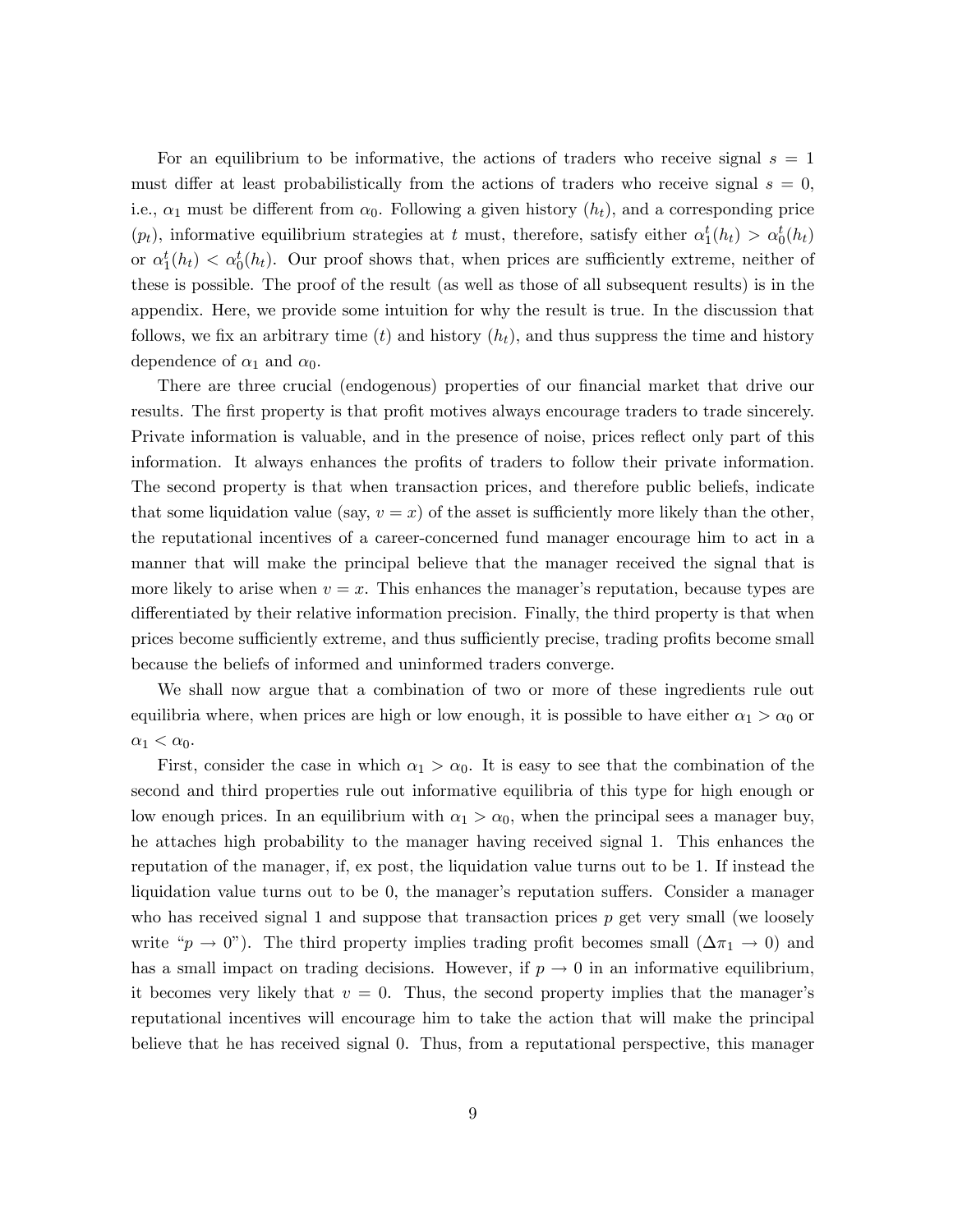must prefer to sell instead of buy  $(\Delta r_1 < 0)$ . As profit motivations diminish and reputational motivations become one-sided, eventually the latter dominates the former  $(\Delta u_1 < 0)$  and the manager ignores his private information:  $\alpha_1 = 0$ . Thus, for sufficiently extreme p, it cannot be the case that  $\alpha_1 > \alpha_0$ .

Consider next the case in which  $\alpha_1 < \alpha_0$ . The combination of the first two properties rules out this type of equilibrium when transaction prices are sufficiently extreme. In an equilibrium with  $\alpha_1 < \alpha_0$ , when the principal sees a manager buy, he attaches high probability to the manager having received signal 0. This enhances the reputation of the manager if, ex post, the liquidation value turns out to be 0. Consider a manager who has received signal 1. The first property implies that profit motivations drive this manager to buy ( $\Delta \pi_1 > 0$ ). However, since  $\alpha_1 < \alpha_0$ , it must be the case that  $\alpha_1 < 1$ . This implies that  $\Delta u_1 \leq 0$ , which can only arise if the reputational value of buying is strictly lower than the reputational value of selling  $(\Delta r_1 < 0)$ . Now suppose that  $p \to 0$ . In an informative equilibrium, this means that it is very likely that  $v = 0$ . The second property now implies that the manager can gain reputationally by signalling that he received  $s = 0$ , which he can do only by buying! Thus, it must be reputationally advantageous for him to buy rather than sell  $(\Delta r_1 > 0)$  for low enough public beliefs, contradicting our conclusion above. Thus, for sufficiently extreme  $p$ , it cannot be the case that  $\alpha_1 < \alpha_0$ .

Thus, the only possible equilibrium actions for sufficiently extreme prices involves  $\alpha_1 = \alpha_0$ . But since these actions are uninformative, such trades do not move the price further.

The price bounds identified in Proposition 1 are independent of history and time, and therefore of the length of the game  $T$ . This is because, while equilibrium strategies can in general be time and history dependent, we have shown that if prices ever attain our bounds, the continuation equilibrium is unique, independent of history and time, and dictates complete conformism.<sup>11</sup>

What happens to the price in the long-run, i.e., as  $T \to \infty$ ? To simplify our exposition, it is useful to briefly augment our notation: Let  $p'_t$  be the realized transaction price at t, and let  $h'_t$  be the history of orders up to and including t (so that  $p'_t = p_{t+1}$  and  $h'_t = h_{t+1}$ ). It is clear that transaction prices  ${p'_t}_{t\geq 1}$  forms a non-negative martingale with respect to  ${h'_t}$ :  $p'_{t} = E(v|h'_{t}), p'_{t+1} = E(v|h'_{t+1}),$  and thus  $E(p'_{t+1}|h'_{t}) = E(E(v|h'_{t+1})|h'_{t}) = E(v|h'_{t})$  $p'_t$ . Thus, by a standard Martingale convergence theorem (see, for example, Shiryaev [25], Chapter 7), the sequence  ${p'_t}_{t\geq 1}$  converges almost surely to a random variable,  $p'_\infty$ .<sup>12</sup> This

<sup>&</sup>lt;sup>11</sup> Needless to say, while are results are formally valid for all T, they are more *interesting* for large T. For sufficiently small T the range of possible transaction prices in the game without career concerns  $(\beta = 1)$  may lie within the bounds identified in Proposition 1.

<sup>&</sup>lt;sup>12</sup>More formally, we would need to define a filtration with respect to which  ${p'_t}_{t\geq 1}$  is a martingale. Fix a game  $\Gamma$  and an equilibrium  $\varepsilon$ . For  $t = 1$ , define,  $x_1$  to be a random variable which takes the value b (buy) with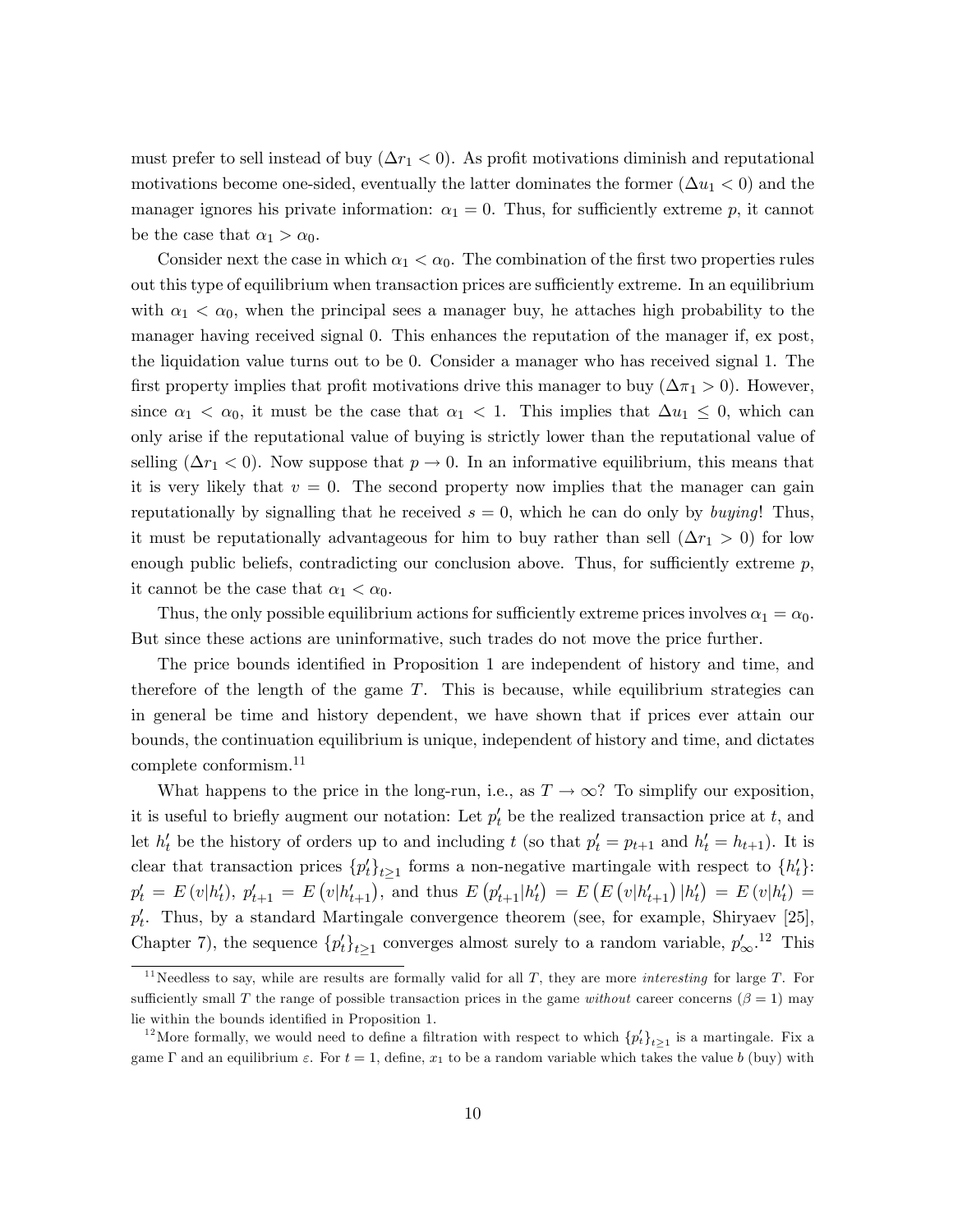implies that transaction prices must "settle down" in the long run. However, note that  $Var(v|p'_t)$  is bounded below by  $\underline{p}(1-\underline{p})$ . Thus, it is possible that transaction prices will be "trapped" close to p when  $v = 1$  or close to  $1 - p$  when  $v = 0$ .

For our main result to have economic significance, it is necessary the non-revelation region of prices to be non-trivial. How large is the non-revelation region? This issue is addressed in the following result:

Proposition 2 For any  $\underline{p} \in \left(0, \frac{1}{3}\right)$  $\frac{1}{3}$ , there exists an open and non-empty set of games  $\Gamma$  such that in any equilibrium of those games, at all times,  $p_t \in (p, 1 - p)$ .

This proposition establishes that the non-revelation region is non-trivial. For any  $p <$ 1  $\frac{1}{3}$ , there exist a positive measure of games (the space of games is the space on which the parameters  $(\beta, \sigma_b, \sigma_g, \gamma, \delta)$  are defined) in which transaction prices can never be lower than  $\underline{p}$  or higher than  $1-\underline{p}$ . The  $\underline{p} < \frac{1}{3}$  $\frac{1}{3}$  bound comes from the worst-case scenario for information revelation, namely when career concerns are very important  $(\beta \to 0)$ , smart managers are very smart  $(\sigma_g \to 1)$ , dumb managers are very dumb  $(\sigma_b \to \frac{1}{2})$ , and most managers are dumb  $(\gamma \rightarrow 0).$ 

Our result bears a connection to Ottaviani and Sorensen [21], who provide a general analysis of reputational cheap talk in partial equilibrium and show that full information transmission is generically impossible. Our aim and analysis is different, however, since our reputation model is embedded in a financial market and our experts have both a profit motive as well as a reputation motive. As the discussion to date makes clear, our results are driven by the interaction of these two motives.

# 4 Career Concerns and the Sincerity of Equilibrium Trades

Full information aggregation fails in our model because the endogenous reputational incentives of delegated portfolio managers prevent them from using their private information in choosing their trades for sufficiently extreme prices. In the analysis that follows, we characterize the maximum extent to which career concerned traders can utilize their private information in equilibrium. In other words, we identify and characterize the most revealing trading that can arise in equilibrium. This characterization can be found in section 4.1. We

probability  $q_1$  and s (sell) with probability  $1 - q_1$ , where  $q_1$  is uniquely determined by  $\Gamma$  and  $\varepsilon$ . For any  $t \geq 2$ , define  $x_t$  to be a random variable which takes the value b with probability  $q_t$  and s with probability  $1-q_t$ , where  $q_t$  is uniquely determined by the realized sequence  $\{x_s; 1 \le s < t\}$ ,  $\Gamma$ , and  $\varepsilon$ . Now let  $F_t = \sigma_t(X_s; 1 \le s \le t)$ , i.e., the sigma-algebra *generated* by the process  $\{x_t\}_{t\geq 1}$ , and let  $p'_t = E(v|F_t)$ . Then  $\{F_t\}_{t\geq 1}$  is a *filtration*, and the sequence  ${p'_t, F_t}_{t \geq 1}$  is a non-negative martingale.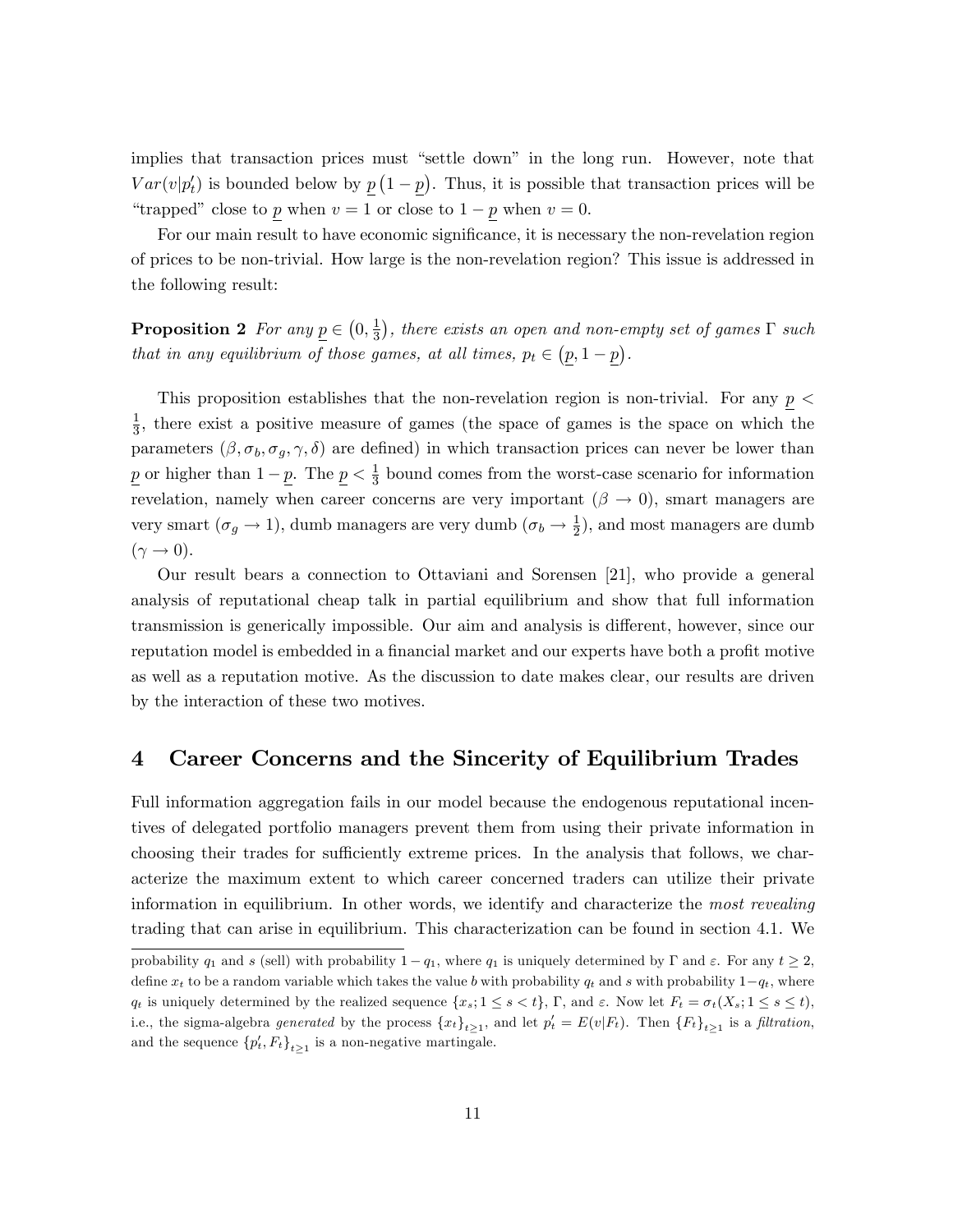then show in section 4.2 that there exists a range of prices for which the most revealing equilibrium trade can be *sincere*, i.e., fully reveal the signals of managers. Next, in section 4.3, we characterize how the most revealing equilibrium varies as a function of the importance of career concerns. Finally, in section 4.4, we consider the implications of these comparative statics results for financial market variables.

While we have demonstrated our main impossibility result across the full spectrum of potential perfect Bayesian equilibria, for our comparative statics results we focus only on "non-perverse" equilibria with  $\alpha_1^t(h_t) \geq \alpha_0^t(h_t)$  for all t and  $h_t$ . These are the only reasonable equilibria in a financial context. Other "perverse" equilibria feature strictly negative bid-ask spreads along the equilibrium path, which are very unrealistic in financial markets.<sup>13</sup>

#### 4.1 The Most Revealing Equilibrium

We first demonstrate that there exists an equilibrium in which managers always play nonperversely, i.e.,  $\alpha_1^t(h_t) \ge \alpha_0^t(h_t)$  for all t and  $h_t$ .

**Proposition 3** There exists an equilibrium in which, for every time  $t = 1, ...T$  and every history  $h_t$ ,  $\alpha_1^t(h_t) \geq \alpha_0^t(h_t)$ .

Let  $E$  denote the (non-empty) set of non-perverse equilibria. Suppose there exists an equilibrium  $\bar{e}$  such that, for any t, any  $h_t$  and any other equilibrium  $e \in E$ , we have

$$
\alpha_1^t(h_t, \bar{e}) \ge \alpha_1^t(h_t, e)
$$
 and  $\alpha_0^t(h_t, \bar{e}) \le \alpha_0^t(h_t, e)$ .

If such an equilibrium exists, we call it a most revealing equilibrium. In most revealing equilibria, managers maximally condition their trades on their valuable private information.<sup>14</sup>

Denote the excess benefit to the manager who observes signal  $s_t$  at t by  $\Delta u_{s_t}$   $(\alpha_0^t, \alpha_1^t, p_t)$ .<sup>15</sup> We now characterize most revealing equilibria as follows.

 $13A$  negative bid-ask spread would create an instantaneous risk-free arbitrage opportunity. This opportunity cannot be exploited in a Glosten-Milgrom setup like ours because there are no agents who can buy and sell at the same time. One could conceivably rule out perverse equilibria by adding uninformed short-lived arbitrageurs to the model. However, this would substantially complicate the model without generating additional insights on information aggregation. In addition, such a modification would take us further away from the well-known baseline model of sequential trade in the absence of career concerns, against which we currently benchmark our results.

 $14$ It is intrinsically difficult to compare equilibria in terms of overall "informativeness". The more information is revealed at time t, the less information is left to reveal at time  $t + 1$ . Our most revealing equilibrium is the non-perverse equilibrium that reveals information in the "fastest way". Namely, at any time t, there exists no other non-perverse equilibrium that reveals more information at time t. If the goal of the social planner is information revelation, and the planner has a sufficiently high discount rate, this is the equilibrium the planner would prefer at any time t.

<sup>&</sup>lt;sup>15</sup>The proof of Proposition 3 shows that it is without loss of generality to write  $\Delta u_{s_t}(h_t)$  as  $\Delta u_{s_t}(\alpha_0^t, \alpha_1^t, p_t)$ .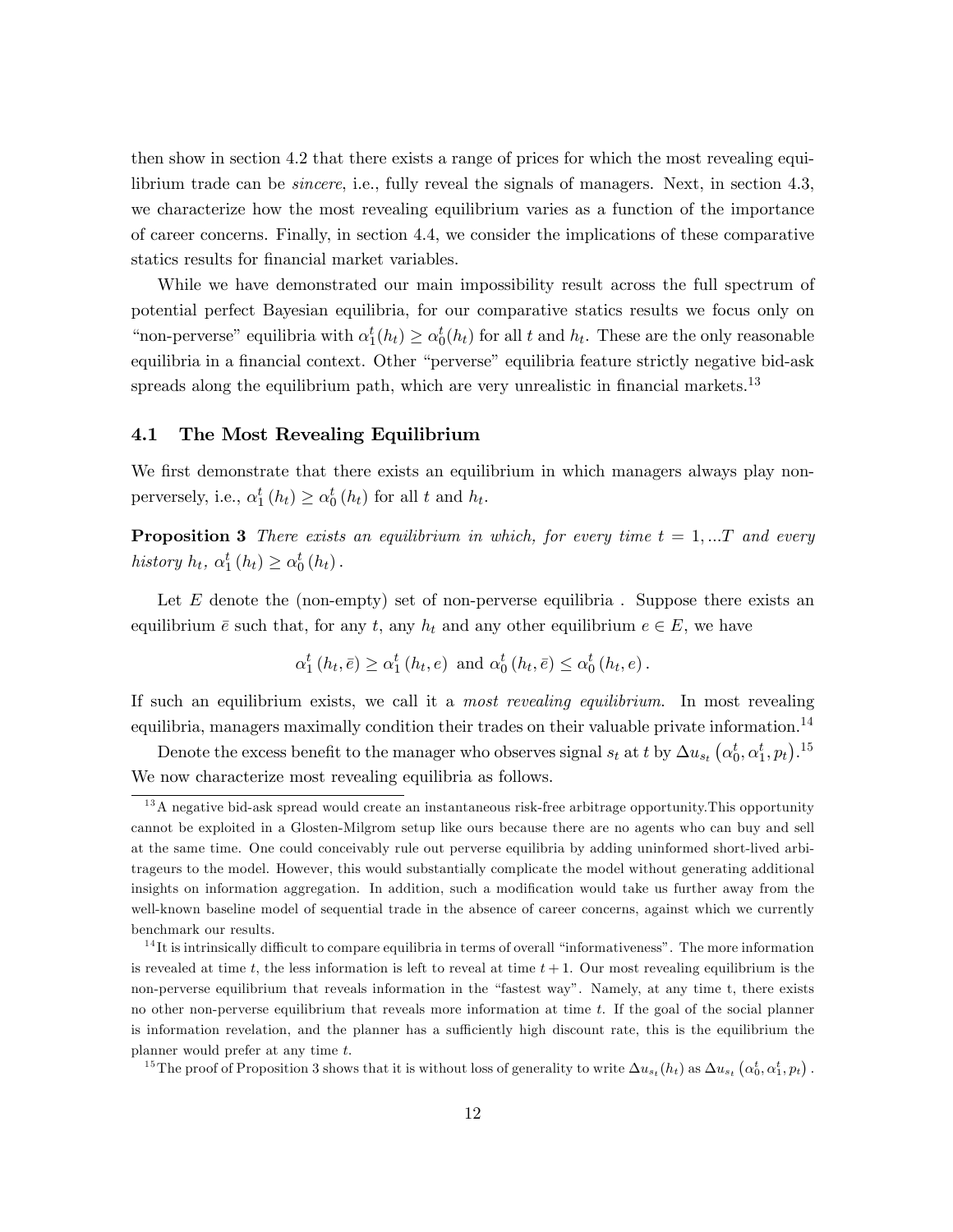**Proposition 4** The most revealing equilibrium exists and is unique. In the most revealing equilibrium, play depends on history only through the price. It can be expressed as follows: If  $p_t \leq \frac{1}{2}$  $\frac{1}{2}$ , then

$$
\alpha_0^t (h_t) = 0
$$
  

$$
\alpha_1^t (h_t) = \bar{\alpha}(p_t)
$$

where

$$
\bar{\alpha}(p) \equiv \begin{cases}\n1 & \text{if } \Delta u_1(\alpha_0 = 0, \alpha_1 = 1, p) \ge 0 \\
0 & \text{if } \Delta u_1(\alpha_0 = 0, \alpha_1, p) < 0, \forall \alpha_1 \\
\max{\alpha_1 | \Delta u_1(\alpha_0 = 0, \alpha_1, p) = 0} & \text{otherwise}\n\end{cases}
$$

If  $p_t \geq \frac{1}{2}$  $\frac{1}{2}$ , then

$$
\alpha_0^t (h_t) = \underline{\alpha}(p_t) \n\alpha_1^t (h_t) = 1
$$

where

$$
\underline{\alpha}(p) \equiv \begin{cases}\n0 & \text{if } \Delta u_0(\alpha_0 = 0, \alpha_1 = 1, p) \le 0 \\
1 & \text{if } \Delta u_0(\alpha_0, \alpha_1 = 1, p) > 0, \ \forall \alpha_0 \\
\min{\{\alpha_0 | \Delta u_0(\alpha_0, \alpha_1 = 1, p) = 0\}} & \text{otherwise}\n\end{cases}
$$

We now proceed to document properties of the most revealing equilibrium of our game. We first show that the most revealing equilibrium can be sincere for some range of prices. We then consider how the most revealing equilibrium changes as a function of the importance of career concerns.

#### 4.2 Sincere Trading

In the absence of career concerns (when  $\beta = 1$ ), sincere trading, i.e., trading which completely reveals individual signals, is the unique equilibrium outcome of our game (Glosten and Milgrom [16], Avery and Zemsky [4]). Our main result implies that in the presence of career concerns  $(\beta < 1)$  sincere trading cannot be sustained at all possible prices. We now consider whether, despite the presence of career concerns, sincere trading can be sustained for *some* prices. We show that if the price is sufficiently close to  $\frac{1}{2}$ , the most revealing equilibrium is sincere. Let  $\sigma = \gamma \sigma_g + (1 - \gamma) \sigma_b$ .

**Proposition 5** In the most revealing equilibrium, if  $p_t \in (1 - \sigma, \sigma)$  then the fund manager at t trades sincerely.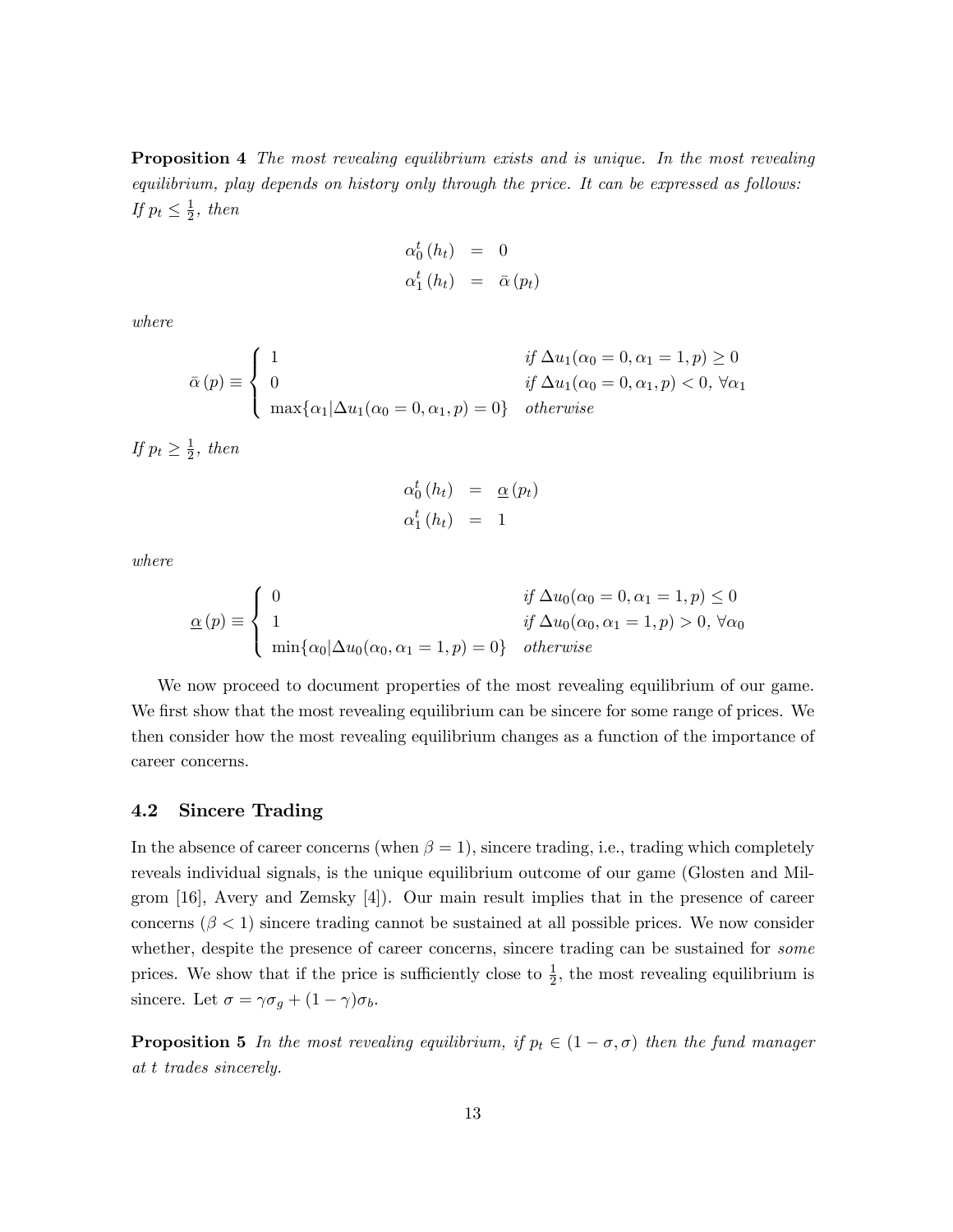The intuition for this result is straightforward. If  $p_t \in (1-\sigma, \sigma)$ , we have that  $v_0^t < \frac{1}{2} < v_1^t$ . The manager thinks that the high state is more likely if and only if he has a positive signal. It is easy to see that this implies that, if investors expect sincere play, a manager with a positive signal should indeed buy and one with a negative signal should indeed sell.

#### 4.3 How Career Concerns Affect the Informativeness of Trade

How does the informativeness of Önancial market trade vary with the incentive structure faced by its traders? Having identified the most revealing equilibrium in Proposition 4, we now proceed to characterize how such an equilibrium evolves as a function of  $\beta$ .

We restrict attention to  $p_t \leq \frac{1}{2}$  $\frac{1}{2}$ . All results for  $p_t \geq \frac{1}{2}$  $\frac{1}{2}$  are symmetric. Proposition 4 tells us that for  $p_t \leq \frac{1}{2}$  $\frac{1}{2}$ , trading strategies in the most revealing equilibrium at some price  $p_t$ , can be characterized as follows:  $(\alpha_1 (h_t) = \bar{\alpha}(p_t), \alpha_0 (h_t) = 0)$ . We show how  $\bar{\alpha}(p_t)$  varies as a function of  $\beta$ . To emphasize the reliance on  $\beta$  we henceforth write  $\bar{\alpha}(\beta, p_t)$  for  $\bar{\alpha}(p_t)$ .

Proposition 6 For all  $\beta'' > \beta'$ :

(i)  $\bar{\alpha}(\beta'', p_t) \geq \bar{\alpha}(\beta', p_t)$ ; (ii) if  $\bar{\alpha}(\beta', p_t) \in (0, 1), \bar{\alpha}(\beta'', p_t) > \bar{\alpha}(\beta', p_t)$ ;

For a given vector of parameters, the most revealing equilibrium for price  $p_t$  can be noninformative, partially informative, or fully informative. A decrease in the strength of career concerns (an increase in  $\beta$ ) will weakly improve the informativeness of the most revealing equilibrium. If the equilibrium is partially informative, it will strictly improve it.

To obtain intuition for this result, consider a given  $p_t \leq \frac{1}{2}$  $\frac{1}{2}$  and let  $\beta = \beta'$ . Since profit motivations always drive manager towards sincere trading (i.e.,  $\Delta \pi_1 > 0$ ), if a manager with  $s_t = 1$  is exactly indifferent between buying and selling (i.e.,  $\Delta u_1 = 0$ ) at a given  $p_t$ , under most revealing equilibrium strategy  $\bar{\alpha}(\beta', p_t) < 1$ , it must be the case that buying is reputationally costly for this manager (i.e.,  $\Delta r_1 < 0$ ). Now, increasing  $\beta$  (say, to  $\beta'$ ), thus skewing incentives away from reputation, must make the manager strictly prefer to buy instead of sell under the proposed equilibrium strategies. Thus,  $\bar{\alpha}$  ( $\beta', p_t$ ) can no longer be the most revealing equilibrium strategy at  $p_t$  with  $\beta = \beta''$ . There are two possibilities: either  $\Delta u_1 = 0$  for a strictly larger (interior) equilibrium strategy  $\bar{\alpha}$  ( $\beta'', p_t$ ), or  $\Delta u_1 > 0$  for all  $\alpha_1 > \bar{\alpha}(\beta', p_t)$ , in which case sincere trading is an equilibrium and thus  $\bar{\alpha}(\beta'', p_t) = 1$ .

We can also derive monotone comparative statics on the relevant boundaries of the equilibrium regions. Again, we restrict attention to  $p \leq \frac{1}{2}$  $\frac{1}{2}$ (statements for  $p \geq \frac{1}{2}$ )  $\frac{1}{2}$  are analogous), and define:

$$
p_{\min}(\beta) = \sup \{p_t : \bar{\alpha}(\beta, p_t) = 0\}
$$

$$
p_{\max}(\beta) = \inf \{p_t : \bar{\alpha}(\beta, p_t) = 1\}
$$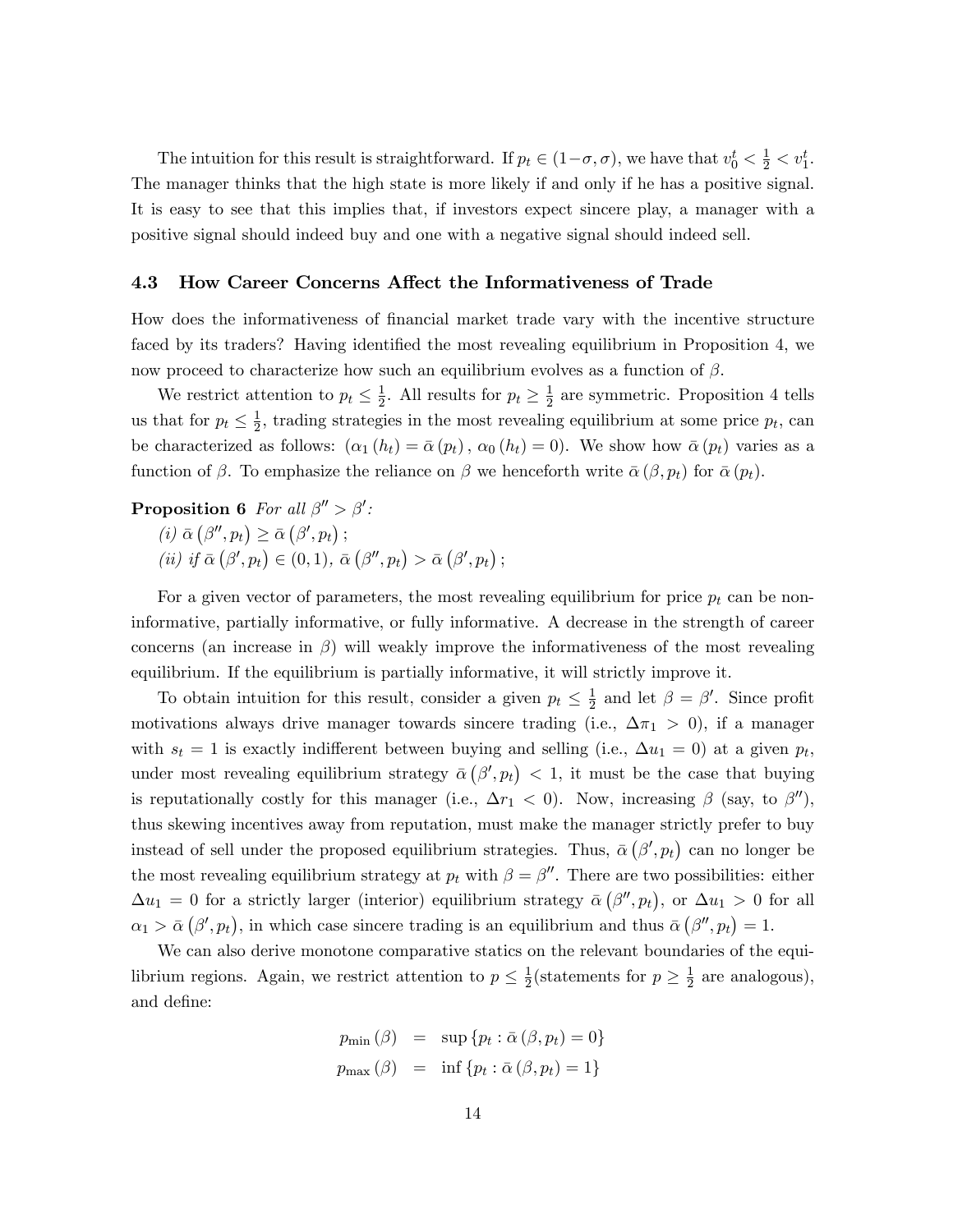The first bound,  $p_{\min}$ , is the highest price at which a non-informative equilibrium can be sustained. The second,  $p_{\text{max}}$ , is the lowest price with a sincere equilibrium.<sup>16</sup> We can now state:

Proposition 7 (i) If  $\beta'' > \beta'$ , then  $p_{\min}(\beta'') \leq p_{\min}(\beta')$  and  $p_{\max}(\beta'') \leq p_{\max}(\beta')$ ; (*ii*)  $\lim_{\beta \to 1} p_{\max}(\beta) = \lim_{\beta \to 1} p_{\min}(\beta) = 0;$ (*iii*)  $\lim_{\beta \to 0} p_{\max}(\beta) = \lim_{\beta \to 0} p_{\min}(\beta) = 1 - \sigma.$ 

The intuition of this result builds directly on Proposition 6, which showed that at any given  $p_t$  increasing  $\beta$  cannot decrease the amount of information revealed in the most revealing equilibrium. Thus, increasing  $\beta$  can neither decrease the size of the sincere pricing region,  $(p_{\max}(\beta), \frac{1}{2})$  $\frac{1}{2}$ , nor increase the size of the conformist region,  $[0, p_{\min}(\beta))$ .

As career concerns vanish (point ii), play becomes sincere for all prices, which confirms that Glosten and Milgrom [16] can be seen as a limit case of the present set-up. Point (iii) states that, as career concerns become more important, play is sincere only if  $p_t > 1 - \sigma$ , which shows that the bound identified in Proposition 5 is tight.

#### 4.4 Career Concerns and Financial Market Variables

One can study how the importance of career concerns affect other standard financial market variables. In this section, we consider widely used measured of liquidity, volatility, and trade predictability.

The bid-ask spread is the difference between the ask price and the bid price  $(p_t^a - p_t^b)$ , and it is a commonly used measure of market illiquidity. Price volatility can be defined as variance of the price of the asset at time  $t + 1$  given the price at t:  $Var[p_{t+1}|p_t]$ . Finally, trade-predictability is the ability to predict the sign of the trade at time  $t$  based on public information. We measure it by  $\frac{1}{Var(a_t|p_t)}$ .

We show that each of these variables is monotonically related to the importance of career concerns:

**Proposition 8** For any given p, in the most revealing equilibrium, the bid-ask spread and price volatility are non-decreasing, and trade predictability is non-increasing, in  $\beta$ .

Increasing  $\beta$  weakens career concerns. Thus, stronger career concerns make markets more liquid and less volatile, and makes trades more predictable. In sequential trade models with risk-neutral and competitive market makers, the bid-ask spread, and thus illiquidity, arises

 $16$ The other two conceivable bounds are uninteresting. The lowest price with a non-informative equilibrium is always zero and the highest price (given that  $p \leq \frac{1}{2}$ ) with a sincere equilibrium is always  $\frac{1}{2}$ .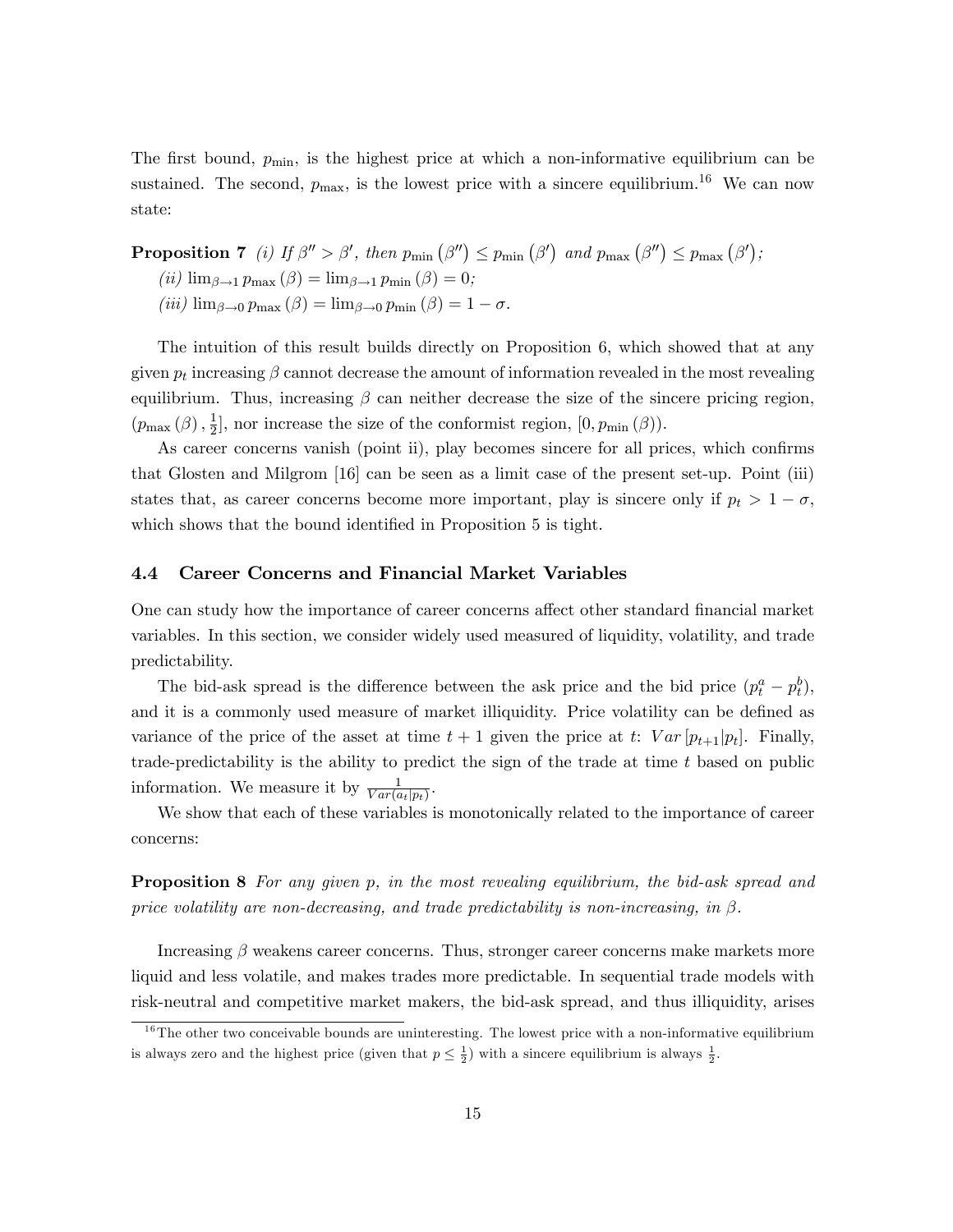out of adverse selection. The more the informed traders (fund managers) utilize their private information in their trades, therefore, the higher the bid-ask spread, and thus the greater the amount of information revealed in equilibrium. Proposition 6 shows that the higher is  $\beta$  (i.e., the less important are career concerns) the more informative the trades of fund managers. Thus, increasing  $\beta$  increases the bid-ask spread. For the same informational reason, career concerns also make market prices and trades more predictable. As less information is revealed, the price is more stable.

The results of sections 4.3 and 4.4 provide theoretical underpinning to a number of existing empirical Öndings, and also suggest new avenues for empirical work. We discuss the connection to the empirical literature in the conclusion.

### 5 Extensions

#### 5.1 A More General Set-Up

The baseline model was presented for a simple binary structure where liquidation values could take only two possible values. We extend it here to a generic discrete set of possible values  $V \in \mathbb{R}$ . Denote the maximum and minimum possible values of  $v \in V$  by  $v_{\text{max}}$  and  $v_{\text{min}}$ . The ex ante distribution of  $v$  is determined by any arbitrary probability mass function.

Each fund manager of type  $\theta \in \{b, g\}$  (with  $\Pr(\theta = g) = \gamma$  as before) receives a signal distributed according to  $Pr(s = 1|v, \theta) = \sigma_{v,\theta}$ , with the following properties:

- A1 Full support:  $\sigma_{v,\theta} \in (0,1)$  for all  $\theta$  and v.
- A2 Monotone Likelihood Ratio Property (MLRP): For every pair of liquidation values  $v'' > v'$ ,

$$
\frac{\sigma_{v'',g}}{\sigma_{v'',b}} > \frac{\sigma_{v',g}}{\sigma_{v',b}}.
$$

A3 Informativeness:  $\sigma_{v,\theta}$  increasing in v for all  $\theta$ , and  $\sigma_{v_{\text{max}},g} > \sigma_{v_{\text{max}},b}$  and  $\sigma_{v_{\text{min}},g} < \sigma_{v_{\text{min}},b}$ .

The first assumption  $(A1)$  is crucial. It implies that the signal is never fully informative: for all s and v:  $Pr(v|s) < 1$ . If a manager knows he has the truth, he would follow his signal even if all his predecessors had traded in the opposite direction.

If there are no career concerns  $(\beta = 1)$  there exists a fully informative equilibrium (see Avery and Zemsky [4]). We show that:

**Proposition 9** For  $\beta < 1$ , there exists no equilibrium for which  $\lim_{t\to\infty} p_t = v$  for more than one liquidation value v.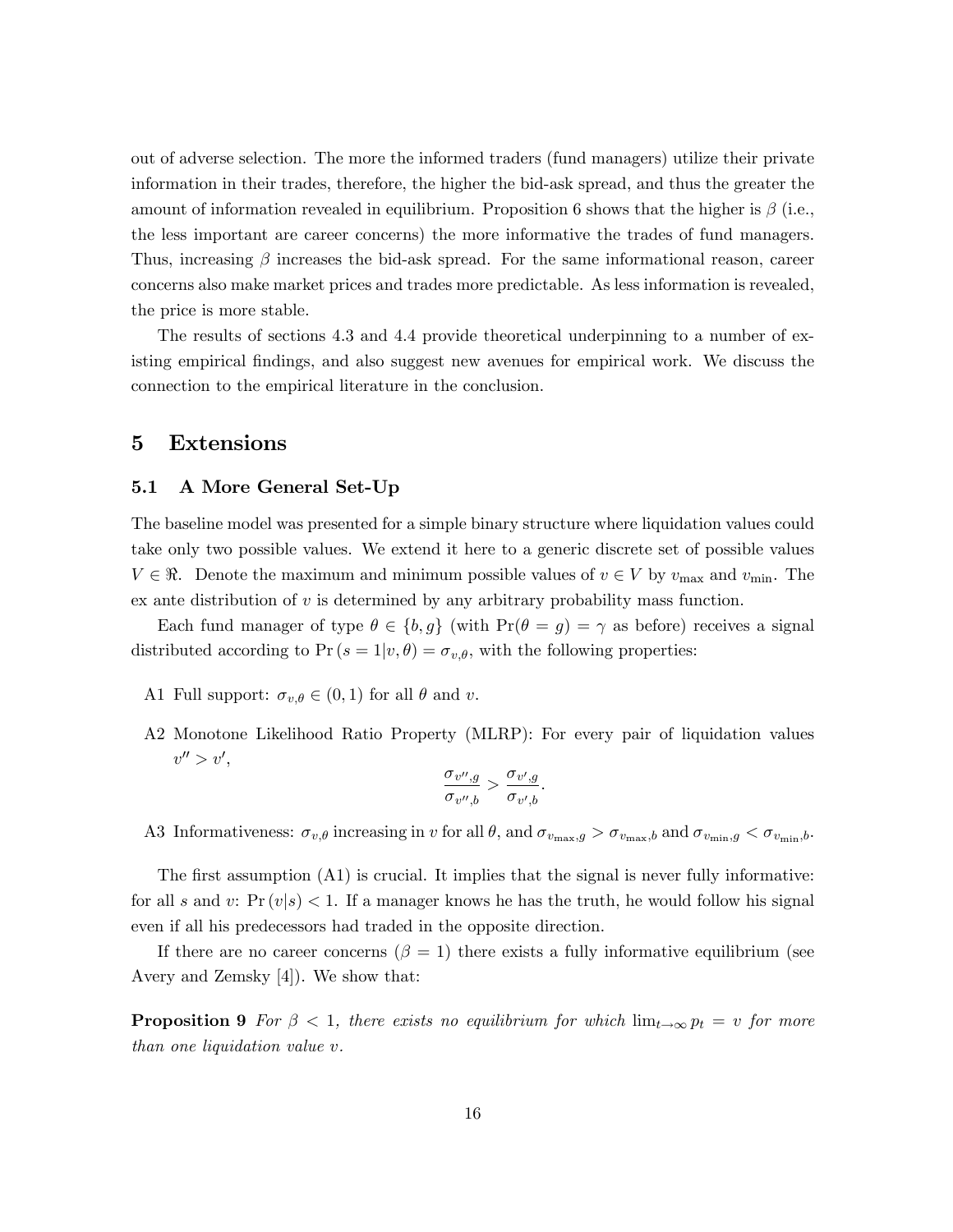The intuition parallels the case with binary liquidation values, and we therefore provide only a concise summary here. Assumptions A2 and A3 guarantee that for all but possibly one liquidation value, either  $\sigma_{v,g} > \sigma_{v,b}$  or  $\sigma_{v,g} < \sigma_{v,b}$ . For each such v we show that there cannot exist informative equilibria when  $p$  is close enough to  $v$ . Consider the possibility that there is an informative equilibrium with  $\alpha_1 > \alpha_0$ . As  $p \to v$ , profits become unimportant, and the manager finds it desirable to indicate via her action that she has received a particular reputation-enhancing signal. If, for example, v is such that  $\sigma_{v,q} < \sigma_{v,b}$  it is better for the manager to sell, which indicates that she was likely to have received signal 0. But since this is true even for a manager with  $s = 1$ , we must have  $\alpha_1 = 0$ , and thus the equilibrium cannot be informative. Alternatively, consider the possibility that there is an informative equilibrium with  $\alpha_1 < \alpha_0$ . Then, as we have argued earlier in the main model, the manager with  $s = 1$  must always prefer to sell from a reputational perspective:  $\Delta r_1 < 0$ . Suppose again that  $p \to v$  where  $\sigma_{v,g} < \sigma_{v,b}$ . Then, the manager must find it reputationally beneficial to indicate that she has received  $s = 0$ , but can only do this (since  $\alpha_1 < \alpha_0$ ) by buying, which contradicts the fact that  $\Delta r_1 < 0$ . Thus for p close enough to v there cannot be informative equilibria with  $\alpha_1 < \alpha_0$ .

#### 5.2 Self-Knowledge

The baseline analysis was carried out under the assumption that the manager did not know his type. In this section we show that the central economic message of our baseline model is robust to the presence of self-knowledge.

We now let each fund manager receive two signals: the now familiar  $s_t$ , and a new signal  $z_t$ , with Pr  $(z_t = \theta | \theta) = \rho \in \left(\frac{1}{2}\right)$  $(\frac{1}{2}, 1)$ . The rest of the model is exactly as in the main analysis.

Denote by  $\alpha_{sz}$  the probability with which a manager who has received liquidation value signal s and self knowledge signal  $z$  chooses to buy. It is easy to see that, in the absence of career concerns  $(\beta = 1)$  – and provided that the proportion of noise traders is sufficiently high – the game has a unique equilibrium:  $\alpha_{1g} = \alpha_{1b} = 1$  and  $\alpha_{0b} = \alpha_{0g} = 0$ . This equilibrium has the property that trades fully reveal the liquidation value signal s. We demonstrate that, for sufficiently extreme prices, no such equilibrium can exist when  $\beta < 1$ . We also rule out the possibility of the existence of an *informationally equivalent* "perverse" equilibrium with  $\alpha_{1g} = \alpha_{1b} = 0$  and  $\alpha_{0b} = \alpha_{0g} = 1$ .

**Proposition 10** There exists a threshold  $\bar{p} \in (0,1)$ , such that if  $p < \bar{p}$  or  $p > 1 - \bar{p}$ , there is neither an equilibrium with  $\alpha_{1g} = \alpha_{1b} = 1$  and  $\alpha_{0b} = \alpha_{0g} = 0$  nor an equilibrium with  $\alpha_{1g} = \alpha_{1b} = 0$  and  $\alpha_{0b} = \alpha_{0g} = 1$ .

The intuition behind this result is simple: in order for equilibrium trades to fully reveal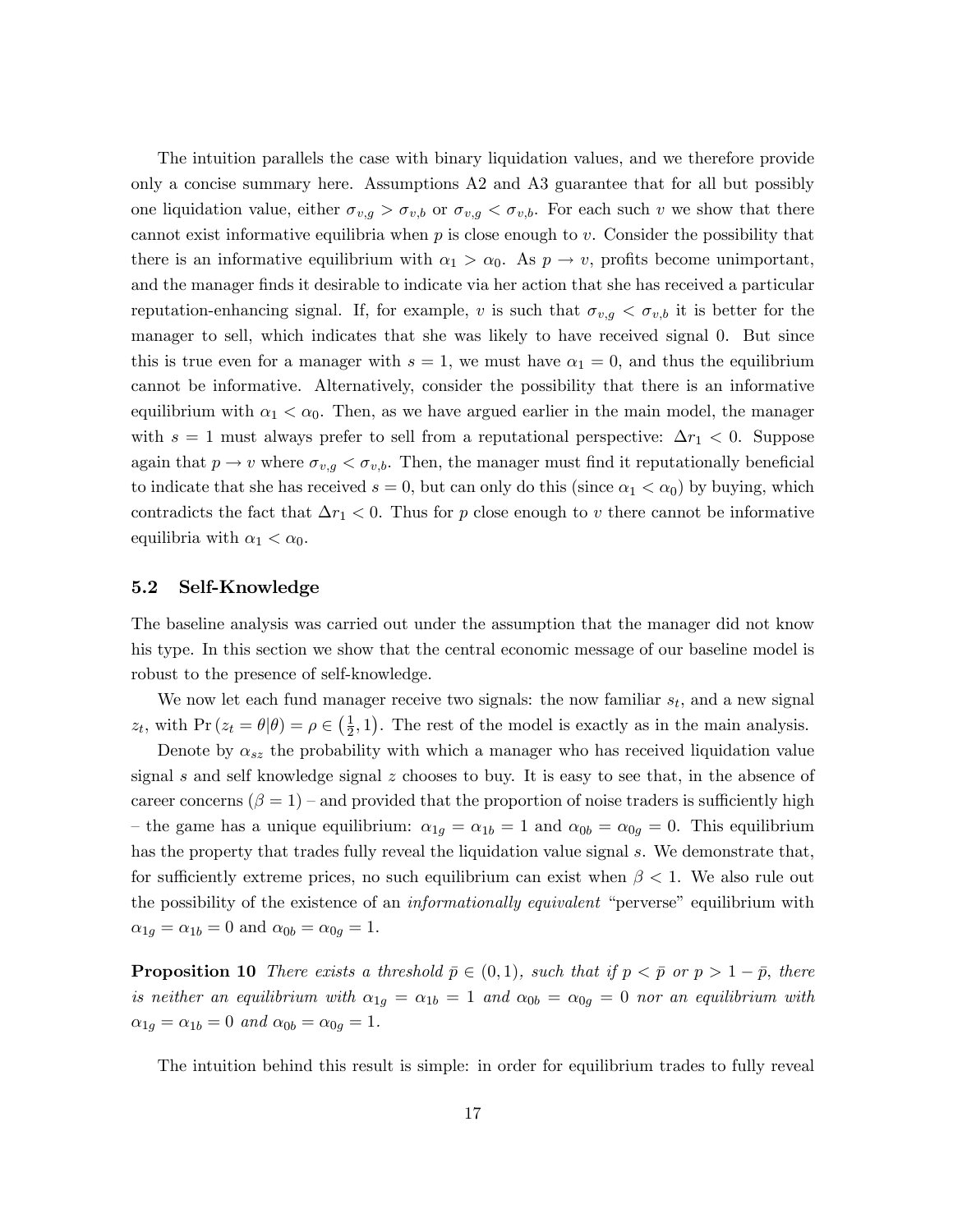the liquidation value signal  $(s_t)$  it is necessary for the manager to not condition his behavior on the self-knowledge signal  $(z_t)$ . But if the manager does not condition his behavior on his self-knowledge signal, the inference process is identical to the baseline model, and thus full-revelation cannot occur.

Propositions 10 implies that allowing for career concerns "slows down" the rate of information aggregation via prices compared to the case with no career concerns: it is no longer possible that the trades of fund managers will reveal their signals in each period once prices are sufficiently extreme.

Under additional assumptions, it is possible to make stronger statements about the equilibrium set with self-knowledge. For example, if we are willing to restrict parameters such that  $Pr(\theta = g | s = v) > Pr(\theta = g | z = g)$ , then it is possible to show that for sufficiently extreme prices there is never any equilibrium in which  $\alpha_{1g} \ge \alpha_{1b} \ge \alpha_{0b} \ge \alpha_{0g}$  with at least one strict inequality.<sup>17</sup> The intuition is as follows: A manager can signal the quality of his type either by making the (ex post) correct trade or by taking an action that reveals that he received a positive signal about his own type. For a given history, these two actions may not be identical. As long as the parameters of the model are such that the manager's reputation is helped more by revealing that he received the ex post correct signal about asset payoffs rather than by revealing that he received a good signal about his type, our baseline results go through.

#### 5.3 Informed individual traders

It is also possible to introduce informed non-career concerned (individual) traders into our model. Informed individuals devoid of career concerns would always trade sincerely, and thus, in the presence of such traders, prices would eventually converge to true value. Thus, transaction prices need no longer be contained within the band identified in Proposition 1.

However, the qualitative properties of managerial behavior remain unchanged: at sufficiently extreme prices, career concerned managers would ignore their own information. Thus, convergence to true value would be determined solely by the trading activity of individual traders, and would thus be much slower than in a market without career concerns.

We can relate the rate of price convergence as a function of the proportion of individual traders. Fix a game  $\Gamma$ , and replace a fraction  $\tau$  of fund managers by informed individual traders without career concerns. These individual traders have the same precision of signals as fund managers on average: i.e., receive signals  $s_t$  where  $Pr(s_t = v | v) = \sigma = \gamma \sigma_g + (1 - \gamma) \sigma_b$ . We can now state the following result  $(p \text{ is the } b \text{ bound identified in Proposition 1})$ :

 $17$ This analysis is available upon request from the authors.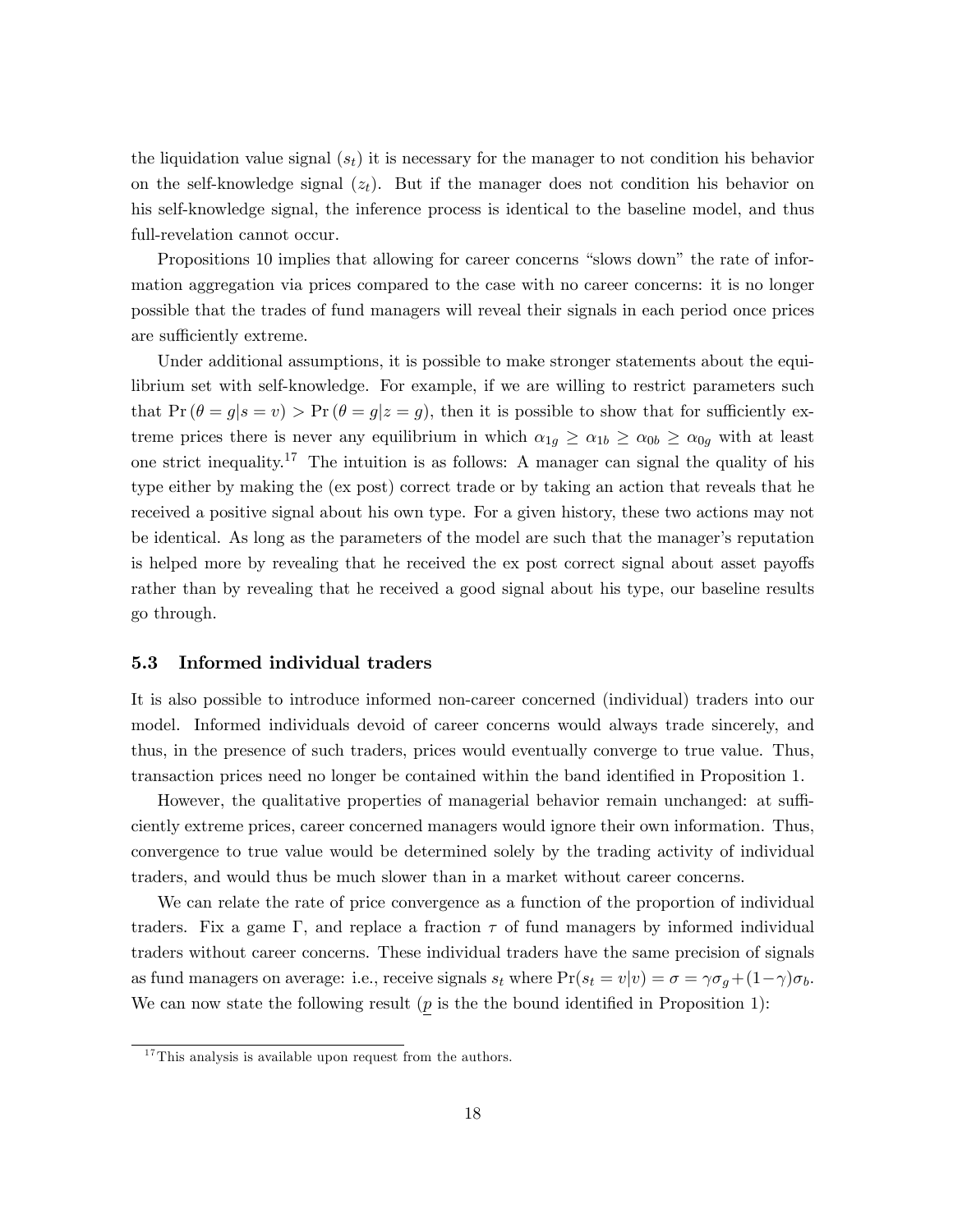**Proposition 11** Consider any price  $p' < p$ . For any length of game T, there exists  $\tau' > 0$ , such that, for any  $\tau < \tau'$  the price never goes below  $p'$ .

If the transaction price ever escapes the range identified in Proposition 1, then further price convergence is solely determined by the proportion of individual traders. As this proportion gets small, the speed of price convergence goes to zero.

#### 5.4 Other Extensions

It is possible to extend our model in a variety of other directions. As we have noted earlier, our qualitative results go through for a richer class of payoff functions  $\beta \chi(\pi_t) + (1 - \beta)R(r_t)$ , where  $\chi$  and  $R$  are increasing and piecewise continuous functions. The extension to such payo§ functions increases algebraic complexity without adding to the intuition behind our results.

In addition, instead of having managers derive utility from their absolute reputation, we could allow them to care about reputation relative to their peers. For example, we could redefine manager t's reputational payoff by  $R_t(r_1,...,r_T)$ , where  $r_i$  represents the realized reputation of manager *i*, with  $\frac{\partial R_t}{\partial r_t} > 0$  and  $\frac{\partial R_t}{\partial r_{\tau}} < 0$  for  $\tau \neq t$ . Even in this more complex case, it is possible to show that sincere trading cannot be sustained as an equilibrium. To see why, imagine that we are in an equilibrium with sincere trade, and consider the incentives of the last manager. Since this manager's actions cannot affect the principal's beliefs about his peers, he is just like a manager in our baseline model. He will conform for sufficiently extreme prices.

Finally, it is possible to micro-found the utility function assumed in this paper. This, and the other extensions alluded to in this subsection, are discussed in greater detail in Dasgupta and Prat [12].

### 6 Conclusion

The central message of this paper is that we should expect the presence of traders with reputational concerns to affect the equilibrium properties of financial markets in which they trade over time. In particular, we have shown that stronger career concerns necessarily lead to more conformist behavior among traders, less precise information aggregation through prices, and better market liquidity. This paper creates a link between two sets of variables: the incentive structure faced by traders and the properties of asset markets. As both sets of variables are potentially measurable, our comparative statics results lead to clear-cut testable predictions.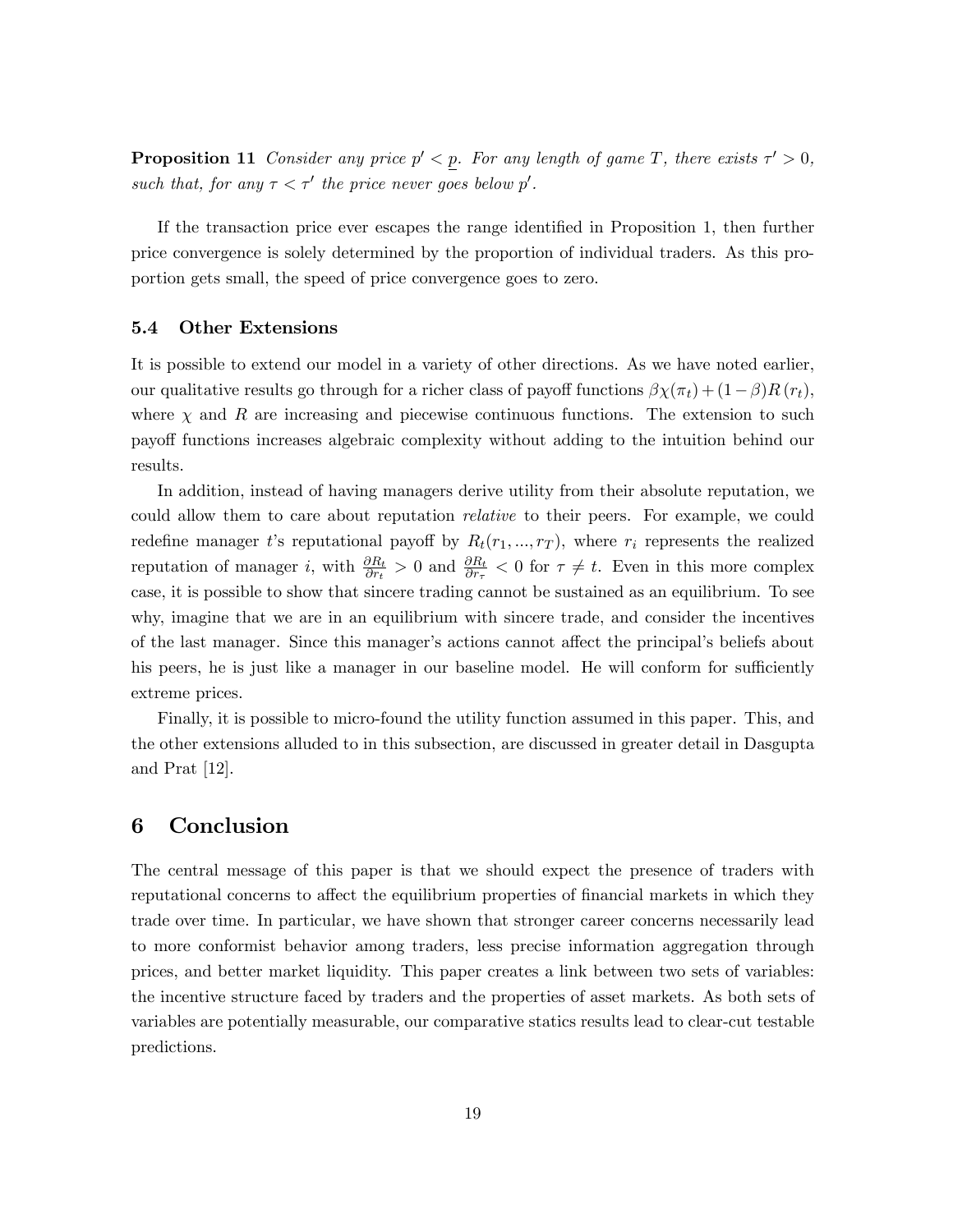In particular, our analysis provides theoretical underpinnings for a number of empirical Öndings. First, in all equilibria of our game, institutional investors exhibit conformist trading at some prices. Such conformism introduces high serial correlation in institutional trade. This prediction provides a theoretical rationale for the results of Sias [26]. Sias examines the quarterly SEC 13-F reports of US institutional money managers from 1983 to 1997 and finds a strong positive relationship between the fraction of institutions buying individual stocks over adjacent quarters, consistent with money managers herding behind each other's trades.<sup>18</sup> In addition, our results indicate the extent of institutional conformism (e.g., measured by the informativeness of their trading strategies or by the range of prices over which they herd) is linked to the incentive structure of their traders. This prediction Önds indirect support in the work of Massa and Patgiri [20]. Massa and Patgiri study data on US mutual funds for the period 1994-2003, and quantify the extent of profit-based incentives in the contracts of fund managers. They find that those managers who receive higher profit-based incentives (i.e., have higher  $\beta$  in our setting) exhibit less conformism. Finally, some of our predictions point to potentially interesting new empirical exercises. For example, it would be interesting to examine whether there is a relationship between the incentives of money managers and the liquidity and volatility of the stocks they trade. Our stylized model predicts that, ceteris paribus, career concerned fund managers will increase liquidity and reduce volatility of the assets they trade.

Our model is stylized. We believe that it is important to build richer and more realistic models of dynamic financial markets with career concerned traders. The increasing importance of professional money managers in Önancial markets make such extensions topical. Our results establish a benchmark against which such future findings can be understood.

# 7 Appendix

**Proof of Proposition 1:** We first characterize some crucial properties of beliefs:

**Lemma 1** Let  $v_{s_t}^t = Pr(v = 1 | h_t, s_t)$ . Then,

(a)  $v_{s_t}^t$  is strictly increasing and continuous in  $p_t$ ;

- (b)  $v_{s_t}^t = 1$  (0) if  $p_t = 1$  (0);
- (c)  $v_1^t > v_0^t$  if  $p_t \in (0, 1)$

 $18$ This finding is complemented by Dasgupta, Prat, and Verardo [13] who examine SEC 13-F reports from 1983 to 2003 and Önd (amongst other things) that institutional traders, taken as a whole, exhibit conformist trading patterns. They excessively buy (sell) stocks that have been persistently bought (sold) by their peers consecutively over a period of 5 or more quarters. See also Dennis and Strickland [14]. Sias [27] provides a recent survey and reconciliation of the growing literature on momentum trading and herding by institutional traders.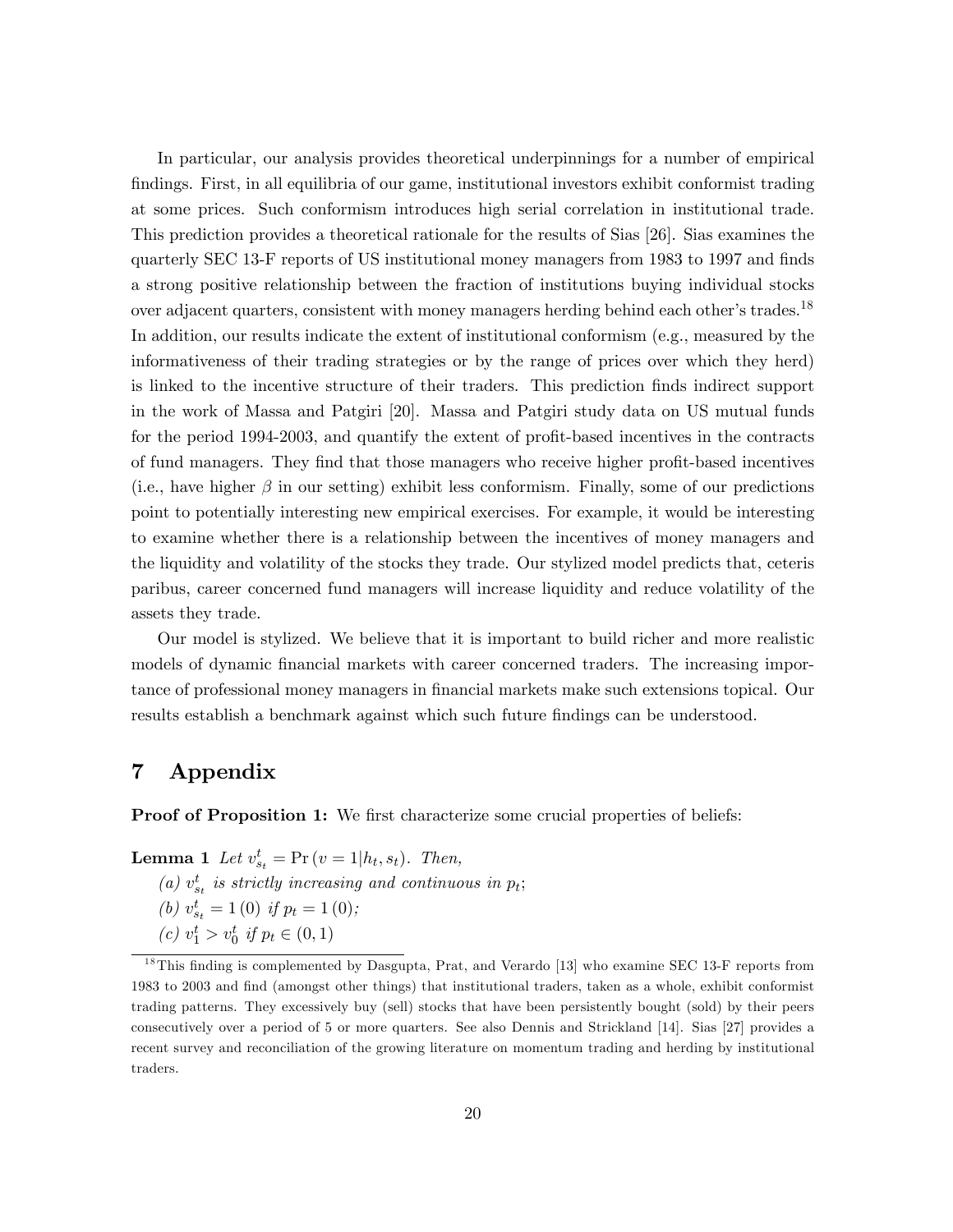**Proof.** By Bayes' rule,

$$
v_{s_t}^t = \frac{p_t \Pr(s_t|v=1)}{p_t \Pr(s_t|v=1) + (1-p_t) \Pr(s_t|v=0)}
$$

Now parts (a) and (b) follow immediately. To see part (c) note that

$$
v_1^t = \frac{p_t}{p_t + (1 - p_t) \frac{\Pr(s_t = 1 | v = 0)}{\Pr(s_t = 1 | v = 1)}} = \frac{p_t}{p_t + (1 - p_t) \frac{1 - \sigma}{\sigma}}
$$

where  $\sigma = \gamma \sigma_q + (1 - \gamma) \sigma_b$ . Similarly

$$
v_0^t = \frac{p_t}{p_t + (1 - p_t)\frac{\sigma}{1 - \sigma}}
$$

Since  $\sigma_g > \sigma_b > \frac{1}{2}$  $\frac{1}{2}$ ,  $\sigma > \frac{1}{2}$ . Thus  $\frac{1-\sigma}{\sigma} < 1 < \frac{\sigma}{1-\sigma}$  $\frac{\sigma}{1-\sigma}$ . This then implies  $v_1^t > v_0^t$  which completes the proof of the lemma.

Given that the action set of every manager is binary, it is easy to see that the game has at least one PBE. Focus on time t. Suppose that given history  $h_t$  (with price  $p_t$ ), equilibrium play dictates strategy  $\alpha_0^t(h_t)$  and  $\alpha_1^t(h_t)$ .

There are three cases:  $\alpha_0^t(h_t) < \alpha_1^t(h_t)$ ,  $\alpha_0^t(h_t) > \alpha_1^t(h_t)$ , and  $\alpha_0^t(h_t) = \alpha_1^t(h_t)$ . We shall identify a lower bound and an upper bound to price such that the first two cases are impossible if the price is above the upper bound or below the lower bound. As will be apparent, these two bounds are independent of time and history. The third case denotes uninformative play on the part of the manager at time  $t$ . Note that, if at a certain time  $t$  the price goes above the upper bound or below the lower bound, uninformative play guarantees that the price will not change in the next round; hence, play will be uninformative from then on.

In the remainder of the proof, we hold history and time constant. For simplicity, therefore, we drop the history and time arguments (e.g.  $\alpha_0^t(h_t)$  become  $\alpha_0$ ).

For any  $(\alpha_1, \alpha_0)$  we can compute the following quantities. The bid and ask prices as follows:

$$
p_a = \frac{\delta \frac{1}{2} + (1 - \delta) [\alpha_1 \sigma + \alpha_0 (1 - \sigma)]}{\delta \frac{1}{2} + (1 - \delta) [\alpha_1 \Sigma_t + \alpha_0 (1 - \Sigma_t)]} p
$$
  
\n
$$
p_b = \frac{\delta \frac{1}{2} + (1 - \delta) [(1 - \alpha_1) \sigma + (1 - \alpha_0) (1 - \sigma)]}{\delta \frac{1}{2} + (1 - \delta) [(1 - \alpha_1) \Sigma_t + (1 - \alpha_0) (1 - \Sigma_t)]} p,
$$

where  $\sigma = \gamma \sigma_g + (1 - \gamma) \sigma_b$ , and  $\Sigma = p\sigma + (1 - p)(1 - \sigma)$ .

The manager's equilibrium strategy fully determines investors' beliefs (the beliefs do not depend on history or price directly – they only depend on history and price through  $\alpha_1$  and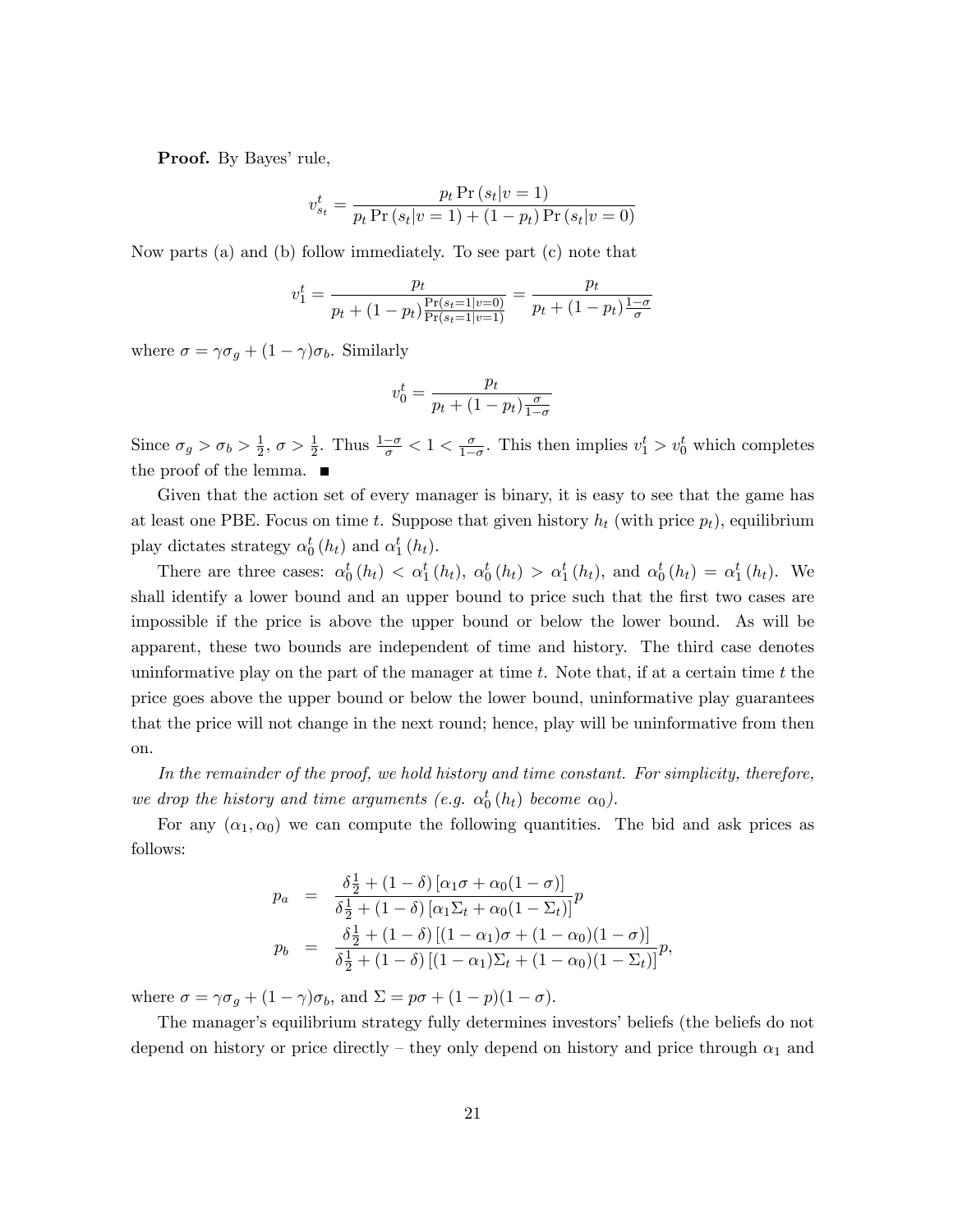$\alpha_0$ ):<sup>19</sup>

$$
r (a = 1, v = 1) = \frac{\alpha_1 \sigma_g + \alpha_0 (1 - \sigma_g)}{\alpha_1 \sigma + \alpha_0 (1 - \sigma)} \gamma
$$
  
\n
$$
r (a = 1, v = 0) = \frac{\alpha_1 (1 - \sigma_g) + \alpha_0 \sigma_g}{\alpha_1 (1 - \sigma) + \alpha_0 \sigma} \gamma
$$
  
\n
$$
r (a = 0, v = 1) = \frac{(1 - \alpha_1) \sigma_g + (1 - \alpha_0) (1 - \sigma_g)}{(1 - \alpha_1) \sigma + (1 - \alpha_0) (1 - \sigma)} \gamma
$$
  
\n
$$
r (a = 0, v = 0) = \frac{(1 - \alpha_1) (1 - \sigma_g) + (1 - \alpha_0) \sigma_g}{(1 - \alpha_1) (1 - \sigma) + (1 - \alpha_0) \sigma} \gamma
$$

Suppose the manager observes signal  $s = 1$ . The difference in his expected payoff if he plays  $a = 1$  instead of  $a = 0$  can be denoted with

$$
\Delta u_1 = \beta \Delta \pi_1 + (1 - \beta) \Delta r_1,
$$

where the profit component is

$$
\Delta \pi_1 = (v_1 - p_a) - (p_b - v_1)
$$

and the reputational component is

$$
\Delta r_1 = v_1 (r (a = 1, v = 1) - r (a = 0, v = 1)) + (1 - v_1) (r (a = 1, v = 0) - r (a = 0, v = 0))
$$

**Case with**  $\alpha_0 < \alpha_1$ : Suppose first that  $\alpha_0 < \alpha_1$ . We first show that in all equilibria either the manager with the high signal or the manager with the low signal play a pure strategy.

**Lemma 2** There are no mixed strategy equilibria in which  $0 < \alpha_0 \leq \alpha_1 < 1$  for any t.

**Proof.** Consider a putative equilibrium in which  $1 > \alpha_0 > 0$ , i.e. the agent at time t who receives signal zero is exactly indifferent between buying and selling. We will show that in this equilibrium, it must be the case that the agent who receives signal  $1$  at time  $t$  must strictly prefer to buy rather than sell. Consider the expected profit difference between buying and selling:  $\Delta \pi_s$ . This can be written as

$$
v_s ((1 - p_a) - (p_b - 1)) + (1 - v_s) ((0 - p_a) - (p_b - 0))
$$

Since  $(1 - p_a) - (p_b - 1) > 0 > (0 - p_a) - (p_b - 0)$ , and by Lemma 1  $v_1 > v_0$ , it is clear that  $\Delta \pi_1 > \Delta \pi_0.$ 

 $19$ This key property of beliefs in our game is due to the assumption that investors observe the liquidation value  $v$  and that the managers' signals are mutually independent given  $v$ .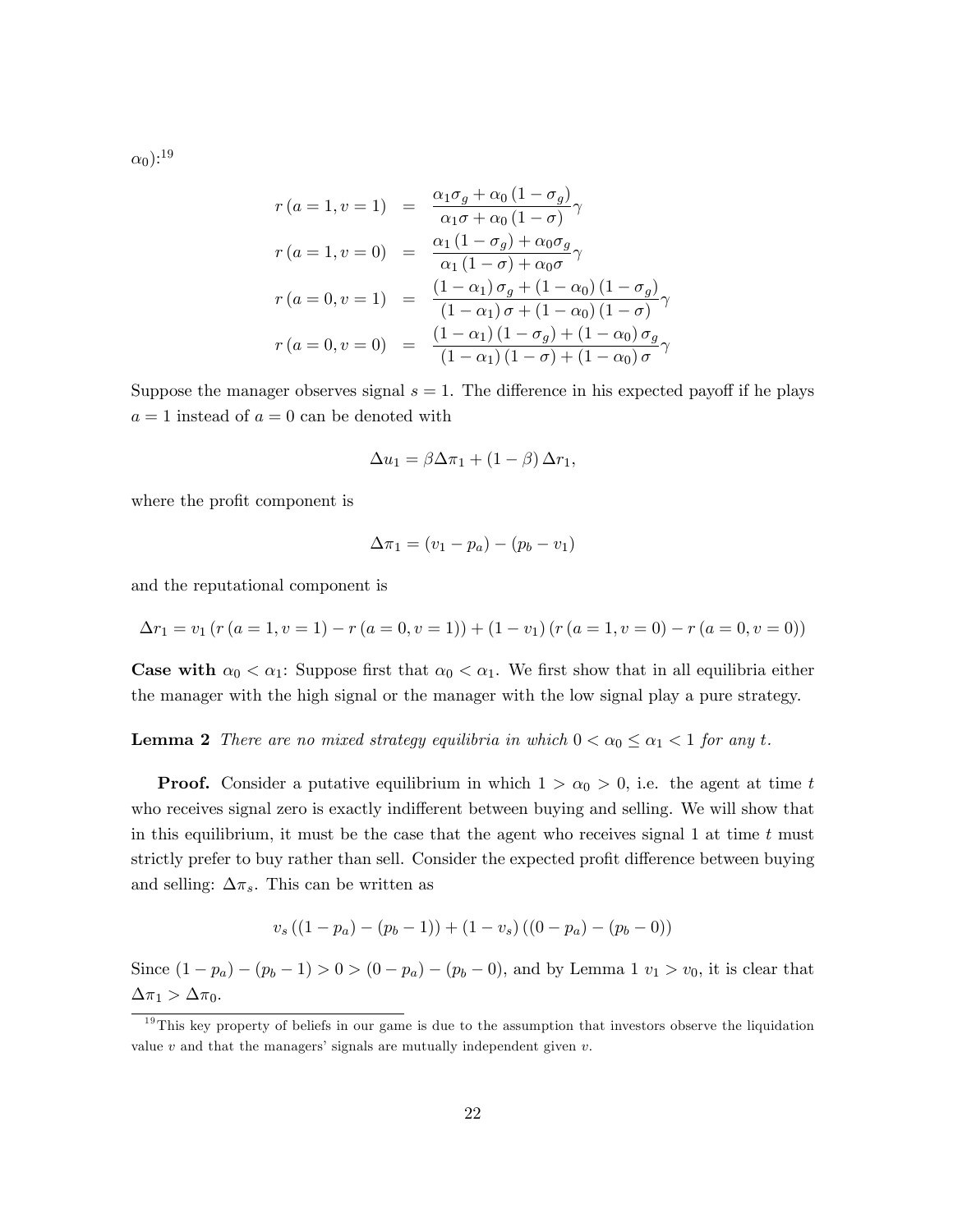Now consider the expected reputational payoff difference between buying and selling:  $\Delta r_{s_t}$ . This can be expressed as:

$$
v_s[r(a = 1, v = 1) - r(a = 0, v = 1)] + (1 - v_s)[r(a = 1, v = 0) - r(a = 0, v = 0)]
$$

Notice that  $r (a = 1, v = 1) \ge r(a = 0, v = 1)$ . To see why note that

$$
\frac{\alpha_1 \sigma_g + \alpha_0 (1 - \sigma_g)}{\alpha_1 \sigma + \alpha_0 (1 - \sigma)} < \frac{(1 - \alpha_1) \sigma_g + (1 - \alpha_0) (1 - \sigma_g)}{(1 - \alpha_1) \sigma + (1 - \alpha_0) (1 - \sigma)} \Rightarrow (\sigma_g - \sigma) (\alpha_1 - \alpha_0) < 0
$$

which is a contradiction since  $\sigma_g - \sigma > 0$  and  $\alpha_1 - \alpha_0 \geq 0$ . A similar argument establishes that  $r (a = 1, v = 0) \le r (a = 0, v = 0)$ . Thus,

$$
r(a = 1, v = 1) - r(a = 0, v = 1) \ge 0 \ge r(a = 1, v = 0) - r(a = 0, v = 0).
$$

Given Lemma 1, we know that  $v_1 > v_0$ , and thus  $\Delta r_1 \geq \Delta r_0$ .

Putting these together, we have  $\Delta u_1 > \Delta u_0 = 0$ . Thus, if  $0 < \alpha_0 < 1$ , then  $\alpha_1 = 1$ . An identical argument establishes that if  $0 < \alpha_1 < 1$ , then  $\alpha_0 = 0$ .

At a given price p, consider  $\Delta \pi_s$ , the profit incentives of an agent who has received s to buy vs sell:

$$
2v_s(p) - p_a(p) - p_b(p)
$$

Since  $p_a \ge 0$  and  $p_b \ge 0$ , and  $v_0(p) < v_1(p) = \frac{\sigma}{\Sigma} p$ , it is immediate that  $\Delta \pi_s$  is bounded above by:

$$
2\frac{\sigma}{\Sigma}p
$$

At the same price p consider  $\Delta r_s$  the reputational incentives of this agent to buy vs sell:

$$
v_s \left( \frac{\alpha_1 \sigma_g + \alpha_0 \left( 1 - \sigma_g \right)}{\alpha_1 \sigma + \alpha_0 \left( 1 - \sigma \right)} - \frac{\left( 1 - \alpha_1 \right) \sigma_g + \left( 1 - \alpha_0 \right) \left( 1 - \sigma_g \right)}{\left( 1 - \alpha_1 \right) \sigma + \left( 1 - \alpha_0 \right) \left( 1 - \sigma \right)} \right) \gamma +
$$
  

$$
\left( 1 - v_s \right) \left( \frac{\alpha_1 \left( 1 - \sigma_g \right) + \alpha_0 \sigma_g}{\alpha_1 \left( 1 - \sigma \right) + \alpha_0 \sigma} - \frac{\left( 1 - \alpha_1 \right) \left( 1 - \sigma_g \right) + \left( 1 - \alpha_0 \right) \sigma_g}{\left( 1 - \alpha_1 \right) \left( 1 - \sigma \right) + \left( 1 - \alpha_0 \right) \sigma} \right) \gamma
$$

Lemma 2 allows us to restrict attention to cases where either  $\alpha_1 = 1 > \alpha_0 \geq 0$  or  $1 \geq \alpha_1 >$  $\alpha_0 = 0$ . It is then not difficult to see that  $\Delta r_s$  is bounded above by

$$
v_s \left( \frac{\sigma_g}{\sigma} - \frac{1 - \sigma_g}{1 - \sigma} \right) \gamma + (1 - v_s) \left( 1 - \frac{\sigma_g}{\sigma} \right) \gamma,
$$

which, in turn, is bounded above by

$$
\frac{\sigma}{\Sigma}p\left(\frac{\sigma_g}{\sigma} - \frac{1-\sigma_g}{1-\sigma}\right)\gamma + \left(1 - \frac{\sigma}{\Sigma}p\right)\left(1 - \frac{\sigma_g}{\sigma}\right)\gamma.
$$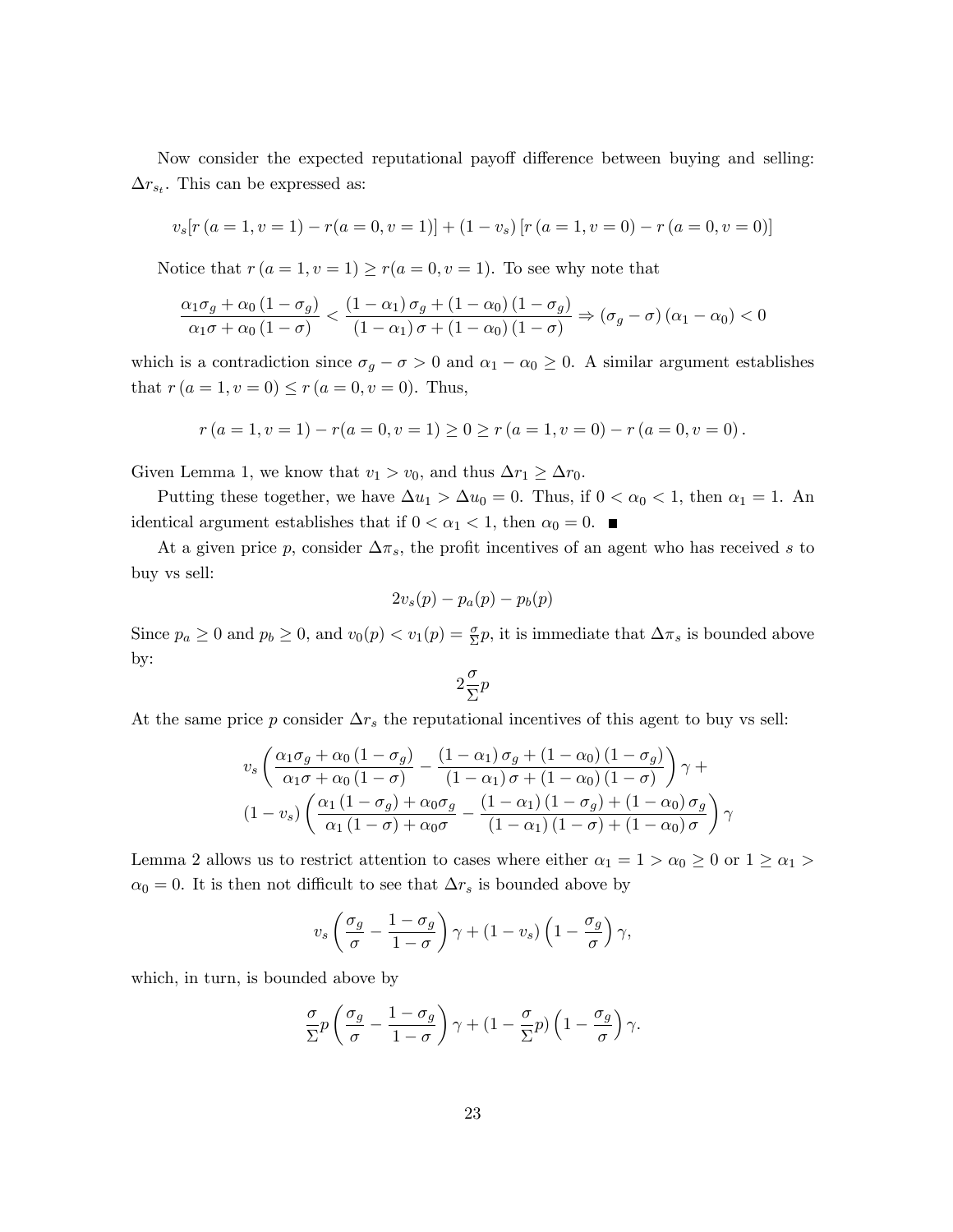Thus, an upper bound on the expected utility difference enjoyed by this agent from buying vs selling at p is

$$
\beta \left[ 2 \frac{\sigma}{\Sigma} p \right] + (1 - \beta) \left[ \frac{\sigma}{\Sigma} p \left( \frac{\sigma_g}{\sigma} - \frac{1 - \sigma_g}{1 - \sigma} \right) \gamma + (1 - \frac{\sigma}{\Sigma} p) \left( 1 - \frac{\sigma_g}{\sigma} \right) \gamma \right]
$$

This is linear and increasing in  $\frac{\sigma}{\Sigma}p = v_1(p)$ , which in turn, is increasing in p. It crosses 0 exactly once at  $p = \hat{p}_1$  which is defined by:

$$
v_1(\widehat{p}_1) = \frac{(1-\beta)\left(\frac{\sigma_g}{\sigma} - 1\right)\gamma}{2\beta + (1-\beta)\left(\frac{\sigma_g}{\sigma} - \frac{1-\sigma_g}{1-\sigma} + \frac{\sigma_g}{\sigma} - 1\right)\gamma} > 0
$$

Since  $v_1(p) > 0$  if and only if  $p > 0$ , we know that  $\hat{p}_1 > 0$ . Thus we have proved that if  $p < \hat{p}_1$  managers will sell regardless of their signals. A symmetric proof establishes that for  $p > 1 - \hat{p}_1$  managers will buy regardless of their signals. Thus, for  $p < \hat{p}_1$  and  $p > 1 - \hat{p}_1$  it cannot be the case that  $\alpha_1 > \alpha_0$ .

**Case with**  $\alpha_0 > \alpha_1$ : We now move on to the case where  $\alpha_0 > \alpha_1$ . As before, we define

$$
\Delta u_1 = \beta \Delta \pi_1 + (1 - \beta) \Delta r_1
$$

If  $\alpha_0 > \alpha_1$ , a manager who observes  $s = 1$  plays  $a = 0$  with positive probability. It must be that  $\Delta u_1 \leq 0$ . As  $\Delta \pi_1 > 0$ , a necessary condition for the existence of such an equilibrium is that  $\Delta r_1 < 0$ . We shall show that this condition cannot hold if p is sufficiently low.

As before,

$$
\Delta r_1 = v_1 (r(a = 1, v = 1) - r(a = 0, v = 1)) + (1 - v_1) (r(a = 1, v = 0) - r(a = 0, v = 0))
$$

The necessary condition can thus be re-written as

$$
\frac{v_1}{1 - v_1} > -\frac{r(a = 1, v = 0) - r(a = 0, v = 0)}{r(a = 1, v = 1) - r(a = 0, v = 1)}
$$

Let

$$
a = \alpha_1 \sigma_g + \alpha_0 (1 - \sigma_g) \quad A = \alpha_1 \sigma + \alpha_0 (1 - \sigma)
$$
  

$$
b = \alpha_1 (1 - \sigma_g) + \alpha_0 \sigma_g \quad B = \alpha_1 (1 - \sigma) + \alpha_0 \sigma
$$

Note that

$$
\frac{1}{\gamma} \left( r \left( a = 1, v = 1 \right) - r \left( a = 0, v = 1 \right) \right) = \frac{a}{A} - \frac{1 - a}{1 - A} = \frac{a - A}{A \left( 1 - A \right)} = \frac{\left( \alpha_1 - \alpha_0 \right) \left( \sigma_g - \sigma \right)}{A \left( 1 - A \right)}
$$
\n
$$
\frac{1}{\gamma} \left( r \left( a = 1, v = 0 \right) - r \left( a = 0, v = 0 \right) \right) = \frac{b}{B} - \frac{1 - b}{1 - B} = \frac{b - B}{B \left( 1 - B \right)} = \frac{-\left( \alpha_1 - \alpha_0 \right) \left( \sigma_g - \sigma \right)}{B \left( 1 - B \right)}
$$

The necessary condition becomes

$$
\frac{v_1}{1 - v_1} > \frac{A(1 - A)}{B(1 - B)} \equiv K \tag{1}
$$

We are interested in the lower bound  $\inf_{\alpha_1<\alpha_0} K$ . If it is strictly greater than zero, then for  $p$  low enough the necessary condition  $(1)$  cannot be satisfied.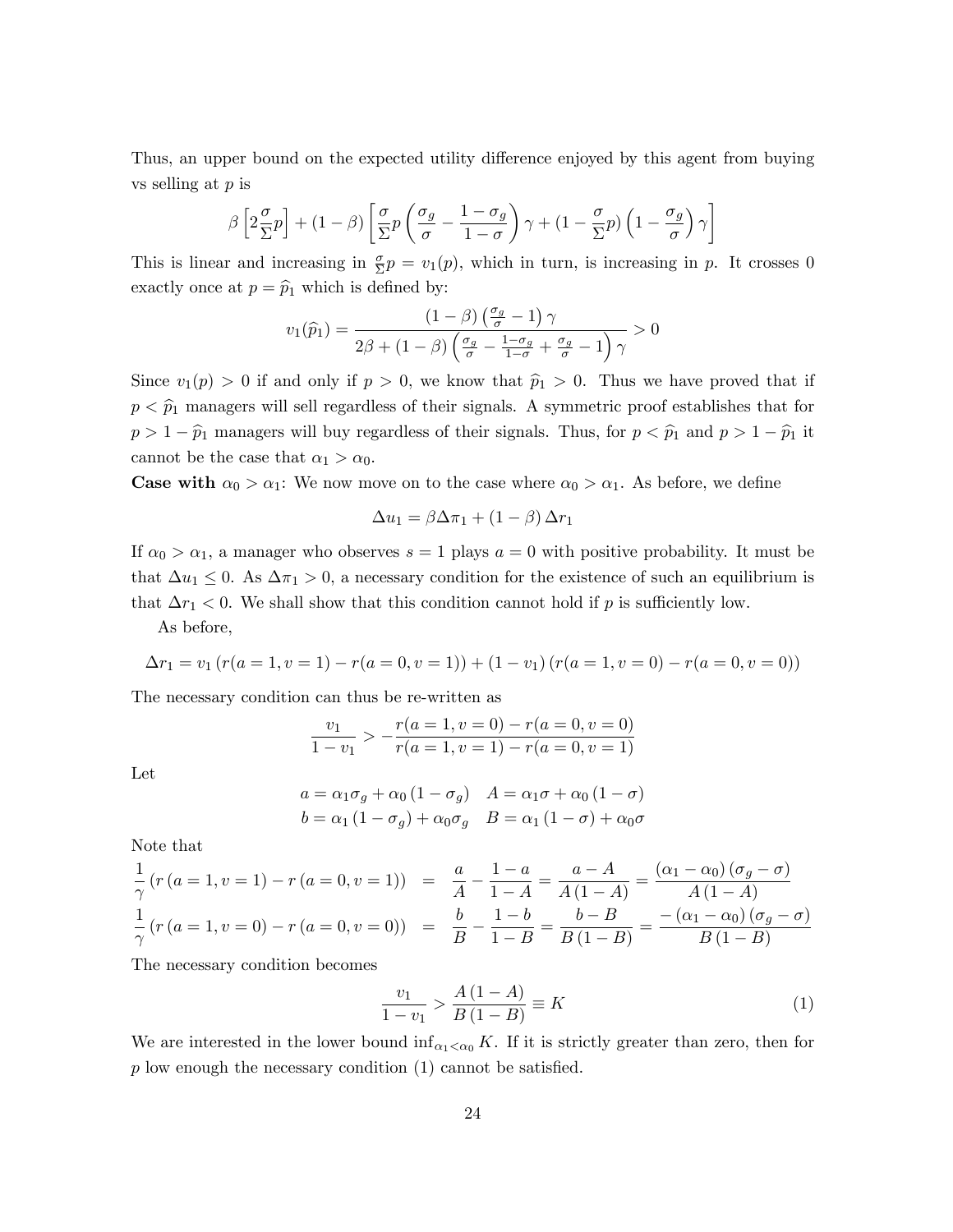**Lemma 3** inf<sub> $\alpha_1 < \alpha_0 K = \frac{1-\sigma}{\sigma}$ .</sub>

**Proof.** First, assume that the infimum is reached at an interior point:  $0 < \alpha_1 < \alpha_0 < 1$ . As  $K$  is twice differentiable, such point satisfies the two first-order conditions

$$
\frac{\partial}{\partial \alpha_0} \frac{A(1-A)}{B(1-B)} = 0
$$
  

$$
\frac{\partial}{\partial \alpha_1} \frac{A(1-A)}{B(1-B)} = 0
$$

These can be expressed as

$$
\sigma (1 - 2A) B (1 - B) = (1 - \sigma) (1 - 2B) A (1 - A)
$$
  

$$
(1 - \sigma) (1 - 2A) B (1 - B) = \sigma (1 - 2B) A (1 - A)
$$

Since  $\frac{\sigma}{1-\sigma} > \frac{1-\sigma}{\sigma}$  and  $A, B \in (0,1)$ , the only way these two hold together is if  $A = B = \frac{1}{2}$ 2 which is impossible since  $\alpha_1 \neq \alpha_0$ .

Consider instead the corner solution:  $0 = \alpha_1 < \alpha_0 \leq 1$ . Now  $A = \alpha_0 (1 - \sigma)$  and  $B = \alpha_0 \sigma$ . Thus,

$$
K = \frac{\alpha_0 \left(1 - \sigma\right) \left(1 - \alpha_0 \left(1 - \sigma\right)\right)}{\alpha_0 \sigma \left(1 - \alpha_0 \sigma\right)} = \frac{1 - \sigma}{\sigma} \frac{1 - \alpha_0 \left(1 - \sigma\right)}{1 - \alpha_0 \sigma}
$$

Since  $\sigma > \frac{1}{2}$  this is clearly increasing in  $\alpha_0$ . Thus, the infimum can be obtained by taking

$$
\lim_{\alpha_0 \to 0} K = \lim_{\alpha_0 \to 0} \frac{1 - \sigma}{\sigma} \frac{1 - \alpha_0 (1 - \sigma)}{1 - \alpha_0 \sigma} = \frac{1 - \sigma}{\sigma}
$$

The other potential corner solution is obtained by:  $0 \leq \alpha_1 < \alpha_0 = 1$ . Now  $A = \alpha_1 \sigma + 1 - \sigma$ and  $B = \alpha_1 (1 - \sigma) + \sigma$ . Thus,

$$
K = \frac{\sigma}{1 - \sigma} \frac{(\alpha_1 \sigma + 1 - \sigma)}{(\alpha_1 (1 - \sigma) + \sigma)}
$$

which is minimized for  $\alpha_1 \to 0$ , with value 1. Hence, the infimum is  $\frac{1-\sigma}{\sigma}$ .

Thus, there exists  $\hat{p}_2 > 0$  such that for  $p < \hat{p}_2$  the necessary condition for  $\alpha_0 > \alpha_1$  fails. A corresponding upper bound of  $1 - \hat{p}_2$  follows from a symmetric proof. Thus, we have shown that for  $p < \hat{p}_2$  and  $p > 1 - \hat{p}_2$  it is not possible to have  $\alpha_0 > \alpha_1$ .

**Price bounds:** We have now shown that there exists  $\hat{p}_1 > 0$  and  $\hat{p}_2 > 0$  such that for  $p \notin [\hat{p}_1, 1 - \hat{p}_1]$  it is not possible to have  $\alpha_1 > \alpha_0$  and for  $p \notin [\hat{p}_2, 1 - \hat{p}_2]$  it is not possible to have  $\alpha_1 < \alpha_0$ . Now define  $\hat{p} = \min(\hat{p}_1, \hat{p}_2)$ . Thus for  $p \notin [\hat{p}, 1 - \hat{p}]$  it is not possible to have  $\alpha_1 \neq \alpha_0.$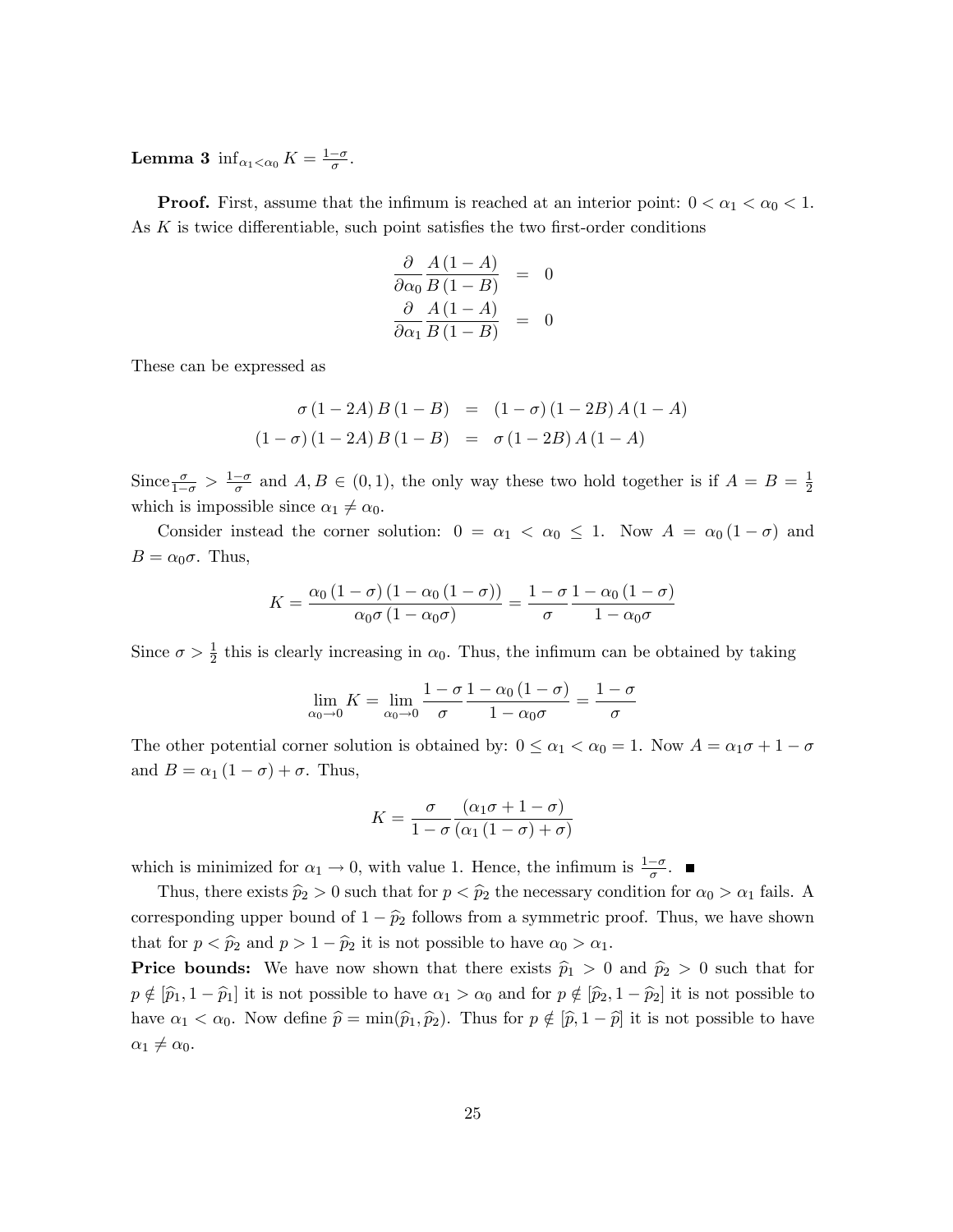In order to compute the lowest possible transaction price that can potentially be reached, we compute the bid-price at  $\hat{p}$  under the assumption that play is sincere and that there are no noise traders. This is given by

$$
\underline{p} \equiv \Pr\left[v = 1 | \widehat{p}, s = 0\right] = \frac{(1 - \sigma)\widehat{p}}{\sigma(1 - \widehat{p}) + (1 - \sigma)\widehat{p}}
$$

A price below p can never be reached, because it would imply an informative trade following a transaction price (public belief) of  $p = \hat{p}$  or lower. An upper bound on prices of  $1 - p$ follows by symmetry. Note that for  $\delta > 0$  (i.e., with noise traders) transaction prices of p and  $1 - \underline{p}$  are never actually reached. Thus, for all  $t, p_t \in (\underline{p}, 1 - \underline{p})$ .

**Proof of Proposition 2:** For the case where  $\alpha_1 > \alpha_0$  note that

$$
\lim_{\beta \to 0, \sigma_g \to 1, \sigma_b \to \frac{1}{2}, \gamma \to 0} v_1(\hat{p}_1) = \frac{1}{3}.
$$

It is easy to see that in this situation, since  $\sigma \to \frac{1}{2}$ ,  $\lim p = \frac{1}{3}$  $\frac{1}{3}$  as well. By continuity (of  $\Delta u$  over all the parameters of the game as well as p), one sees that for any  $p < \frac{1}{3}$  $\frac{1}{3}$  there is a set of parameter values with positive measure such that for prices below  $p$  there are no non-perverse equilibria in all games with parameters in that set.

For the case where  $\alpha_1 < \alpha_0$ , we find the maximal value of  $\frac{1-\sigma}{\sigma}$ , which is attained under the same limiting values used for the case with  $\alpha_1 > \alpha_0$ . Note that  $\frac{v_1}{1-v_1} > \frac{1-\sigma}{\sigma}$  if and only if  $v_1 > 1 - \sigma$ .  $\lim_{\sigma_g \to 1, \sigma_b \to \frac{1}{2}, \gamma \to 0} \sigma = \min_{\sigma} \sigma = \frac{1}{2}$  $\frac{1}{2}$ . In this limit, there is no equilibrium with  $\alpha_1 < \alpha_0$  if  $v_1 \leq \frac{1}{2}$ <sup>1</sup>/<sub>2</sub>. Given that  $\sigma \to \frac{1}{2}$ ,  $v_1 \to p$ . This shows that  $\lim_{\sigma_g \to 1, \sigma_b \to \frac{1}{2}, \gamma \to 0} \hat{p}_2 = \frac{1}{2}$  $\frac{1}{2}$ . This would yield a boundary  $p=\frac{1}{2}$  $\frac{1}{2}$ .

Comparing the perverse and the non-perverse case, we see that the lower boundary is  $p=\frac{1}{3}$  $\frac{1}{3}$ .

**Proof of Proposition 3:** We begin by proving a technical result. For a given time t and a certain history  $h_t$ , consider the function

$$
\Delta u_{s_t}^t(h_t) = \beta \Delta \pi_{s_t}^t(h_t) + (1 - \beta) \Delta r_{s_t}^t(h_t),
$$

where  $\Delta \pi$  and  $\Delta r$  are defined as in the proof of Proposition 1. This function represents the expected payoff different for a manager at time t who receives signal  $s_t$  between playing 1 and 0. The analysis contained in the proof of Proposition 1 shows that the function satisfies the following properties:

- It depends on history  $h_t$  only through the price  $p_t$  and the strategies  $\alpha_0^t(h_t)$  and  $\alpha_1^t(h_t)$ ;
- $\bullet$  It does not depend on strategies that will be used by managers after t;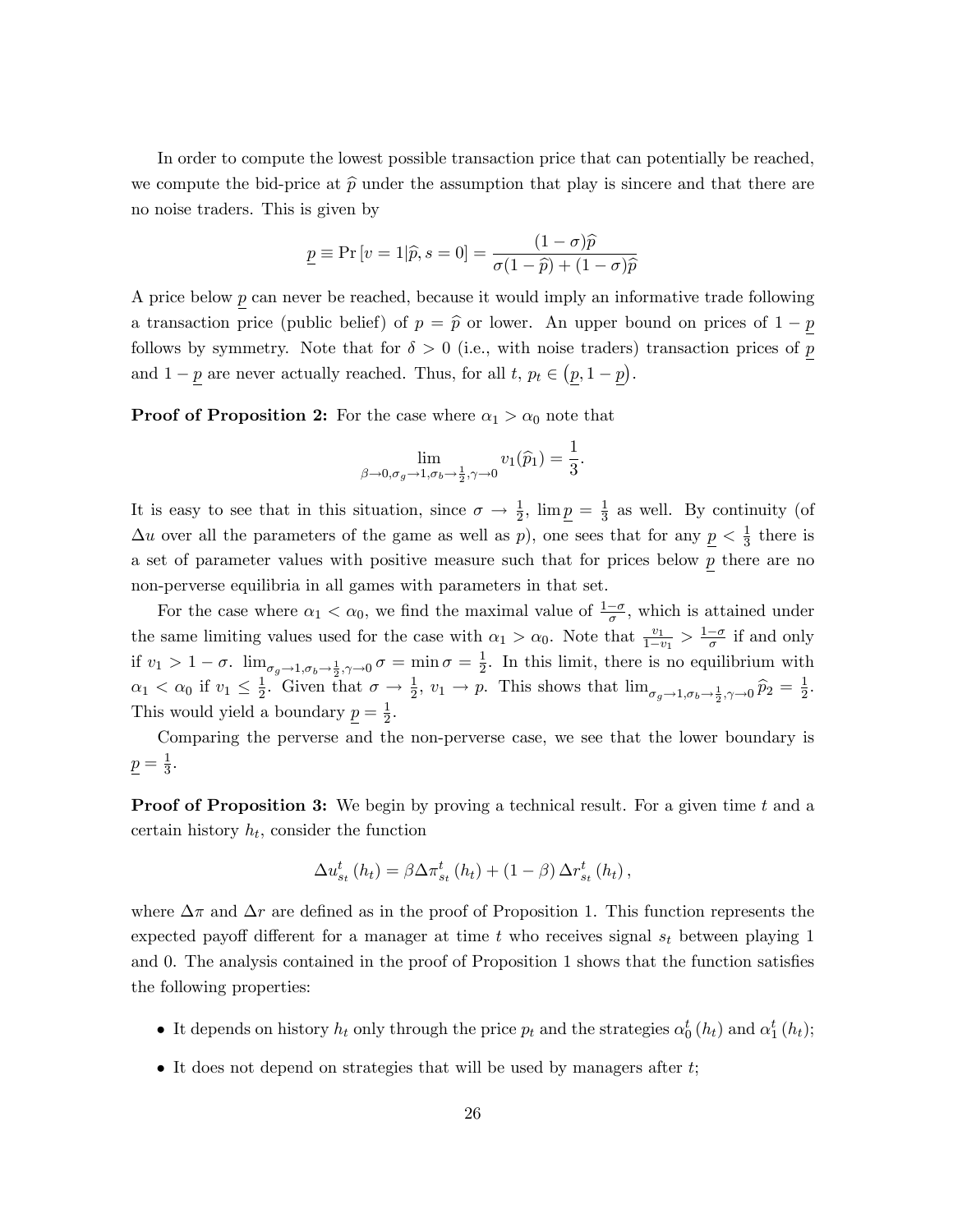- It is continuous in  $p_t$ ,  $\alpha_0^t$ , and  $\alpha_1^t$ ;
- If  $\alpha_1^t(h_t) \geq \alpha_0^t(h_t)$ , the function satisfies  $\Delta u_1^t(h_t) > \Delta u_0^t(h_t)$  (this is because  $\Delta \pi_1^t$ )  $\Delta \pi_0^t$  and, if,  $\alpha_1^t \ge \alpha_0^t$ ,  $\Delta r_1^t \ge \Delta r_0^t$ .

From now on, we write

$$
\Delta u_{s_t}^t(h_t) = \Delta u_{s_t} \left( \alpha_0^t, \alpha_1^t, p_t \right).
$$

This function is well-defined except in the cases where  $\alpha_0^t = \alpha_1^t = 0$  and  $\alpha_0^t = \alpha_1^t = 1$ . We extend the function by defining:

$$
\Delta u_{s_t}(0,0,p_t) = \lim_{\alpha_1^t \to 0} \Delta u_{s_t}(0,\alpha_1^t,p_t) \quad \text{and} \quad \Delta u_{s_t}(1,1,p_t) = \lim_{\alpha_0^t \to 1} \Delta u_{s_t}(\alpha_0^t,1,p_t) \tag{2}
$$

We now have that:

**Lemma 4** For every p, there exists a pair  $(\alpha_0, \alpha_1)$  such that  $\alpha_0 \leq \alpha_1$  and one of the following statements is true:

- (a)  $\Delta u_0 (0, 0, p) < \Delta u_1 (0, 0, p) \leq 0;$
- (b) For some  $\alpha_1 \in (0, 1)$ ,  $\Delta u_0 (0, \alpha_1, p) < 0 = \Delta u_1 (0, \alpha_1, p);$
- (c)  $\Delta u_0 (0, 1, p) \leq 0 \leq \Delta u_1 (0, 1, p)$  with at least one strict inequality;
- (d) For some  $\alpha_0 \in (0, 1)$ ,  $\Delta u_0 (\alpha_0, 1, p) = 0 < \Delta u_1 (\alpha_0, 1, p)$ ;
- (e)  $0 \leq \Delta u_0 (1, 1, p) < \Delta u_1 (1, 1, p).$

Proof of Lemma 4: Suppose (a), (c), and (e) are false. Then, the falsity of (a) implies that  $\Delta u_1 (0, 0, p) > 0$ ; the falsity of (e) implies that  $\Delta u_0 (1, 1, p) < 0$ ; the falsity of (c) implies that either (i)  $\Delta u_0(0, 1, p) > 0$  or (ii)  $\Delta u_1(0, 1, p) < 0$  (both cannot simultaneously occur since  $\Delta u_1 (0, 1, p) > \Delta u_0 (0, 1, p)$ . If (i) is true,  $\Delta u_0 (0, 1, p) > 0$  and  $\Delta u_0 (1, 1, p) < 0$ , which, by continuity in  $\alpha_0$  implies that there exists  $\alpha_0 \in (0,1)$  such that  $\Delta u_0 (\alpha_0, 1, p) = 0$ . This, in turn, implies that  $\Delta u_1 (\alpha_0, 1, p) > 0$  (since  $\Delta u_1 > \Delta u_0$ ) and thus statement (d) is true. If, (ii) is true, then  $\Delta u_1 (0, 1, p) < 0$  and  $\Delta u_1 (0, 0, p) > 0$ , which by continuity in  $\alpha_1$  implies that there exists  $\alpha_1 \in (0, 1)$  such that  $\Delta u_1 (0, \alpha_1, p) = 0$ . Then, statement (b) is true. This concludes the proof of lemma 4.

Let  $\Gamma^t(h_t)$  denote the subgame that begins at time t after history  $h_t$ . We will prove existence by backward induction. First, we shall prove that for all  $h_T$ , the last-period subgame  $\Gamma(h_T)$  has a continuation equilibrium which satisfies  $\alpha_1^T(h_T) \geq \alpha_0^T(h_T)$ . Second, we shall prove that if all subgames that begin at time  $t$  have a continuation equilibrium satisfying  $\alpha_1^t(h_t) \ge \alpha_0^t(h_t)$ , then all subgames that begin at time  $t-1$  have a continuation equilibrium satisfying  $\alpha_1^{t-1} (h_{t-1}) \ge \alpha_0^{t-1} (h_{t-1}).$ 

For the first step of the induction argument, assume a history  $h_T$  and consider the last stage. By lemma 4, we see that the continuation game has an equilibrium that satisfies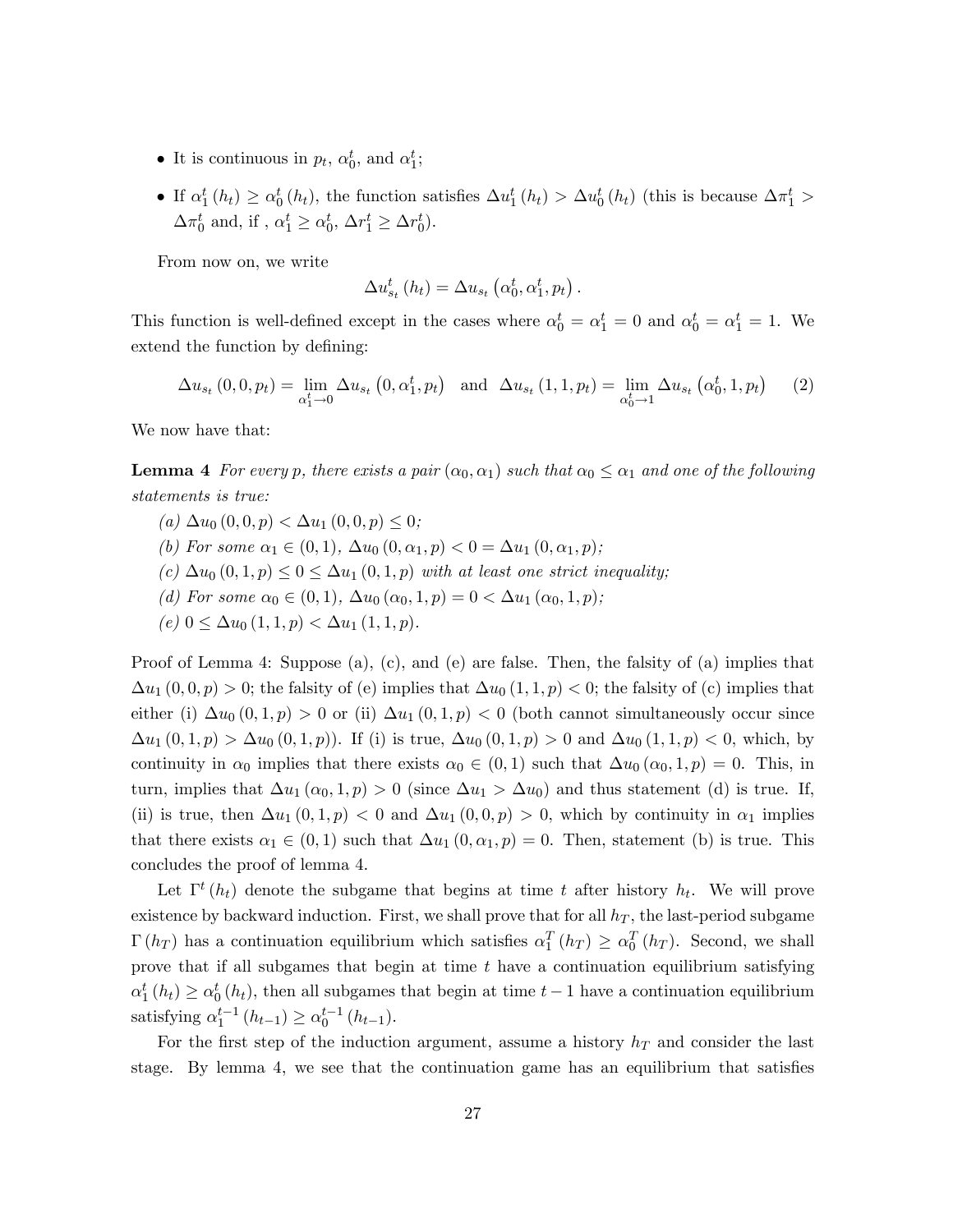$\alpha_1^T(h_T) \geq \alpha_0^T(h_T)$ . Note that, if the equilibrium involves pooling, then off-equilibrium trades are assumed to be sincere: this is implied by the way in which  $\Delta u_{s_t}(0,0,p_t)$  and  $\Delta u_{s_t}(1,1,p_t)$  are defined above in condition (2).

For the second step, fix time t and suppose that for every history  $h_t$  there is a continuation equilibrium where for all  $\tau \geq t$  and all  $h_{\tau}$ ,  $\alpha_1^{\tau} (h_{\tau}) \geq \alpha_0^{\tau} (h_{\tau})$ . Now consider manager  $t - 1$ . By lemma 4, we see that there exists  $\alpha_1^{t-1} \ge \alpha_0^{t-1}$  such that one of conditions (a), (b), (c), (d), or (e) is satisfied. For each of those cases the pair  $(\alpha_0^{t-1}, \alpha_1^{t-1})$  is a best response for player  $t-1$ .

**Proof of Proposition 4:** The proof is in three parts. First, we show that there exists a non-perverse equilibrium where, for every time  $t = 1, ...T$  and every history  $h_t$ , if  $h_t$  is such that  $p_t \leq \frac{1}{2}$  $\frac{1}{2}$   $(p_t \geq \frac{1}{2})$  $(\frac{1}{2})$ , then  $\alpha_0^t(h_t) = 0$   $(\alpha_1^t(h_t) = 1)$ . This is done via Lemma 5. Next, we show that in *any* non-perverse equilibrium, if, for some  $t$  and  $h_t$ , equilibrium strategies satisfy  $\alpha_1^t(h_t) > \alpha_0^t(h_t)$ , then  $p_t \leq \frac{1}{2}$  $\frac{1}{2} (p_t \geq \frac{1}{2})$  $\frac{1}{2}$ ) implies  $\alpha_0^t(h_t) = 0$   $(\alpha_1^t(h_t) = 1)$ . This is done via Lemma 6. Finally, we demonstrate the existence and uniqueness of the most revealing equilibrium.

Define the function  $\Delta u_{s_t}^t(h_t)$  as in the proof of Proposition 3.

**Lemma 5** There exists a non-perverse equilibrium where, for every time  $t = 1, ...T$  and every history  $h_t$ , if  $h_t$  is such that  $p_t \leq \frac{1}{2}$  $\frac{1}{2} (p_t \geq \frac{1}{2})$  $(\frac{1}{2})$ , then  $\alpha_0^t(h_t) = 0$   $(\alpha_1^t(h_t) = 1)$ .

Proof of Lemma 5: We first state a straightforward refinement of Lemma 4.

Claim 1 Consider the five statements contained in Lemma  $\ddot{4}$ .

For every  $p \leq \frac{1}{2}$  $\frac{1}{2}$ , there exists a pair  $(\alpha_0, \alpha_1)$  such that  $\alpha_0 \leq \alpha_1$  and one of statements  $(a)$ ,  $(b)$ , or  $(c)$  is true.

For every  $p \geq \frac{1}{2}$  $\frac{1}{2}$ , there exists a pair  $(\alpha_0, \alpha_1)$  such that  $\alpha_0 \leq \alpha_1$  and one of statements  $(c)$ ,  $(d)$ , or  $(e)$  is true.

Proof of Claim 1: We prove the case for  $p \leq \frac{1}{2}$  $\frac{1}{2}$ . The proof of the other case is symmetric. First we show that  $\Delta u_0(0, \alpha_1, p) < 0$  for all  $p \leq \frac{1}{2}$  $\frac{1}{2}$  and all  $\alpha_1 \geq 0$ . This follows from the facts that for  $\alpha_1 \ge \alpha_0$ ,  $\Delta \pi_0 (0, \alpha_1, p) < 0$  for all p, and  $\Delta r_0 (0, \alpha_1, p) \le 0$  for  $p \le \frac{1}{2}$  $\frac{1}{2}$ . The first is obvious at this point. For the second, note that with  $\alpha_1 \geq \alpha_0$  it is easy to show that  $\Delta r_0(\alpha_0, \alpha_1, p)$  is non-decreasing in p. Thus, if we could show that  $\Delta r_0(0, \alpha_1, \frac{1}{2})$  $(\frac{1}{2}) \leq 0$  for all  $\alpha_1 \geq 0$  then we would be done. For  $p = \frac{1}{2}$  $\frac{1}{2}$ ,  $v_0(p) = 1 - \sigma$ . We can now write:

$$
\Delta r_0 \left(0, \alpha_1, \frac{1}{2}\right) = (1 - \sigma) \left(\frac{\sigma_g}{\sigma} - \frac{(1 - \alpha_1)\sigma_g + 1 - \sigma_g}{(1 - \alpha_1)\sigma + 1 - \sigma}\right) \gamma + \sigma \left(\frac{1 - \sigma_g}{1 - \sigma} - \frac{(1 - \alpha_1)(1 - \sigma_g) + \sigma_g}{(1 - \alpha_1)(1 - \sigma) + \sigma}\right) \gamma
$$

$$
= \frac{(\alpha_1 - 1 + \sigma_{\alpha_1}(\sigma - 1))(\sigma_g - \sigma)(2\sigma - 1)}{(1 - \sigma_{\alpha_1})(1 + \sigma_{\alpha_1} - \alpha_1)(1 - \sigma)\sigma} \gamma \le 0, \text{ since } \alpha_1 \le 1 \text{ and } \frac{1}{2} < \sigma < 1.
$$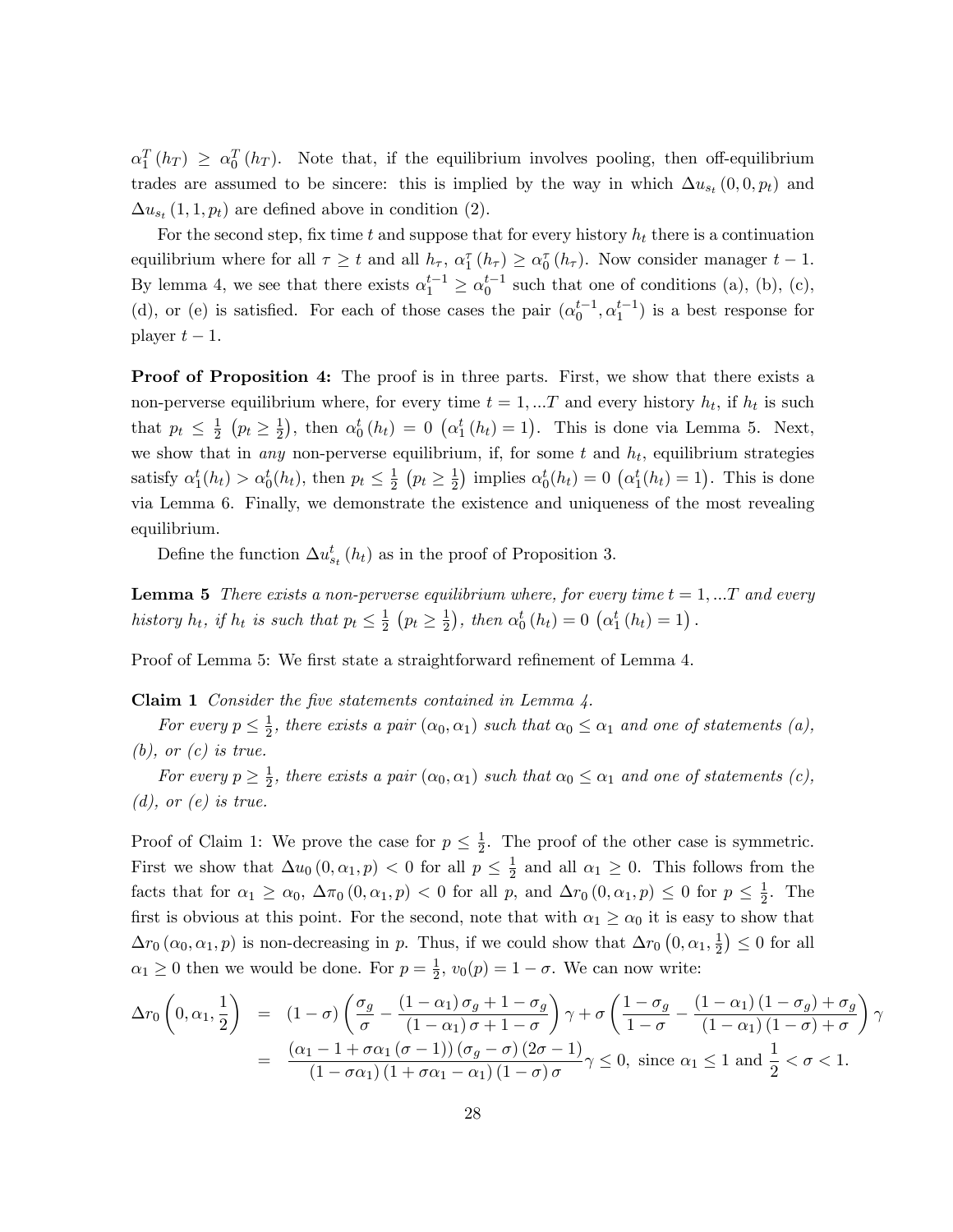Thus, for  $p \leq \frac{1}{2}$  $\frac{1}{2}$ ,  $\Delta u_0(0, \alpha_1, p) < 0$  for  $\alpha_1 \geq 0$ . If, in addition,  $\Delta u_1(0, 0, p) \leq 0$  then statement (a) is true. If, on the other hand, if  $\Delta u_1 (0, 0, p) > 0$ , then by definition, this means that  $\lim_{\alpha_1 \to 0} \Delta u_1 (0, \alpha_1, p) > 0$ . Continuity in  $\alpha_1$  implies that either (A)  $\Delta u_1 (0, 1, p) \ge 0$  in which case, since we have shown that  $\Delta u_0 (0, 1, p) < 0$ , statement (c) is true; or (B) there exists  $\alpha_1 > 0$  such that  $\Delta u_1 (0, \alpha_1, p) = 0$ , in which case, statement (b) is true. The proof of the claim for  $p \geq \frac{1}{2}$  $\frac{1}{2}$  is symmetric. This concludes the proof of Claim 1.

Let  $\Gamma^t(h_t)$  denote the subgame that begins at time t after history  $h_t$ . We will prove existence by backward induction. First, we shall prove that for all  $h_T$ , the last-period subgame  $\Gamma^t(h_T)$  has a continuation equilibrium which satisfies the property in Lemma 5. Second, we shall prove that if all subgames that begin at time  $t$  have a continuation equilibrium satisfying the property in Lemma 5, then all subgames that begin at time  $t-1$  have a continuation equilibrium satisfying the property in Lemma 5.

For the first step of the induction argument, assume a history  $h_T$  and consider the last stage. By Claim 1, we see that the continuation game has an equilibrium that satisfies the property in Lemma 5. Note that, if the equilibrium involves pooling, then off-equilibrium trades are assumed to be sincere: this is implied by the way in which  $\Delta u_{s_t}(0,0,p_t)$  and  $\Delta u_{s_t}$   $(1, 1, p_t)$  are defined above.

For the second step, fix time t and suppose that for every history  $h_t$  there is a continuation equilibrium where for all  $\tau \geq t$  and all  $h_{\tau}$ , the property in Lemma 5 is satisfied. Now consider manager  $t-1$ . By Claim 1, we see that there exists  $\alpha_1^{t-1} \ge \alpha_0^{t-1}$  such that if  $p_{t-1}(h_{t-1}) \le \frac{1}{2}$ 2 one of conditions (a), (b), or (c) is satisfied, and if  $p_{t-1}(h_{t-1}) \geq \frac{1}{2}$  $\frac{1}{2}$  one of conditions (c), (d), or (e) is satisfied. For each of those cases the pair  $(\alpha_0^{t-1}, \alpha_1^{t-1})$  is a best response for player  $t-1$ . This concludes the proof of Lemma 5.

Next, we show that in *any* non-perverse equilibrium, if, for some t and  $h_t$ , equilibrium strategies satisfy  $\alpha_1^t(h_t) > \alpha_0^t(h_t)$ , then  $p_t \leq \frac{1}{2}$  $\frac{1}{2} (p_t \geq \frac{1}{2})$  $\frac{1}{2}$ ) implies  $\alpha_0^t(h_t) = 0 \ (\alpha_1^t(h_t) = 1).$ 

**Lemma 6** If, in any equilibrium of  $\Gamma$ , for some t and  $h_t$ , equilibrium strategies satisfy  $\alpha_1^t(h_t) > \alpha_0^t(h_t)$ , then  $p_t \leq \frac{1}{2}$  $\frac{1}{2} (p_t \geq \frac{1}{2})$  $\frac{1}{2}$ ) implies  $\alpha_0^t(h_t) = 0$   $(\alpha_1^t(h_t) = 1)$ .

Proof of Lemma 6: Consider an equilibrium of the game  $\Gamma$  and suppose that for some manager t and some history  $h_t$  the equilibrium strategy satisfies  $\alpha_1^t(h_t) > \alpha_0^t(h_t)$ . For simplicity drop the t subscript and the  $h_t$  argument. Suppose first that  $p_t \leq \frac{1}{2}$  $\frac{1}{2}$ . Consider the manager who has received signal  $s = 0$ . Suppose that  $\alpha_0 = \alpha > 0$ . Lemma 2 and the assumption that  $\alpha_1 > \alpha_0$  imply that  $\alpha_1 = 1$ . It is clear at this point that  $\Delta \pi_0 (\alpha, 1, p) < 0$  for all p. We now show that for  $p \leq \frac{1}{2}$  $\frac{1}{2}$ ,  $\Delta r_0(\alpha, 1, p) \leq 0$ . It is easy to check that  $\Delta r_0(\alpha, 1, p)$  is increasing in p. Thus, if  $\Delta r_0\left(\alpha, 1, \frac{1}{2}\right)$  $\frac{1}{2}$   $\leq$  0, then  $\Delta r_0(\alpha, 1, p) \leq 0$  for all  $p \leq \frac{1}{2}$  $\frac{1}{2}$ . Let  $p = \frac{1}{2}$  $\frac{1}{2}$ . Thus,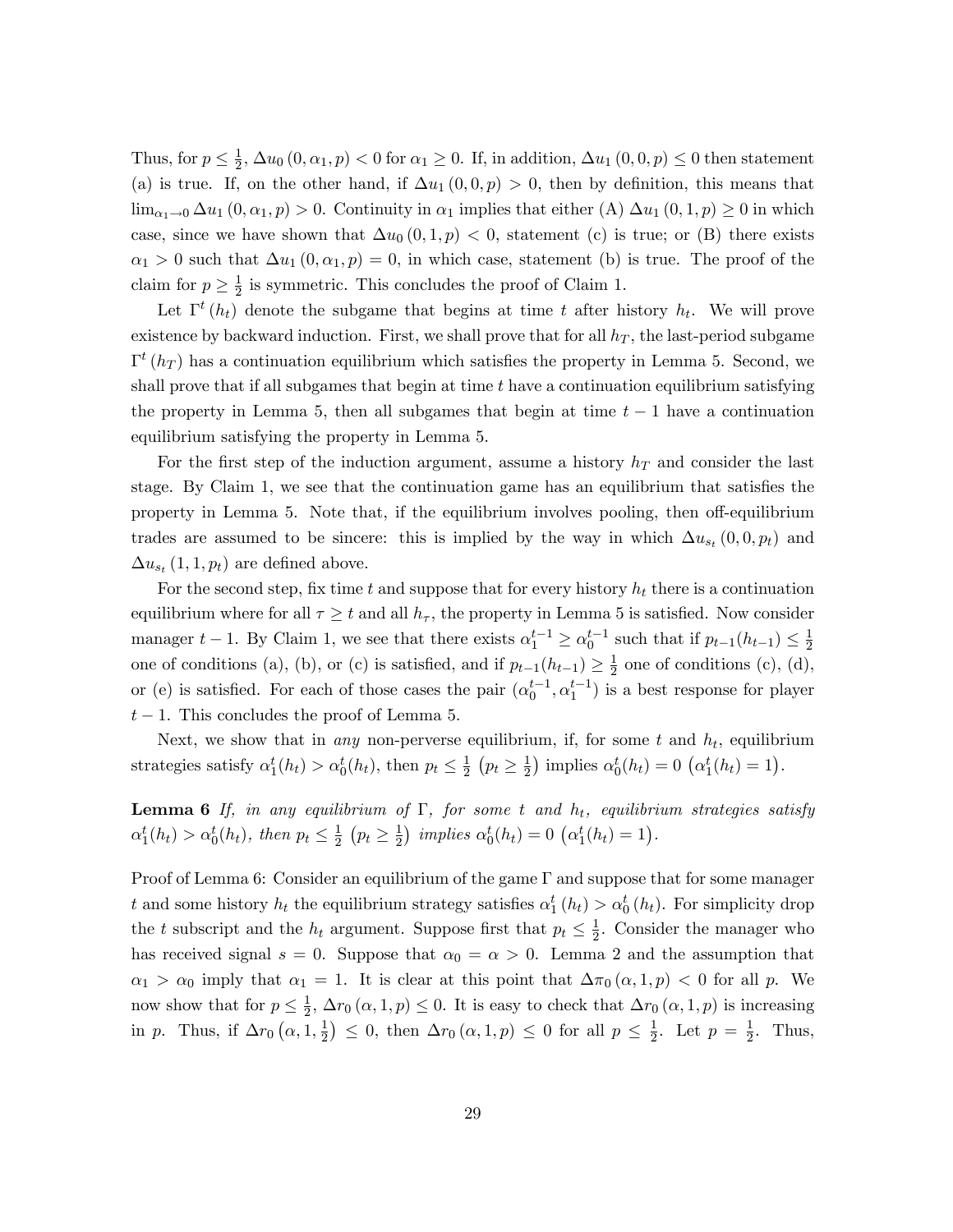$v_0(p) = 1 - \sigma$ . Using the values of r computed earlier, we now write:

$$
\Delta r_0 \left( \alpha, 1, \frac{1}{2} \right) = (1 - \sigma) \left( \frac{\sigma_g + \alpha (1 - \sigma_g)}{\sigma + \alpha (1 - \sigma)} - \frac{1 - \sigma_g}{1 - \sigma} \right) \gamma + \sigma \left( \frac{1 - \sigma_g + \alpha \sigma_g}{1 - \sigma + \alpha \sigma} - \frac{\sigma_g}{\sigma} \right) \gamma
$$

$$
= -\frac{(\sigma_g - \sigma) (2\sigma - 1) (1 - \alpha)}{[\sigma + \alpha (1 - \sigma)] [1 - \sigma + \alpha \sigma]} \gamma < 0,
$$

which implies  $\Delta u_0 (\alpha, 1, p) < 0$ , and thus  $\alpha = 0$ , a contradiction. This concludes the proof of Lemma 6.

Finally, we demonstrate the existence and uniqueness of the most-revealing equilibrium. Lemmas 2 and 6 taken together imply that the only non-perverse equilibrium in which for  $p_t \leq \frac{1}{2}$  $\frac{1}{2}$  it is possible that  $\alpha_0^t(h_t) > 0$  is the pooling equilibrium with  $\alpha_0^t(h_t) = \alpha_1^t(h_t) = 1$ . Such an equilibrium reveals no information about private signals. Thus, when looking for the most revealing equilibrium, we can ignore this equilibrium. We are now ready to prove Proposition 4.

Proceed by backward induction. Consider the last period, T. We prove the case for  $p_t \leq \frac{1}{2}$  $\frac{1}{2}$ . The proof for  $p_t \geq \frac{1}{2}$  $\frac{1}{2}$  is analogous. By the argument above, we can set  $\alpha_0^T = 0$ . (By Lemma 5 we know that there exists an equilibrium with  $\alpha_0^T = 0$ .) What is the largest  $\alpha_1^T$ that can be achieved? This is given by

$$
\alpha_1^T = \begin{cases}\n1 & \text{if } \Delta u_1(\alpha_0^T = 0, \alpha_1^T = 1, p_T) \ge 0 \\
0 & \text{if } \Delta u_1(\alpha_0^T = 0, \alpha_1^T, p_T) < 0, \forall \alpha_1^T \\
\max{\{\alpha_1^T | \Delta u_1(\alpha_0^T = 0, \alpha_1^T, p_T) = 0\}} & \text{otherwise}\n\end{cases}
$$

which exists and is unique.

Now suppose that for every  $\tau \geq t$  if  $p_{\tau} \leq \frac{1}{2}$  $\frac{1}{2}$  the strategy is given by  $\alpha_1^{\tau}(h_{\tau}) = \bar{\alpha}(p)$  and  $\alpha_0^{\tau} (h_{\tau}) = 0$  (and conversely when  $p_{\tau} \geq \frac{1}{2}$  $(\frac{1}{2})$ . Suppose that  $p_{t-1} \leq \frac{1}{2}$  $\frac{1}{2}$ . Thus, again,  $\alpha_0^{t-1} = 0$ . DeÖne

$$
\alpha_1^{t-1} = \left\{ \begin{array}{ll} 1 & \text{if } \Delta u_1(\alpha_0^{t-1} = 0, \alpha_1^{t-1} = 1, p_{t-1}) \geq 0 \\ 0 & \text{if } \Delta u_1(\alpha_0^{t-1} = 0, \alpha_1^{t-1}, p_{t-1}) < 0, \, \forall \alpha_1^{t-1} = 0, \\ \max\{\alpha_1^{t-1} | \Delta u_1(\alpha_0^{t-1} = 0, \alpha_1^{t-1}, p_{t-1}) = 0\} & \text{otherwise} \end{array} \right.
$$

This is a best-response for manager  $t-1$  and it is easy to see that no other  $\alpha_1^{t-1}$  greater than this can be a best response for manager  $t-1$ .

**Proof of Proposition 5:** Note that  $1 - \sigma < \frac{1}{2} < \sigma$ . Given the definition of the most revealing equilibrium, we need only to show that  $\bar{\alpha}(p_t) = 1$  for  $p_t \in (1 - \sigma, \frac{1}{2}]$ , and  $\underline{\alpha}(p_t) = 0$ for  $p_t \in \left[\frac{1}{2}\right]$  $(\frac{1}{2}, \sigma)$ . We show the first. The second result follows by symmetry. For the fund manager with  $s_t = 1$ , it is clear that  $\Delta \pi_1(\alpha_0 = 0, \alpha_1 = 1, p_t) > 0$  for all  $p_t$ . Next consider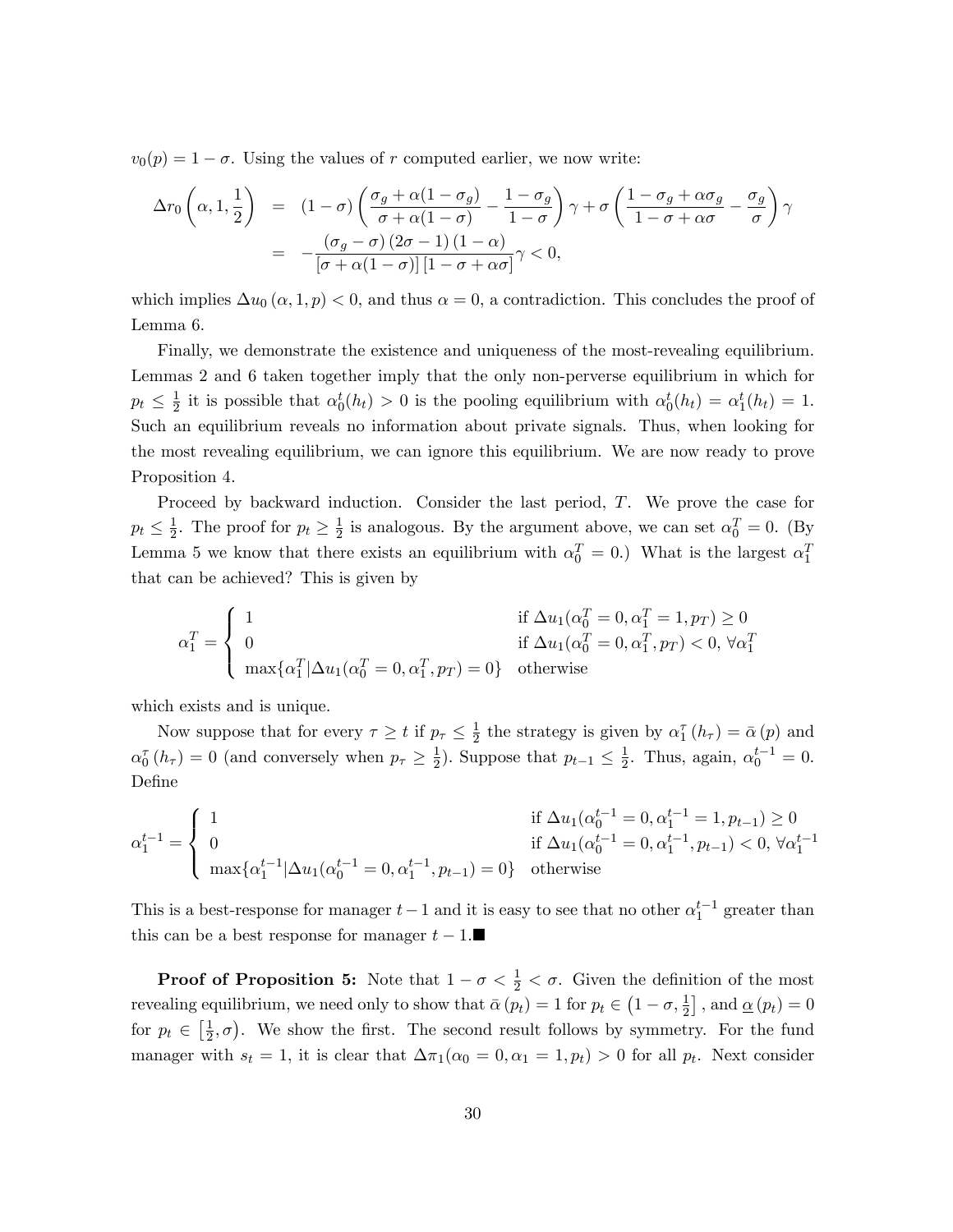$\Delta r_1(\alpha_0 = 0, \alpha_1 = 1, p_t)$ . This can written is:

$$
v_1^t \left( \frac{\sigma_g}{\sigma} - \frac{1 - \sigma_g}{1 - \sigma} \right) \gamma + (1 - v_1^t) \left( \frac{1 - \sigma_g}{1 - \sigma} - \frac{\sigma_g}{\sigma} \right) \gamma
$$
  
= 
$$
(2v_1^t - 1) \left( \frac{\sigma_g}{\sigma} - \frac{1 - \sigma_g}{1 - \sigma} \right) \gamma
$$

which is positive if  $v_1^t > \frac{1}{2}$  $\frac{1}{2}$ . Since  $v_1^t = \frac{\sigma p_t}{\sigma p_t + (1-\sigma)^t}$  $\frac{\sigma p_t}{\sigma p_t + (1-\sigma)(1-p_t)}, v_1^t > \frac{1}{2}$  $\frac{1}{2}$  if  $p_t > 1 - \sigma$ . Thus, for  $p_t \in (1 - \sigma, \frac{1}{2}], \alpha_1 = 1$  is a best response for the manager who observes  $s_t = 1$ , and therefore  $\bar{\alpha}(p_t) = 1$  for  $p_t \in (1 - \sigma, \frac{1}{2}]$ .

Proof of Proposition 6: For simplicity suppress the t subscript in what follows. Since we are considering  $p \leq \frac{1}{2}$  we know that  $\alpha_0 = 0$ , and so we suppress  $\alpha_0$  in the proof. By the same token, since we are only concerned with the incentives of the manager with signal  $s_t = 1$ we also suppress the  $s_t$  subscript. Finally, to emphasize the dependence on  $\beta$ , we include  $\beta$ explicitly as an argument of  $\Delta u_1$ . So, we write  $\Delta u$   $(\alpha_1, p, \beta)$  for  $\Delta u_1$ , and similarly for  $\Delta \pi$ and  $\Delta r$ . It is easy to check that the function  $\Delta u (\alpha, p, \beta)$  is continuous in  $\alpha$  (for  $\alpha > 0$ ).

Suppose first that  $\bar{\alpha}(\beta', p_t) = 1$ . This means that

$$
\Delta u\left(1, p, \beta'\right) = \beta' \Delta \pi\left(1, p\right) + \left(1 - \beta'\right) \Delta r\left(1, p\right) \ge 0.
$$

We know that  $\Delta \pi > 0$  for all values. If  $\Delta r (1, p, \beta') \geq 0$ , then it is immediate that

$$
\beta''\Delta\pi\left(1,p\right) + \left(1 - \beta''\right)\Delta r\left(1,p\right) \ge 0.
$$

If instead  $\Delta r\left(1, p, \beta'\right) < 0$ , we see that

$$
\beta'' \Delta \pi (1, p) + (1 - \beta'') \Delta r (1, p) > \beta' \Delta \pi (1, p) + (1 - \beta') \Delta r (1, p) \ge 0.
$$

In both cases,  $\Delta u\left(1, p, \beta''\right) \geq 0$  and  $\bar{\alpha}\left(\beta'', p_t\right) = 1$ .

Next, assume that  $\bar{\alpha}(\beta', p_t) \in (0, 1)$ . It must then be that

$$
\Delta u \left( \bar{\alpha} \left( \beta', p_t \right), p, \beta' \right) = \beta' \Delta \pi \left( \bar{\alpha} \left( \beta', p_t \right), p \right) + \left( 1 - \beta' \right) \Delta r \left( \bar{\alpha} \left( \beta', p_t \right), p \right) = 0.
$$

As  $\Delta \pi > 0$ , this implies that  $\Delta r \left( \bar{\alpha} \left( \beta', p_t \right), p \right) < 0$ . Hence,

$$
\Delta u \left( \bar{\alpha} \left( \beta', p_t \right), p, \beta'' \right) > \Delta u \left( \bar{\alpha} \left( \beta', p_t \right), p, \beta' \right) = 0
$$

As  $\Delta u(\alpha, p, \beta)$  is continuous in  $\alpha$ , at least one of the following statements must be true: (i) There exists  $\alpha'' \in (\bar{\alpha}(\beta', p_t), 1)$  such that  $\Delta u (\bar{\alpha}(\beta', p_t), p, \beta'') = 0$  (in which case there exists an informative equilibrium with  $\alpha = \alpha''$ ); or (ii)  $\Delta u(1, p, \beta'') \ge 0$  (in which case there exists a separating equilibrium). Either way,  $\bar{\alpha}$  ( $\beta'', p_t$ ) >  $\bar{\alpha}$  ( $\beta', p_t$ ).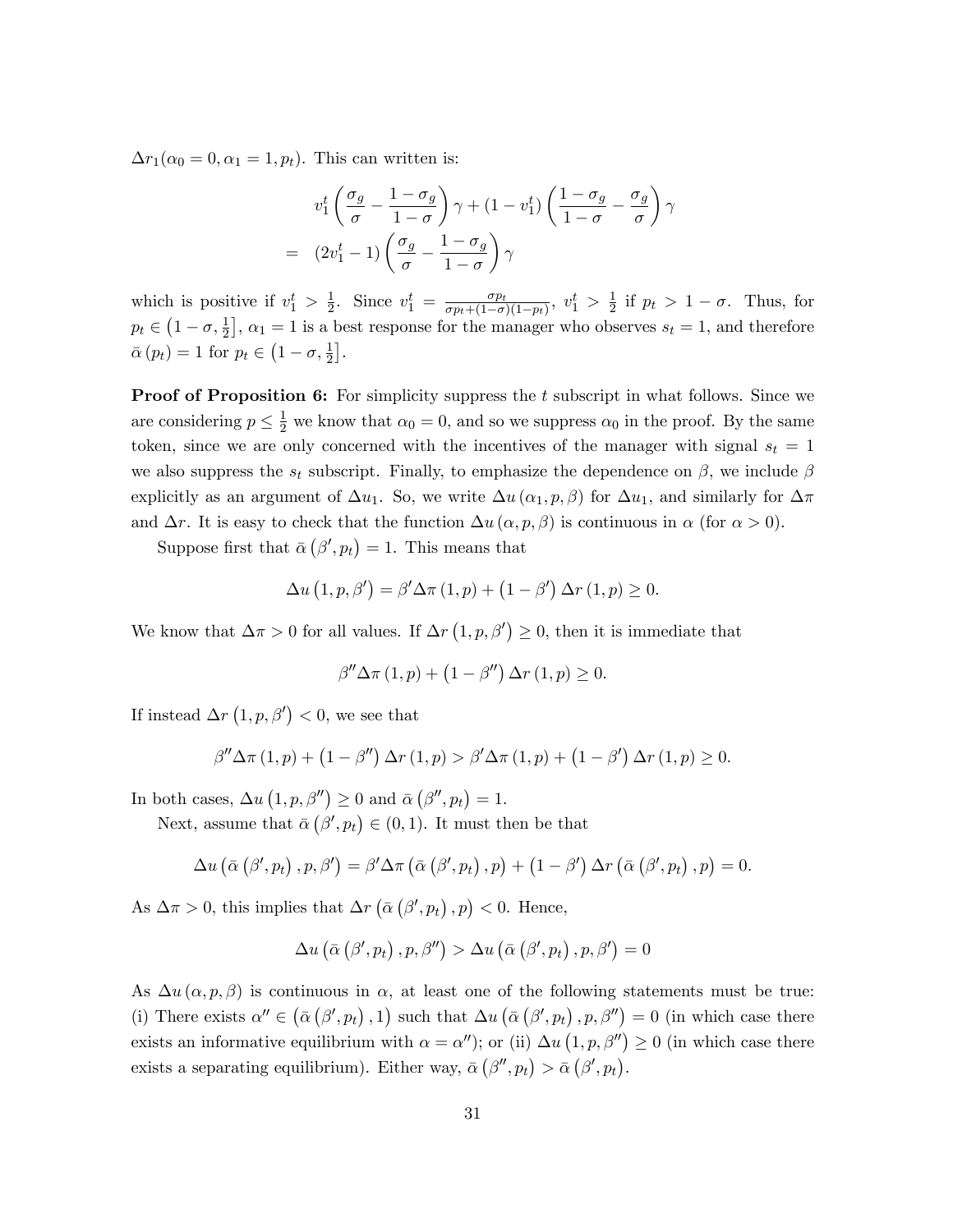**Proof of Proposition 7:** Start with (i). If  $\hat{p} \in \{p_t : \bar{\alpha}(\beta, p_t) = 0\}$  then by definition  $\Delta u_1(0,\hat{p},\beta) \leq 0$  and  $\Delta u_1(\alpha,\hat{p},\beta) < 0$  for all  $\alpha \in (0,1]$ . Hence,  $p_{\min}(\beta)$  must satisfy the following two conditions:  $\Delta u_1(0, p_{\min}(\beta), \beta) \leq 0$  and  $\Delta u_1(\alpha, p_{\min}(\beta), \beta) \leq 0$  for all  $\alpha \in$  $(0, 1]$ . Thus,  $\Delta u_1(\alpha, p_{\min}(\beta), \beta) \leq 0$  for all  $\alpha \in [0, 1]$ .

Let  $\beta = \beta''$ .  $\Delta u_1(\alpha, p_{\min}(\beta''), \beta'') \leq 0$  for all  $\alpha \in [0, 1]$ . Consider  $\beta' < \beta''$ . Since  $\Delta \pi_1 > 0$  and  $\Delta r_1 < 0$ ,  $\Delta u_1(\alpha, p_{\min}(\beta''), \beta) < 0$  for all  $\alpha \in [0, 1]$ . But this implies that  $p_{\min}(\beta'') \in \{p_t : \bar{\alpha}(\beta, p_t) = 0\}.$  Thus,  $p_{\min}(\beta'') \leq p_{\min}(\beta').$ 

If  $\hat{p} \in \{p_t : \bar{\alpha}(\beta, p_t) = 1\}$  then by definition  $\Delta u_1(1, \hat{p}, \beta) \ge 0$ . Hence,  $p_{\max}(\beta)$  must satisfy  $\Delta u_1(1, p_{\max}(\beta), \beta) = 0$ . Let  $\beta = \beta'$ . Since  $\Delta u_1$  is continuous in p and we know from Proposition 1 that  $p_{\text{max}}(\beta) > 0$ , it must be the case that  $\Delta u_1(1, p_{\text{max}}(\beta'), \beta') = 0$ , which implies that  $\Delta \pi_1(1, p_{\max}(\beta')) > 0$  and  $\Delta r_1(1, p_{\max}(\beta')) < 0$ . Consider  $\beta'' > \beta'$ . It is now clear that  $\Delta u_1(1, p_{\max}(\beta'), \beta'') > 0$ , which means that  $p_{\max}(\beta') \in \{p_t : \bar{\alpha}(\beta'', p_t) = 1\}$ . Thus,  $p_{\max}(\beta') \geq p_{\max}(\beta'')$ .

For (ii), simply note that for all  $\alpha$  and  $p > 0$ 

$$
\lim_{\beta \to 1} \Delta u_1(\alpha, p, \beta) = \Delta \pi_1(\alpha, p) > 0
$$

Hence, for all  $p > 0$ ,

$$
\lim_{\beta \to 1} \bar{\alpha} (\beta, p) = 1,
$$

which shows that  $\lim_{\beta \to 1} p_{\max}(\beta) = \lim_{\beta \to 1} p_{\min}(\beta) = 0.$ 

For (iii), first we show that  $\lim_{\beta \to 0} p_{\max}(\beta) = 1 - \sigma$ . Note that

$$
\lim_{\beta \to 1} \Delta u_1(1, p, \beta) = \Delta r_1(1, p)
$$
  
=  $v^1(p) \left( \frac{\sigma_g}{\sigma} - \frac{1 - \sigma_g}{1 - \sigma} \right) \gamma + (1 - v^1(p)) \left( \frac{1 - \sigma_g}{1 - \sigma} - \frac{\sigma_g}{\sigma} \right) \gamma$ 

where  $v^1(p) = \frac{\sigma p}{\sigma p + (1-\sigma)(1-p)}$ . It is easy to see that  $\Delta r_1(1,p) \ge 0$  if and only if  $p \ge 1 - \sigma$ . Now consider  $\lim_{\beta \to 0} p_{\min} (\beta)$ . For any  $\alpha$ ,  $\lim_{\beta \to 1} \Delta u_1 (\alpha, p, \beta) = \Delta r_1 (\alpha, p)$ , where

$$
\Delta r_1(\alpha, p) = v^1(p) \left( \frac{\sigma_g}{\sigma} - \frac{(1-\alpha)\sigma_g + 1 - \sigma_g}{(1-\alpha)\sigma + 1 - \sigma} \right) \gamma + (1 - v^1(p)) \left( \frac{1 - \sigma_g}{1 - \sigma} - \frac{(1-\alpha)(1 - \sigma_g) + \sigma_g}{(1-\alpha)(1-\sigma) + \sigma} \right) \gamma
$$

We wish to find p such that  $\Delta r_1 (\alpha, p) < 0$  for all  $\alpha > 0$  and  $\Delta r_1 (0, p) \leq 0$ . We observe that  $\Delta r_1 (\alpha, p)$  is strictly increasing in p. Thus, for any  $\alpha$  there exists a  $p(\alpha)$  such that  $\Delta r_1(\alpha, p) < 0$  if  $p < p(\alpha)$ . We compute  $p(\alpha)$  for all  $\alpha$  and minimize with respect to  $\alpha$ . This gives  $\lim_{\beta \to 0} p_{\min}(\beta)$ .

For any  $\alpha$   $p(\alpha)$  is defined by  $\Delta r_1(\alpha, p(\alpha)) = 0$  which is equivalent to:

$$
v_1(p(\alpha)) = \frac{1}{\frac{\sigma_g}{\sigma} - \frac{(1-\alpha)\sigma_g + 1 - \sigma_g}{(1-\alpha)(1-\sigma_g) + \sigma_g} + 1}}
$$

$$
\frac{\frac{(1-\alpha)(1-\sigma_g) + \sigma_g}{(1-\alpha)(1-\sigma_g) + \sigma_g} - \frac{1-\sigma_g}{1-\sigma}}{\frac{(1-\alpha)(1-\sigma_g) + \sigma_g}{(1-\sigma_g) + \sigma_g} - \frac{1-\sigma_g}{1-\sigma}}
$$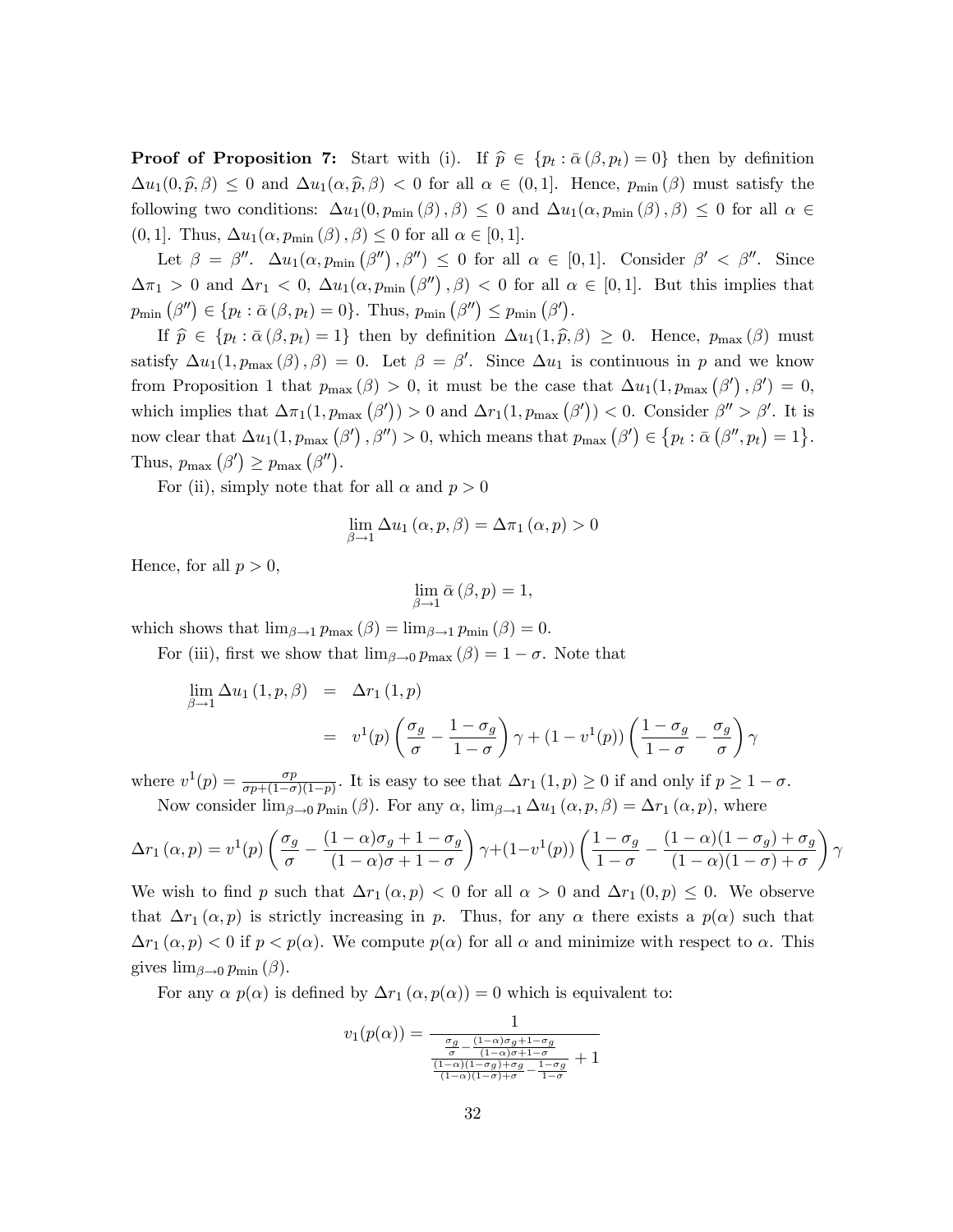Since  $v_1(p)$  is increasing in p, we minimize  $v_1(p(\alpha))$  with respect to  $\alpha$ , which is equivalent to solving the following problem:

$$
\max_{\alpha} \frac{\frac{\sigma_g}{\sigma} - \frac{(1-\alpha)\sigma_g + 1 - \sigma_g}{(1-\alpha)\sigma + 1 - \sigma}}{\frac{(1-\alpha)(1-\sigma_g) + \sigma_g}{(1-\alpha)(1-\sigma) + \sigma} - \frac{1-\sigma_g}{1-\sigma}}
$$

Upon some simplification, this can be shown to be equivalent to:

$$
\max_{\alpha} \frac{1 - \sigma}{\sigma} \frac{1 - \alpha(1 - \sigma)}{1 - \alpha \sigma}
$$

The maximand is monotone increasing in  $\alpha$  since  $\sigma > \frac{1}{2}$ , and thus

$$
\min_{\alpha} v_1(p(\alpha)) = v_1(p(1)) = \frac{1}{2} \Rightarrow \min_{\alpha} p(\alpha) = p(1) = 1 - \sigma
$$

Thus,  $\lim_{\beta \to 0} p_{\min}(\beta) = 1 - \sigma$ .

**Proof of Proposition 8:** Bid-ask spread. Focus on  $p \in [0, \frac{1}{2}]$  $\frac{1}{2}$ . Recall that in the most revealing equilibrium a manager with  $s_t = 0$  sells and a manager with  $s_t = 1$  buys with probability  $\bar{\alpha}(\beta, p)$ . The ask price and the bid price are

$$
p_t^a = \frac{\delta \frac{1}{2} + (1 - \delta) \bar{\alpha} \sigma}{\delta \frac{1}{2} + (1 - \delta) \bar{\alpha} \Sigma_t} p_t
$$
  
\n
$$
p_t^b = \frac{\delta \frac{1}{2} + (1 - \delta) \left[ (1 - \bar{\alpha}) \sigma + (1 - \sigma) \right]}{\delta \frac{1}{2} + (1 - \delta) \left[ (1 - \bar{\alpha}) \Sigma_t + (1 - \Sigma_t) \right]} p_t,
$$

It is easy to check that the former is increasing in  $\bar{\alpha}$ , which, by Proposition 6, is non-decreasing in  $\beta$ .

Price-volatility. Given  $p_t$ , the random variable  $p_{t+1}$  takes two values:  $p_t^a$  with probability  $\Lambda = \delta \frac{1}{2} + (1 - \delta) \bar{\alpha} \Sigma_t$  and  $p_t^b$  with probability  $1 - \Lambda = \delta \frac{1}{2} + (1 - \delta) [(1 - \bar{\alpha}) \Sigma_t + (1 - \Sigma_t)].$ The variance is

$$
Var[p_{t+1}|p_t] = \Lambda (p_t^a - p_t)^2 + (1 - \Lambda) (p_t^b - p_t)^2
$$
  
= 
$$
\frac{(\bar{\alpha}(1 - \delta) (\sigma - \Sigma_t))^2}{\Lambda} p_t^2 + \frac{(-\bar{\alpha}(1 - \delta) (\sigma - \Sigma_t))^2}{1 - \Lambda} p_t^2
$$
  
= 
$$
p_t^2 (1 - \delta)^2 (\sigma - \Sigma_t)^2 \frac{\bar{\alpha}^2}{\Lambda(1 - \Lambda)}
$$

It is then easy to check that  $Var[p_{t+1}|p_t]$  is increasing  $\bar{\alpha}$ , and hence non-decreasing in  $\beta$ .

Trade-predictability. This is immediate because

$$
Var\left(a_t|p_t\right) = \Lambda\left(1 - \Lambda\right)
$$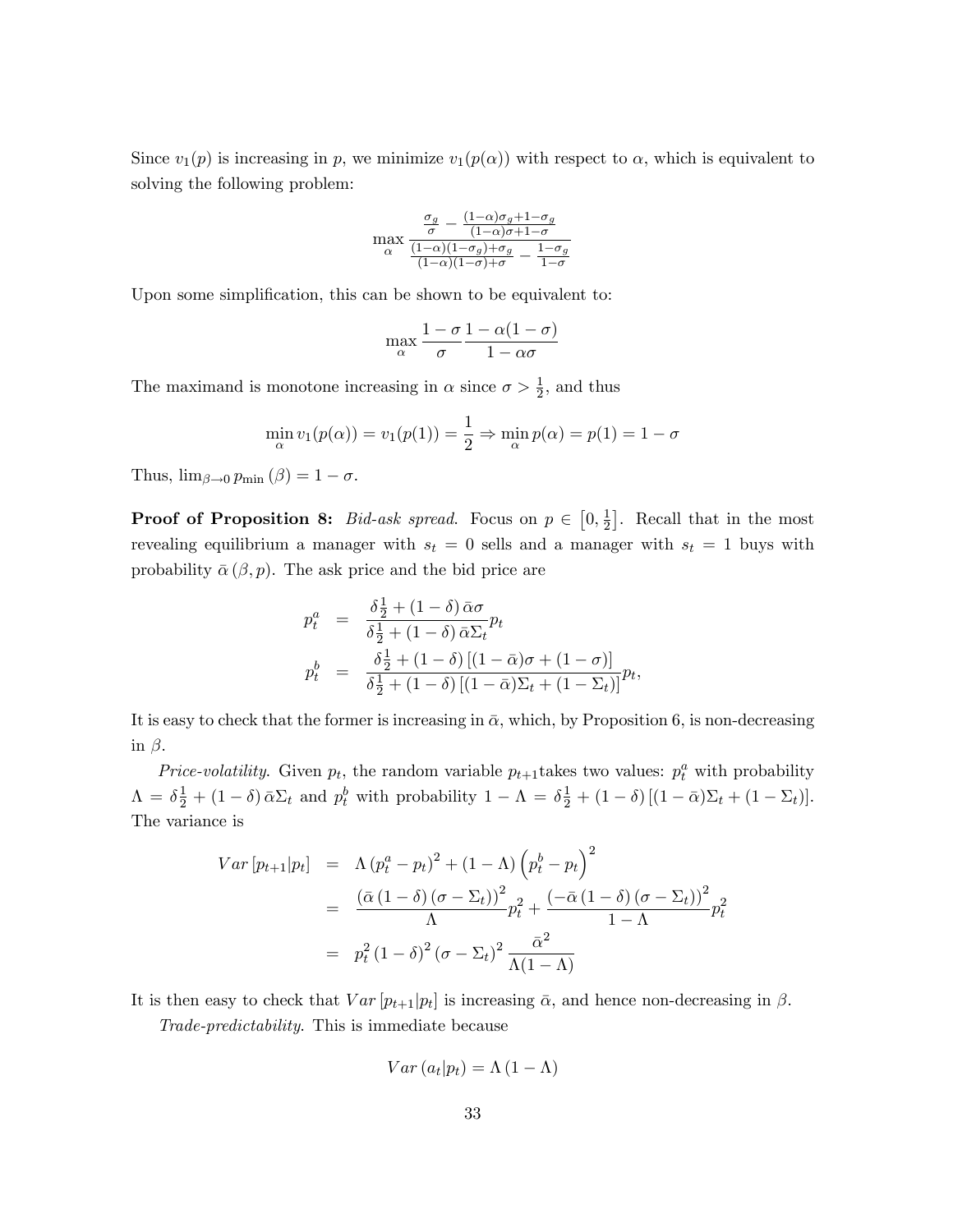and (for  $p < \frac{1}{2}$ ) A is increasing in  $\bar{\alpha}$ . Thus, trade predictability,  $\frac{1}{Var(a_t|p_t)}$ , is decreasing in  $\bar{\alpha}$ , and thus non-increasing in  $\beta$ .

**Proof of Proposition 9:** Note that there is at most one v for which  $\sigma_{v,q} = \sigma_{v,b}$ . Denote this by  $v_{equal}$ , so that for  $v < v_{equal}$ ,  $\sigma_{v,g} < \sigma_{v,b}$  and for  $v > v_{equal}$ ,  $\sigma_{v,g} > \sigma_{v,b}$ . Consider any arbitrary (true) liquidation value  $v^* < v_{equal}$  (the case for  $v^* > v_{equal}$  is symmetric and is omitted). Suppose for contradiction that the equilibrium is such that  $\lim_{t\to\infty} p_t = v^*$ . Namely, for every  $Pr[v^*|h_t]$ , there must be an informative equilibrium with either  $\alpha_1 > \alpha_0$ or  $\alpha_0 > \alpha_1$ .

Case with  $\alpha_1 > \alpha_0$ 

First note that, reusing the notation of the baseline model,  $\Delta \pi_1 > 0 > \Delta \pi_0$ . In addition, for  $v^* < v_{equal}$  and  $\alpha_1 > \alpha_0$  it is easy to show that  $r(v^*, 1) - r(v^*, 0) < 0$ . Thus, since  $\Delta \pi_0 < 0$ ,  $r(v^*, 1) - r(v^*, 0) < 0$ , and  $r(v, 1) - r(v, 0)$  is bounded for all v, there exists an  $\epsilon > 0$ such that for  $Pr(v = v^*|p_t) > 1 - \epsilon$ ,  $\Delta u_0 < 0$  and thus  $\alpha_0 = 0.2^0$  Now for histories implying that  $Pr(v = v^*|p_t) > 1 - \epsilon$ , we can set  $\alpha_0 = 0$ , and write:

$$
r(v^*, 1) - r(v^*, 0) = \left(\frac{\sigma_{v^*,g}}{\sigma_{v^*}} - \frac{\sigma_{v^*,g}(1-\alpha_1) + 1 - \sigma_{v^*,g}}{\sigma_{v^*}(1-\alpha_1) + 1 - \sigma_{v^*}}\right)\gamma
$$

where  $\sigma_{v^*} = \gamma \sigma_{v^*,g} + (1 - \gamma) \sigma_{v^*,b} > \sigma_{v^*,g}$ . It follows that we can find a strictly negative upper bound for  $r(v^*, 1) - r(v^*, 0)$  since

$$
\frac{\sigma_{v^*,g}}{\sigma_{v^*}} - \frac{\sigma_{v^*,g}(1-\alpha_1) + 1 - \sigma_{v^*,g}}{\sigma_{v^*}(1-\alpha_1) + 1 - \sigma_{v^*}} \le \frac{\sigma_{v^*,g}}{\sigma_{v^*}} - 1 < 0
$$

Now, consider the agent with  $s = 1$ . Given the boundedness of  $\Delta \pi_1$  and  $r(v, 1) - r(v, 0)$  for all  $v$ , we can write:

$$
\lim_{\Pr(v=v^*|p_t)\to 1} \Delta u_1 = (1-\beta) \left( r(v^*, 1) - r(v^*, 0) \right) \le (1-\beta) \left( \frac{\sigma_{v^*,g}}{\sigma_{v^*}} - 1 \right) \gamma < 0
$$

Thus,  $\alpha_1 = 0$ , and for  $Pr(v = v^*|p_t)$  high enough, the equilibrium cannot be informative. Case with  $\alpha_1 < \alpha_0$ 

In order to have an informative equilibrium, it must be the case that  $\Delta u_1 \leq 0$  and since  $\Delta \pi_1 > 0$  it must be the case that  $\Delta r_1 < 0$ . That is

$$
\sum_{v} \Pr[v|h_t, s=1] (r(v, 1) - r(v, 0)) < 0.
$$

Thus,

$$
\Pr\left[v = v^* | h_t, s = 1\right] \left(r\left(v^*, 1\right) - r\left(v^*, 0\right)\right) < \sum_{v \neq v^*} \Pr\left[v | h_t, s = 1\right] \left(r\left(v, 0\right) - r\left(v, 1\right)\right)
$$

<sup>&</sup>lt;sup>20</sup> Note that, as in the baseline model, we can rule out totally mixed equilibria with  $\alpha_1 > \alpha_0$ .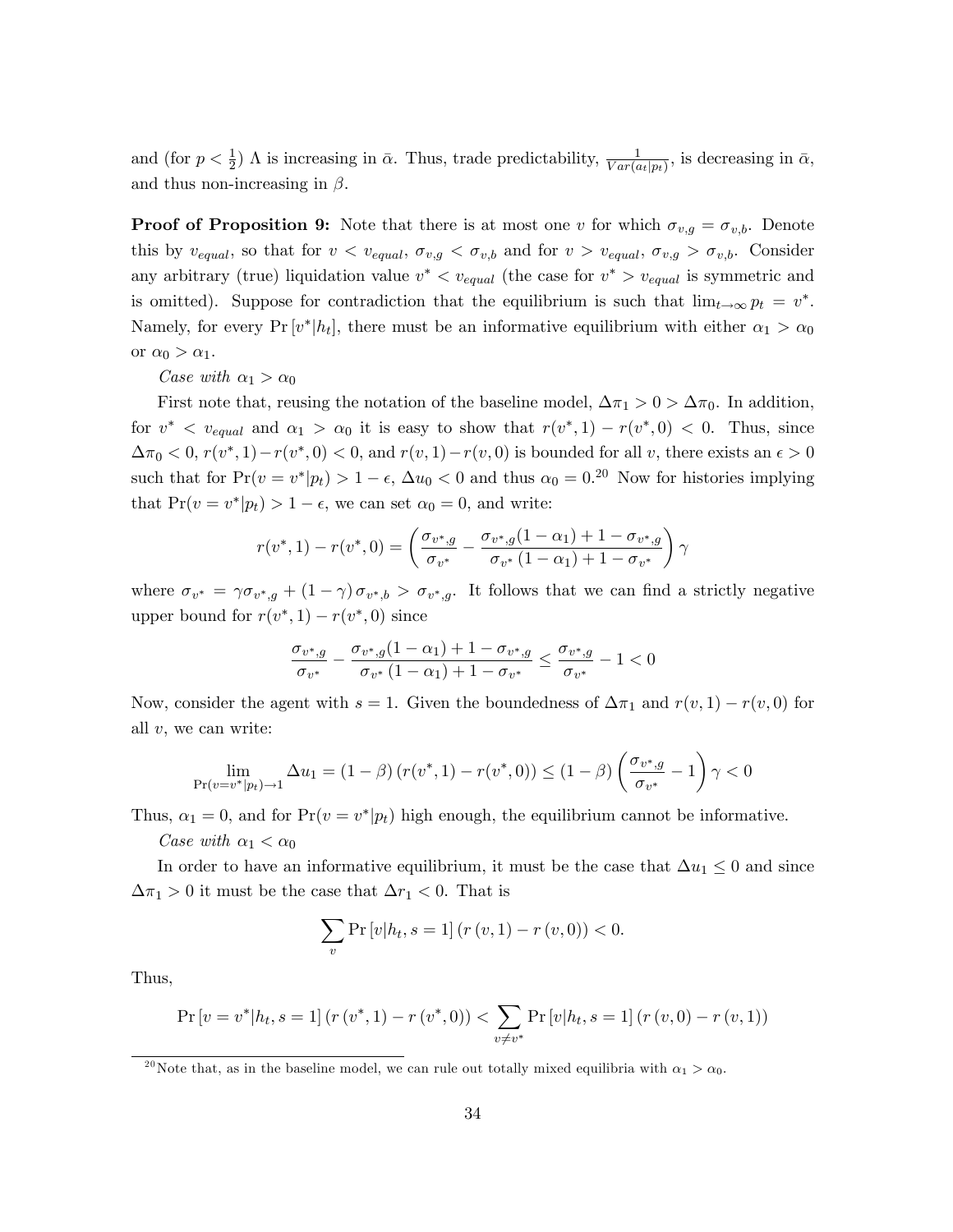It is clear that for any  $\alpha_1 < \alpha_0$ ,  $r(v, 1) - r(v, 0) > 0$  if and only if  $\sigma_{v,g} < \sigma_{v,b}$ . In particular, for any  $\alpha_1 < \alpha_0$  the maximum value of  $r(v, 0) - r(v, 1)$  is attained at  $v = v_{\text{max}}$ . This is because, for any given  $\alpha_1 < \alpha_0$ ,  $r(v, 0)$  is increasing in v and  $r(v, 1)$  is decreasing in v. To see that (we omit the  $r(v, 0)$  case), note that

$$
r(v, 1) = \frac{\sigma_{v,g}\alpha_1 + (1 - \sigma_{v,g})\alpha_0}{\sigma_v\alpha_1 + (1 - \sigma_v)\alpha_0},
$$

where, as before,  $\sigma_v = \gamma \sigma_{v,g} + (1 - \gamma) \sigma_{v,b}$ . By A2, the ratio  $\frac{\sigma_{v,g}}{\sigma_v}$  is increasing in v and the ratio  $\frac{1-\sigma_{v,g}}{1-\sigma_v}$  is decreaing in v. As  $\alpha_0 > \alpha_1$ , this implies that the whole ratio  $r(v,1)$  is decreasing in v.

Thus, the maximum value that can be taken by the right hand side of the above inequality  $is \sum$  $v \neq v^*$  $Pr[v|h_t, s = 1]$  (r ( $v_{\text{max}}, 0$ ) – r ( $v_{\text{max}}, 1$ )). Hence, a necessary condition for  $\Delta r_1 < 0$  at  $v=v^*$  is

$$
Pr[v = v^* | h_t, s = 1] (r(v^*, 1) - r(v^*, 0)) < (1 - Pr[v = v^* | h_t, s = 1]) (r(v_{\max}, 0) - r(v_{\max}, 1))
$$

Which can be rewritten as follows:

$$
\frac{r(v^*,1) - r(v^*,0)}{r(v_{\max},0) - r(v_{\max},1)} < \frac{1 - \Pr[v = v^* | h_t, s = 1]}{\Pr[v = v^* | h_t, s = 1]}
$$

DeÖne

$$
E = -\frac{r(v^*, 1) - r(v^*, 0)}{r(v_{\text{max}}, 1) - r(v_{\text{max}}, 0)}
$$

We shall show that  $\inf_{\alpha_1<\alpha_0} E>0$ , which means that for histories implying Pr  $[v = v^*|h_t, s = 1]$ high enough, the necessary condition must fail. The proof is a convoluted version of the relevant subcase of the proof of the main result. Define

$$
b = \sigma_{v^*,g} \alpha_1 + (1 - \sigma_{v^*,g}) \alpha_0 \qquad B = \sigma_{v^*} \alpha_1 + (1 - \sigma_{v^*}) \alpha_0
$$
  

$$
a = \sigma_{v_{\text{max},g}} \alpha_1 + (1 - \sigma_{v_{\text{max},g}}) \alpha_0 \qquad A = \sigma_{v_{\text{max}}} \alpha_1 + (1 - \sigma_{v_{\text{max}}}) \alpha_0
$$

where  $\sigma_{v^*} = \gamma \sigma_{v^*,g} + (1 - \gamma) \sigma_{v^*,g}$ , and similarly for  $\sigma_{v_{\text{max}}}$ . Now it is easy to show that

$$
E = \frac{\sigma_{v^*} - \sigma_{v^*,g}}{\sigma_{v_{\text{max}},g} - \sigma_{v_{\text{max}}}} \frac{A(1-A)}{B(1-B)}
$$

Note that  $\frac{\sigma_{v^*}-\sigma_{v^*,g}}{\sigma_{v_{\max},g}-\sigma_{v_{\max}}} > 0$  and independent of  $\alpha_0$ ,  $\alpha_1$ . Thus, finding the infimum reduces to finding

$$
\inf_{\alpha_1 < \alpha_0} \frac{A(1-A)}{B(1-B)}
$$

As before, interior solutions are ruled out by the facts that  $\sigma_{v_{\text{max}}} > \sigma_{v^*}$  and  $A \neq B$ . The remaining possibilities are that  $\alpha_1 = 0$  and  $\alpha_0 > 0$ , in which case the infimum can be shown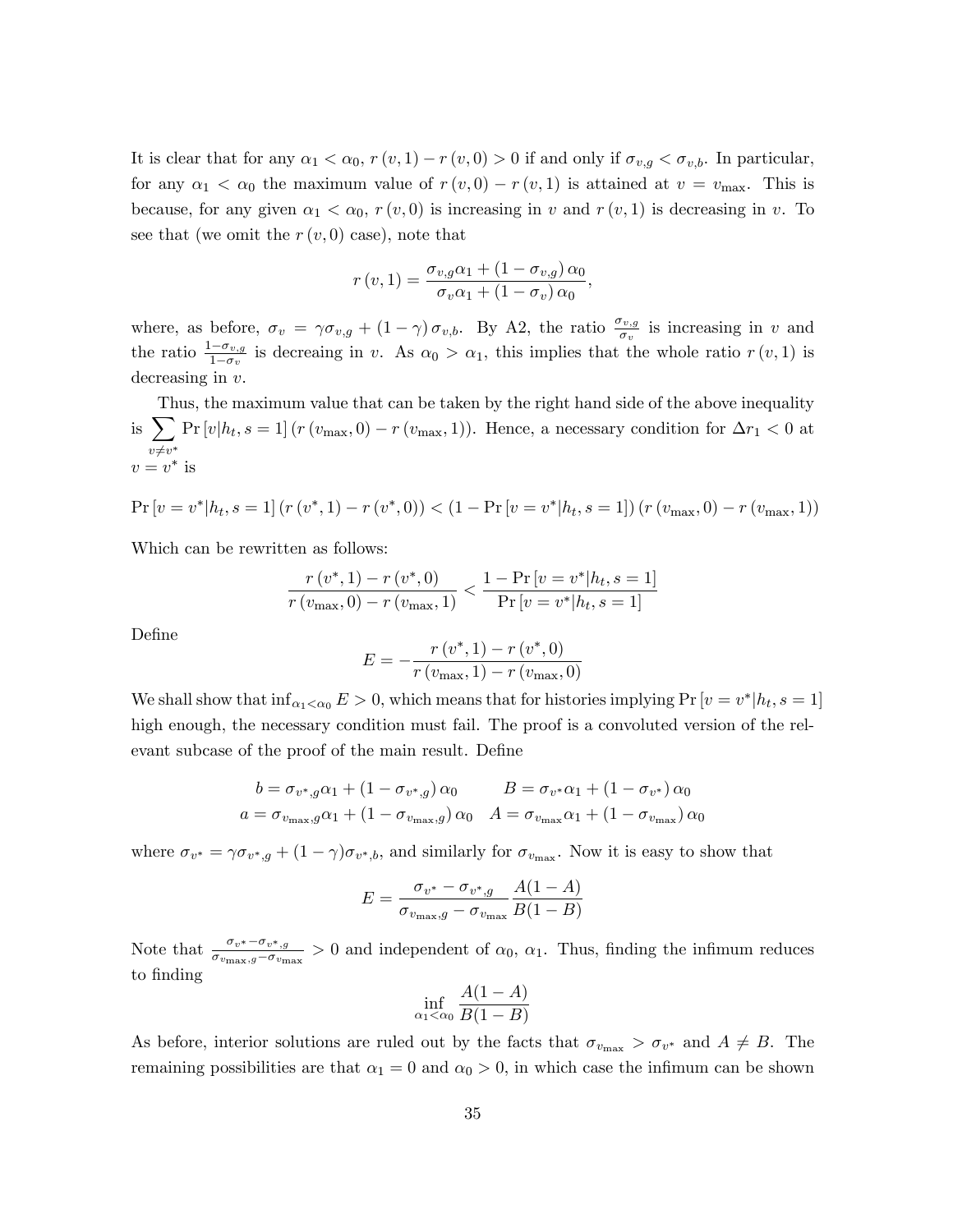to be  $\frac{1-\sigma_{v_{\text{max}}}}{1-\sigma_{v^*}} > 0$  and  $\alpha_1 < 1$  and  $\alpha_0 = 1$ , in which case the infimum can be shown to be  $\frac{1-\sigma_{v_{\text{max}}}}{1-\sigma_{v_{\text{max}}}} > 0$ .  $1-\sigma_v*$  $\frac{\sigma_{v_{\max}}}{\sigma_{v^*}} > 0.$ 

**Proof of Proposition 10:** We first show that there cannot be an equilibrium with  $\alpha_{1g} =$  $\alpha_{1b} = 1$  and  $\alpha_{0b} = \alpha_{0g} = 0$ , because, in such an equilibrium:  $r(a=1, v=0) < \gamma <$  $r (a = 0, v = 0)$ . In general,

$$
r(a = 1, v = 0) = \frac{1}{1 + \frac{1 - \gamma \sigma_b (1 - \rho) \alpha_{0g} + \sigma_b \rho \alpha_{0b} + (1 - \sigma_b)(1 - \rho) \alpha_{1g} + (1 - \sigma_b) \rho \alpha_{1b}}{\sigma_g \rho \alpha_{0g} + \sigma_g (1 - \rho) \alpha_{0b} + (1 - \sigma_g) \rho \alpha_{1g} + (1 - \sigma_g)(1 - \rho) \alpha_{1b}}}
$$

Substituting in the equilibrium values of  $\alpha_{sz}$  gives:  $r(a=1, v=0) = \frac{1}{1+\frac{1-\gamma}{\gamma}\frac{1-\sigma_b}{1-\sigma_g}}$  $< \gamma$ . It follows that:  $\lim_{p\to 0} \Delta u_{g1} = (1 - \beta) [r (a = 1, v = 0) - r (a = 0, v = 0)] < 0$ , contradicting  $\alpha_{1g} = 1.$ 

Next we show that there cannot be an equilibrium with  $\alpha_{1g} = \alpha_{1b} = 0$  and  $\alpha_{0b} = \alpha_{0g} = 1$ . Since  $\alpha_{0g} = 1$ ,  $\Delta u_{0g} \ge 0$ . Since  $\Delta \pi_{0g} < 0$ , it must be the case that  $\Delta r_{0g} > 0$ . For sufficiently extreme p, this condition is violated, because  $r(a = 1, v = 1) < \gamma < r(a = 0, v = 1)$  in this equilibrium. To see this, compute:

$$
r(a = 1, v = 1) = \frac{1}{1 + \frac{1 - \gamma \sigma_b(1 - \rho)\alpha_{1g} + \sigma_b \rho \alpha_{1b} + (1 - \sigma_b)(1 - \rho)\alpha_{0g} + (1 - \sigma_b)\rho \alpha_{0b}}{\sigma_g \rho \alpha_{1g} + \sigma_g(1 - \rho)\alpha_{1b} + (1 - \sigma_g)\rho \alpha_{0g} + (1 - \sigma_g)(1 - \rho)\alpha_{0b}}}
$$

Inserting the equilibrium values of  $\alpha_{sz}$  we have:  $r(a=1, v=1) = \frac{1}{1 + \frac{1-\gamma}{\gamma} \frac{1-\sigma_b}{1-\sigma_g}} < \gamma$ . For  $p \to 1$ ,  $\Delta r_{0g} \to r(a = 1, v = 1) - r(a = 0, v = 1) < 0$  which violates  $\Delta r_{0g} > 0$ .

Proof of Proposition 11: The revised proportions of noise traders, managers, and individuals are  $\delta$ ,  $(1 - \delta)(1 - \tau)$ , and  $(1 - \delta)\tau$  respectively. Individuals are identical to managers without career concerns  $(\beta = 1)$ , and therefore they trade sincerely. The presence of individual traders will change the bid and ask prices, but it will still be the case that  $0 \leq p_a, p_b \leq 1$ . In deriving the bounds on  $\Delta \pi_s$  in the proof of Proposition 1, we utilized only the fact that  $0 \leq p_a, p_b \leq 1$ . These bounds are, therefore, unaffected. The bounds on  $\Delta r_s$  are also unaffected since they depend only on the public belief and on  $\gamma$ ,  $\sigma_g$ , and  $\sigma_b$ . Thus, the threshold  $\hat{p}$  identified in Proposition 1 is unchanged: in any equilibrium, fund managers must sell (buy) if  $p < \widehat{p}$   $(p > 1 - \widehat{p})$ .

Suppose the true valuation is  $v = 0$ . With some speculators  $(\tau > 0)$ , the price will converge to zero in the long term. Suppose that the price falls below the minimal transaction price identified in Proposition 1: p. Since  $p < \hat{p}$  (by construction), fund managers will sell in an uninformative manner. It is easy to see that the updating rule is

$$
p_{t+1} = \begin{cases} \n\frac{\delta \frac{1}{2} + (1-\delta)\tau\sigma}{\delta \frac{1}{2} + (1-\delta)\tau \Sigma_t} p_t & \text{if } a_t = 1 \\
\frac{\delta \frac{1}{2} + (1-\delta)(1-\tau) + (1-\delta)\tau(1-\sigma)}{\delta \frac{1}{2} + (1-\delta)(1-\tau) + (1-\delta)\tau(1-\Sigma_t)} p_t & \text{if } a_t = 0\n\end{cases}
$$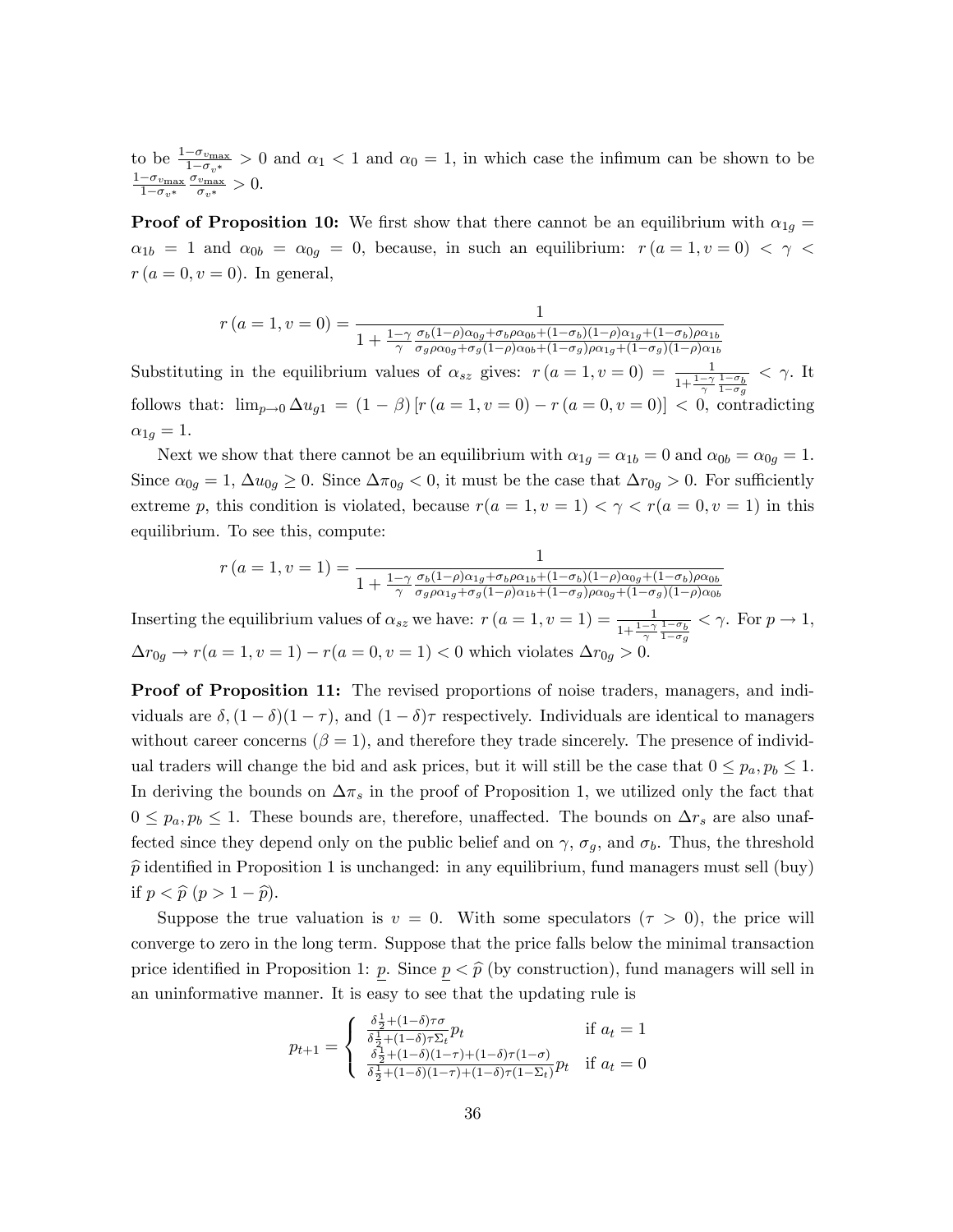DeÖne

$$
K(\tau) = \frac{\delta \frac{1}{2} + (1 - \delta) (1 - \tau) + (1 - \delta) \tau (1 - \sigma)}{\delta \frac{1}{2} + (1 - \delta) (1 - \tau) + (1 - \delta) \tau (1 - \Sigma_t)}
$$

Note  $\lim_{\tau \to 0} K(\tau) = 1$ . Start at some  $p_t \leq p$ . Suppose there is series of s sells. We can write

$$
p_{t+s} = K(\tau) p_{t+s-1} = (K(\tau))^2 p_{t+s-2} = ... = (K(\tau))^s p_t
$$

Given two prices,  $p' > p''$ , below p, the shortest number of periods it takes to go from p' to  $p''$  is given by the lucky case where all noise traders and all speculators sell. In that case, it takes s periods where s is the smallest integer that solves  $p'' \ge (K(\tau))^s p'$ . It is easy to see that the solution s goes to infinity when  $K(\tau) \to 1$ .

# References

- [1] F. Allen, Do Financial Institutions Matter? J. Finance 56 (2001), 1165-1175.
- [2] F. Allen, G. Gorton, Churning Bubbles, Rev. Econ. Stud. 60 (1993), 813-836.
- [3] C. Avery, J. Chevalier, Herding Over the Career, Econ. Letters 63 (1999), 327-333.
- [4] C. Avery, P. Zemsky, Multidimensional Uncertainty and Herd Behavior in Financial Markets, Amer. Econ. Rev. 88 (1998), 724-748.
- [5] A. Banerjee, A Simple Model of Herd Behavior, Quart. J. Econ. 107 (1992), 797-817.
- [6] S. Bikhchandani, D. Hirshleifer, I. Welch, A Theory of Fads, Fashion, Custom, and Cultural Change as Information Cascades, J. Polit. Economy 100 (1992), 992-1026.
- [7] V. Chari, P. Kehoe, Financial Crises as Herds: Overturning the critiques, J. Econ. Theory 119 (2004), 19-33.
- [8] J. Chevalier, G. Ellison, Risk Taking by Mutual Funds as a Response to Incentives, J. Polit. Economy 105 (1997), 1167-1200.
- [9] J. Chevalier, G. Ellison, Career concerns of mutual fund managers, Quart. J. Econ. 114 (1999), 389-432.
- [10] D. Cuoco, R. Kaniel, Equilibrium Prices in the presence of Delegated Portfolio Management, working paper, The University of Pennsylvania, 2007.
- [11] A. Dasgupta, A. Prat, Financial Equilibrium with Career Concerns, Theoretical Economics 1 (2006), 67-93.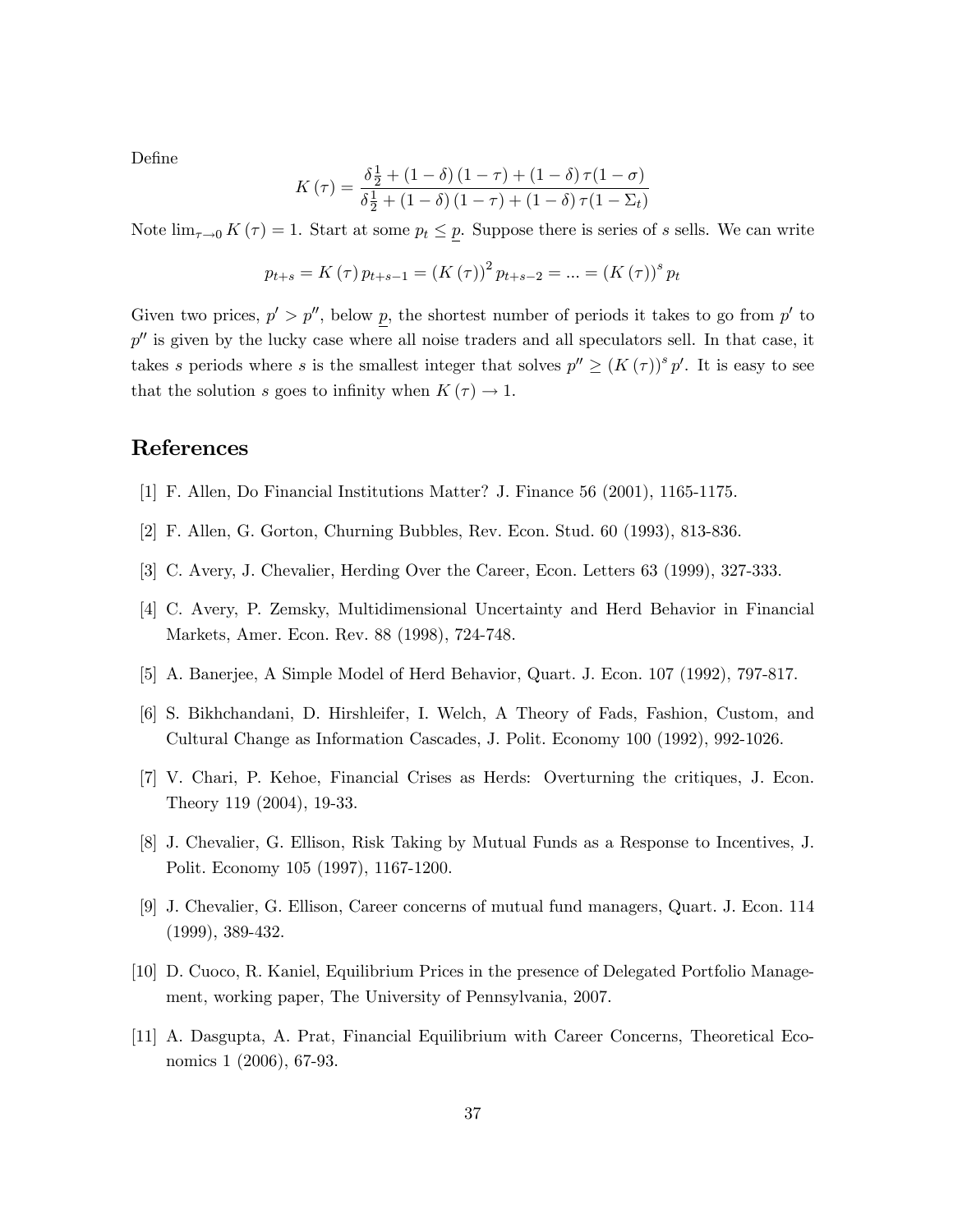- [12] A. Dasgupta, A. Prat, Asset Price Dynamics When Traders Care About Reputation, CEPR Discussion Paper 5372, 2005.
- [13] A. Dasgupta, A. Prat, M. Verardo, Institutional Trade Persistence and Long-Term Equity Returns, CEPR Discussion Paper 6374, 2007.
- [14] P. Dennis, D. Strickland, Who Blinks in Volatile Markets, Individuals or Institutions, J. Finance 57 (2002), 1923-1950.
- [15] J. Dow, G. Gorton, Noise trading, delegated portfolio management, and economic welfare, J. Polit. Economy 105 (1997), 1024-1050.
- [16] L. Glosten, P. Milgrom, Bid, Ask and Transaction Prices in a Specialist Market with Heterogeneously Informed Traders, J. Finan. Econ. 14 (1985), 71-100.
- [17] Z. He, A. Krishnamurthy, Intermediation, Capital Immobility, and Asset Prices, working paper, Northwestern University, 2006.
- [18] A. Kyle, Continuous Auctions and Insider Trading, Econometrica 53 (1985), 1315-1335.
- [19] I. Lee, Market Crashes and Informational Avalanches, Rev. Econ. Stud. 65 (1998), 741- 759.
- [20] M. Massa, R. Patgiri, Compensation and Managerial Herding: Evidence from the Mutual Fund Industry, working paper, INSEAD, 2005.
- [21] M. Ottaviani, P. Sorensen, Professional Advice, J. Econ. Theory 126 (2006), 120-142.
- [22] A. Park, H. Sabourian, Herd behavior in efficient financial markets, working paper 249, University of Toronto, 2006.
- [23] A. Prat, The Wrong Kind of Transparency, Amer. Econ. Rev. 95 (2005), 862-877.
- [24] D. Scharfstein, J. Stein, Herd behavior and investment, Amer. Econ. Rev. 80 (1990), 465-479.
- [25] A. N. Shiryaev, Probability, Springer, New York, 1996.
- [26] R. Sias, Institutional Herding, Rev. Finan. Stud. 17 (2004) 165-206.
- [27] R. Sias, Reconciliable Differences: Momentum Trading by Institutions, Finan. Rev. 42 (2007), 1-22.
- [28] L. Smith, P. Sorensen, Pathological Outcomes of Observational Learning, Econometrica 68 (2000), 371-398.